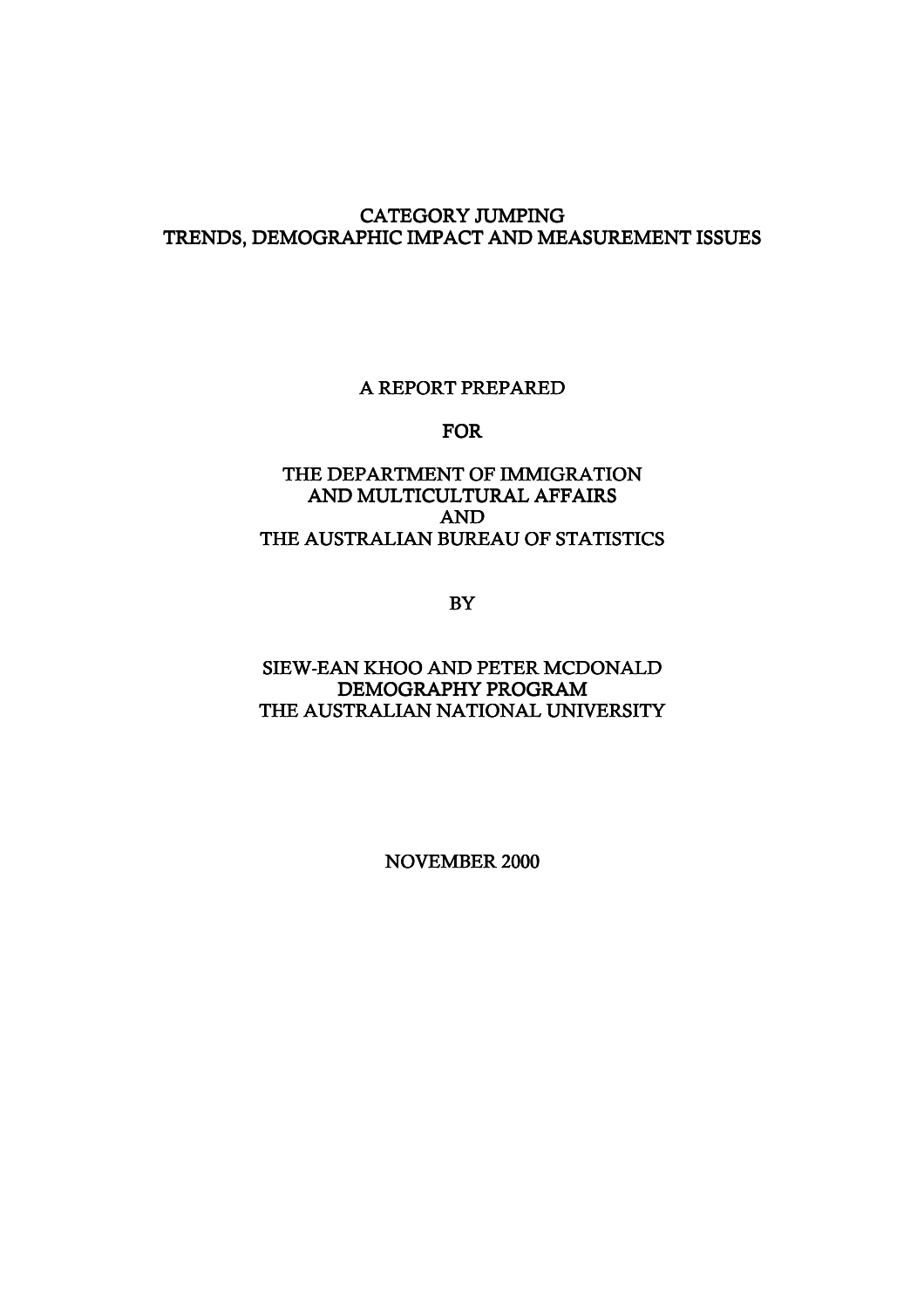# **CONTENTS**

| PART <sub>1</sub> . |                                                                                     |  |
|---------------------|-------------------------------------------------------------------------------------|--|
| 1.1.                |                                                                                     |  |
| 1.2.                |                                                                                     |  |
| 1.3.                |                                                                                     |  |
| PART <sub>2.</sub>  |                                                                                     |  |
| 2.1.                |                                                                                     |  |
| 2.1.1.              |                                                                                     |  |
| 2.1.2.              |                                                                                     |  |
| 2.1.3.              |                                                                                     |  |
| 2.1.4.              |                                                                                     |  |
| 2.2                 | Recent efforts by ABS to improve the methodology of estimating preliminary          |  |
|                     |                                                                                     |  |
| 2.3.                |                                                                                     |  |
| 2.3.1.              |                                                                                     |  |
| 2.3.2.              |                                                                                     |  |
| 2.3.3.              |                                                                                     |  |
| 2.3.4.              |                                                                                     |  |
| 2.4.<br>2.4.1.      |                                                                                     |  |
|                     |                                                                                     |  |
| 2.5.<br>2.5.1.      | Impact of category jumping on State/Territory population estimates12                |  |
| 2.5.2.              | Do preliminary estimates of category jumping improve population estimates?14        |  |
| 2.5.3.              |                                                                                     |  |
| 2.6.                |                                                                                     |  |
| 2.6.1.              |                                                                                     |  |
| 2.6.2.              |                                                                                     |  |
| 2.6.3.              |                                                                                     |  |
| PART 3.             |                                                                                     |  |
|                     |                                                                                     |  |
| 3.1.                | Other countries' approaches to estimating net overseas migration and the resident   |  |
|                     |                                                                                     |  |
| 3.1.1.              |                                                                                     |  |
| 3.1.2.              |                                                                                     |  |
| 3.1.3.              |                                                                                     |  |
| 3.1.4.              |                                                                                     |  |
| 3.1.5.              |                                                                                     |  |
| 3.2.                | The United Nations' revised recommendations on international migration statistics21 |  |
| 3.3.                |                                                                                     |  |
| 3.4.                |                                                                                     |  |
| 3.5.                |                                                                                     |  |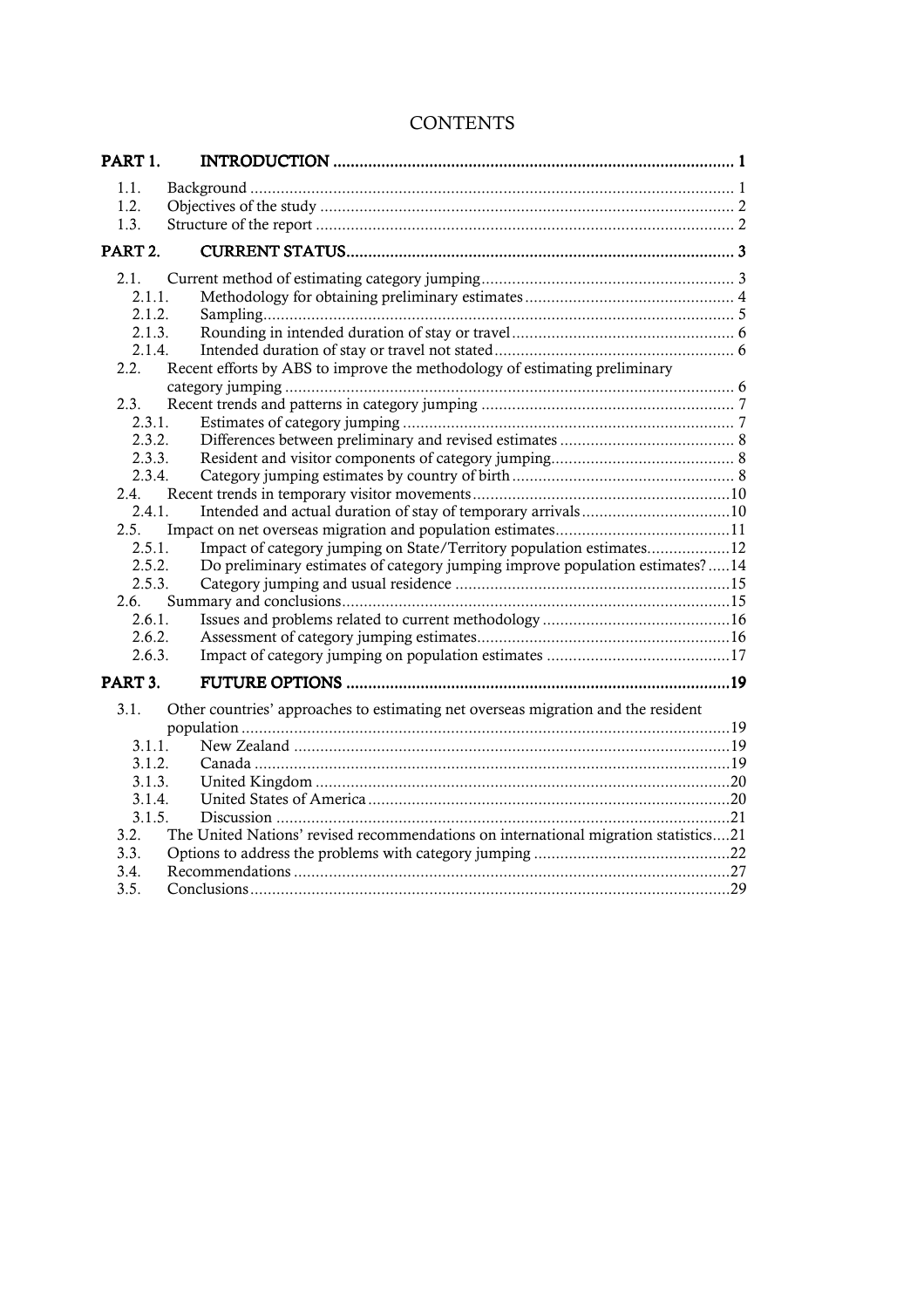# TABLES AND FIGURES

| Table 1a.  | Australian residents returning from overseas who departed in the March quarter,                                                                                       |  |
|------------|-----------------------------------------------------------------------------------------------------------------------------------------------------------------------|--|
| Table 1b.  | Visitors departing Australia who arrived in the March quarter, 1992 to 1997 32                                                                                        |  |
| Table 2.   | Quarterly preliminary and revised estimates of the visitor and resident                                                                                               |  |
| Table 3.   | Major contributors to category jumping of residents and visitors by country of                                                                                        |  |
| Table 4.   | Major source countries of temporary overseas arrivals by type of visitor, 1997-98 37                                                                                  |  |
| Table 5.   | Temporary arrivals and departures, 1998/99, by intended and actual duration of                                                                                        |  |
| Table 6.   | Impact of quarterly estimates of category jumping on estimates of net overseas                                                                                        |  |
| Table 7.   | Net overseas migration, population increase and estimated resident population,                                                                                        |  |
| Table 8a.  |                                                                                                                                                                       |  |
| Table 8b.  |                                                                                                                                                                       |  |
| Table 9.   | Impact of revisions in category jumping on State ERP, year end June 1998  43                                                                                          |  |
| Table 10a. | Impact of category jumping on Commonwealth grant distribution to States and                                                                                           |  |
| Table 10b. | Impact of category jumping on Commonwealth grant distribution to States and                                                                                           |  |
| Table 10c. | Impact of category jumping on Commonwealth grant distribution to States and                                                                                           |  |
| Table 11.  | Comparison of preliminary and revised estimates of category jumping, and<br>effectiveness of the preliminary estimate relative to a preliminary estimate of zero.  47 |  |
| Table 12.  |                                                                                                                                                                       |  |
| Table 13.  | Alternative presentation of components of population change, based on revisions                                                                                       |  |
| Figure 1.  |                                                                                                                                                                       |  |
| Figure 2.  | Preliminary and final estimates of category jumping, by quarter 1991-99  50                                                                                           |  |
| Figure 3.  | Difference between preliminary and revised quarterly estimates of category                                                                                            |  |
| Figure 4.  |                                                                                                                                                                       |  |
| Figure 5.  |                                                                                                                                                                       |  |
| Figure 6.  |                                                                                                                                                                       |  |
| Figure 7.  |                                                                                                                                                                       |  |
| Figure 8.  | Net overseas migration, with and without category jumping, 1978-9853                                                                                                  |  |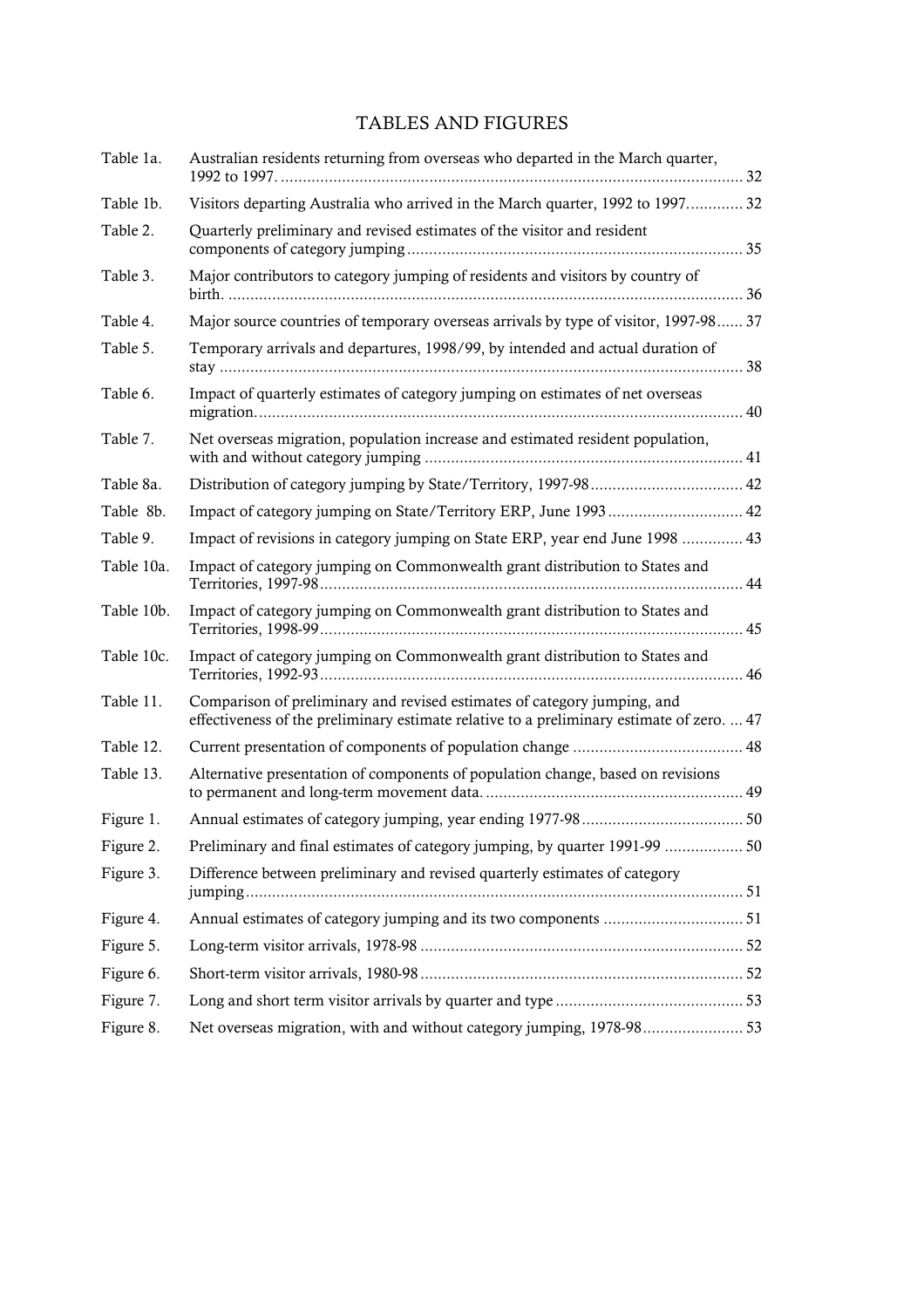# <span id="page-3-0"></span>CATEGORY JUMPING Trends, Demographic Impact and Measurement Issues

# PART 1. INTRODUCTION

#### 1.1. Background

The calculation of net overseas migration by the Australian Bureau of Statistics (ABS) for the purpose of estimating the resident population is based on net permanent and long-term (12 months or more) movements into and out of Australia. All arrivals and departures with duration of stay or travel abroad of less than 12 months are excluded from net overseas migration estimates.

However, changes between short-term and long-term/permanent status can occur after arrival or departure because people's actual duration of stay or travel sometimes differ from their stated intentions. These changes occur when: (a) an Australian resident departing on a short-term (less than 12 months) visit overseas does not return within 12 months; (b) an Australian resident departing long-term (at least 12 months) or permanently returns after less than 12 months; (c) an overseas visitor arriving with an intention to stay less than 12 months does not depart within 12 months; and (d) an overseas visitor on arriving with an intention to stay at least 12 months or permanently departs after less than 12 months.

Since 1976, ABS has made an adjustment in the calculation of net overseas migration figures to take into account these changes from short-term to long-term/permanent status and vice versa. Category jumping is the term that describes this adjustment.

Category jumping estimates are calculated for every 3-month period (quarter). A preliminary estimate is calculated about 5 months after the end of each quarter. A revised estimate is calculated about 15 months after the end of the financial year. While population estimates can be revised after each population census, there is generally no change to the category jumping estimate and it becomes final at this time, which can be more than five years after a reference quarter.

For about ten years after it was first applied, with the exception of the first year (1977), category jumping was a relatively small adjustment made in the calculation of net overseas migration. However, it became a significant component of net overseas migration in the late 1980s and early 1990s. More significantly, it also showed extreme volatility, going from large and positive to large and negative and then becoming positive again. There has also been considerable volatility in the quarterly estimates of category jumping as well as significant differences between preliminary and revised estimates in some quarters.

Unpredictable movements in the level and direction of category jumping can complicate the government's setting of annual targets for the immigrant intake. Therefore, there is a need for a better understanding of the reasons for its increasing unpredictability and volatility. It is important to know, in particular, whether the volatility in category jumping estimates is related to statistical or methodological issues or whether it is the result of changing patterns of international population movements and other external factors. An effort can then be made to improve the methodology and/or minimise the impact of any external influences.

Another concern about category jumping is its impact on population estimates, particularly at the State/Territory level. The impact of category jumping on population estimates at the State/Territory level also needs to be examined.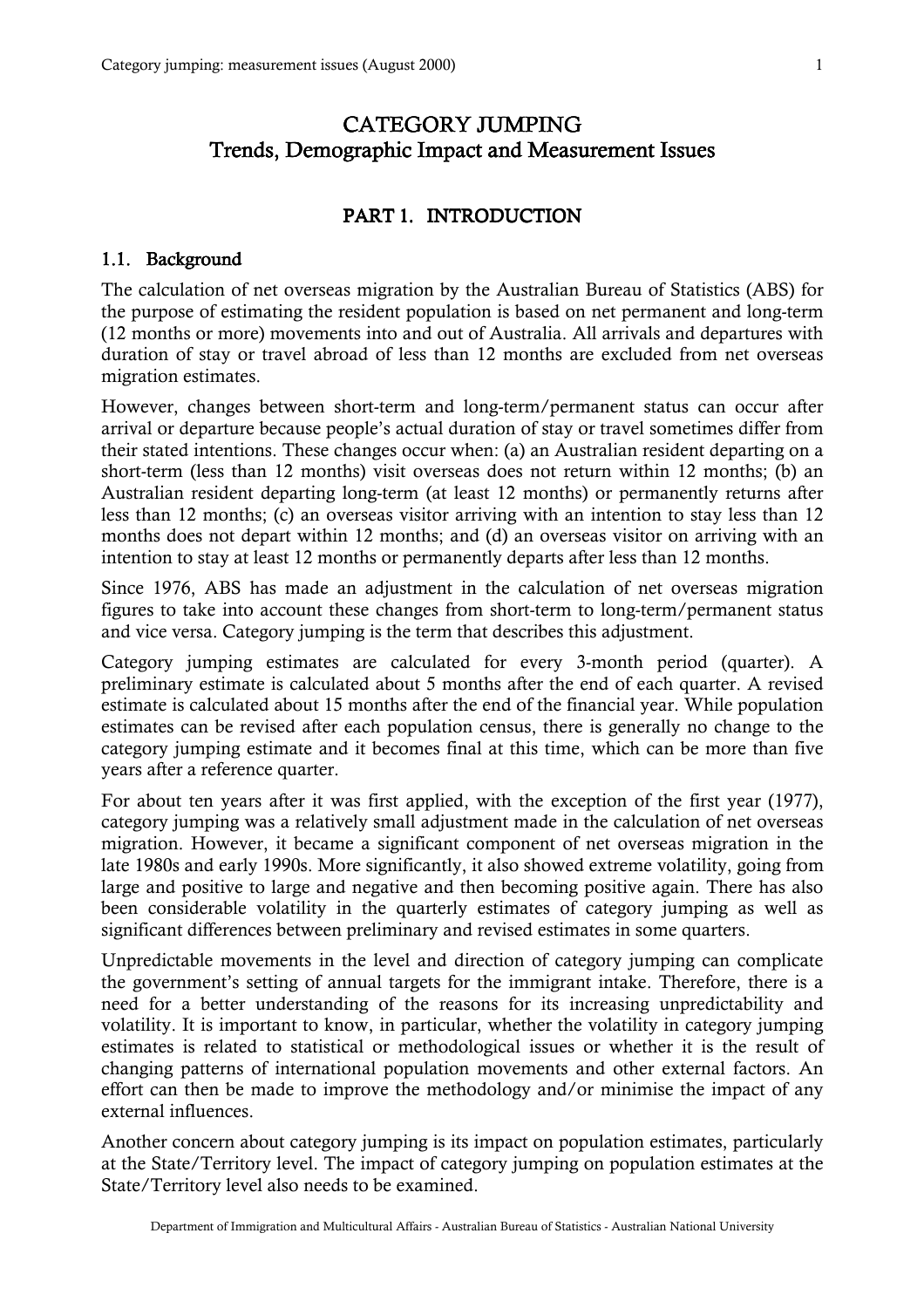# <span id="page-4-0"></span>1.2. Objectives of the study

Because of current concerns with the volatility of category jumping estimates and its impact on net overseas migration and population estimates, this study has been undertaken to:

- 1. Examine the reasons for the recent volatility in estimates of category jumping and the discrepancies between preliminary and revised estimates;
- 2. Examine which types of overseas arrivals and departures are included in estimates of category jumping and whether there is the possibility of under- or overcounting;
- 3. Examine the feasibility and usefulness of calculating category jumping by visa category, purpose of travel and other relevant factors;
- 4. Examine the impact of category jumping estimates on net overseas migration, the population growth rate and population estimates, and assumptions underlying shortterm and long-term population projections;
- 5. Examine the options for reducing category jumping, whether through improvements in the methodology or program planning, and evaluate the feasibility of these options.

The study first examines the current methodology and assumptions used in estimating category jumping. It also looks at the trend in category jumping, its two components and its effect on net overseas migration and the estimated resident population. Data from the Department of Immigration and Multicultural Affairs (DIMA) database on travel intentions and actual duration of stay of different types of temporary resident and visitor arrivals are then analysed to assess their possible implications for category jumping.

The study also investigates the approaches used in other countries similar to Australia to estimate net overseas migration, to see whether they can provide alternative ways of addressing the issue of category jumping. The revised United Nations' recommendations on international migration statistics are also examined to assess their implications for addressing the issue of category jumping.

A number of options to address the problems with category jumping have been proposed and considered in discussions with representatives from ABS Demography and DIMA Statistics sections. Some of the options will need further testing with empirical data to fully evaluate their feasibility.

# 1.3. Structure of the report

Part 1 of this report has provided a brief background to the study and described its objectives. Part 2 examines the methodology and assumptions used in estimating category jumping; recent trends in preliminary and revised estimates of category jumping; and the impact on net overseas migration and the estimated resident population. It also discusses the trends and patterns in temporary resident and visitor arrivals and departures, focussing on the differences between intended and actual duration of travel and their implications for category jumping. Part 2 concludes with a summary of the problems associated with category jumping and issues for further consideration.

Part 3 examines how other countries similar to Australia estimate overseas migration and the revised United Nations recommendations on international migration statistics. It then discusses a number of options to address the problems associated with category jumping.

The discussion includes consideration of the advantages and disadvantages of each option. The report concludes with some recommendations to improve category jumping and net overseas migration estimates.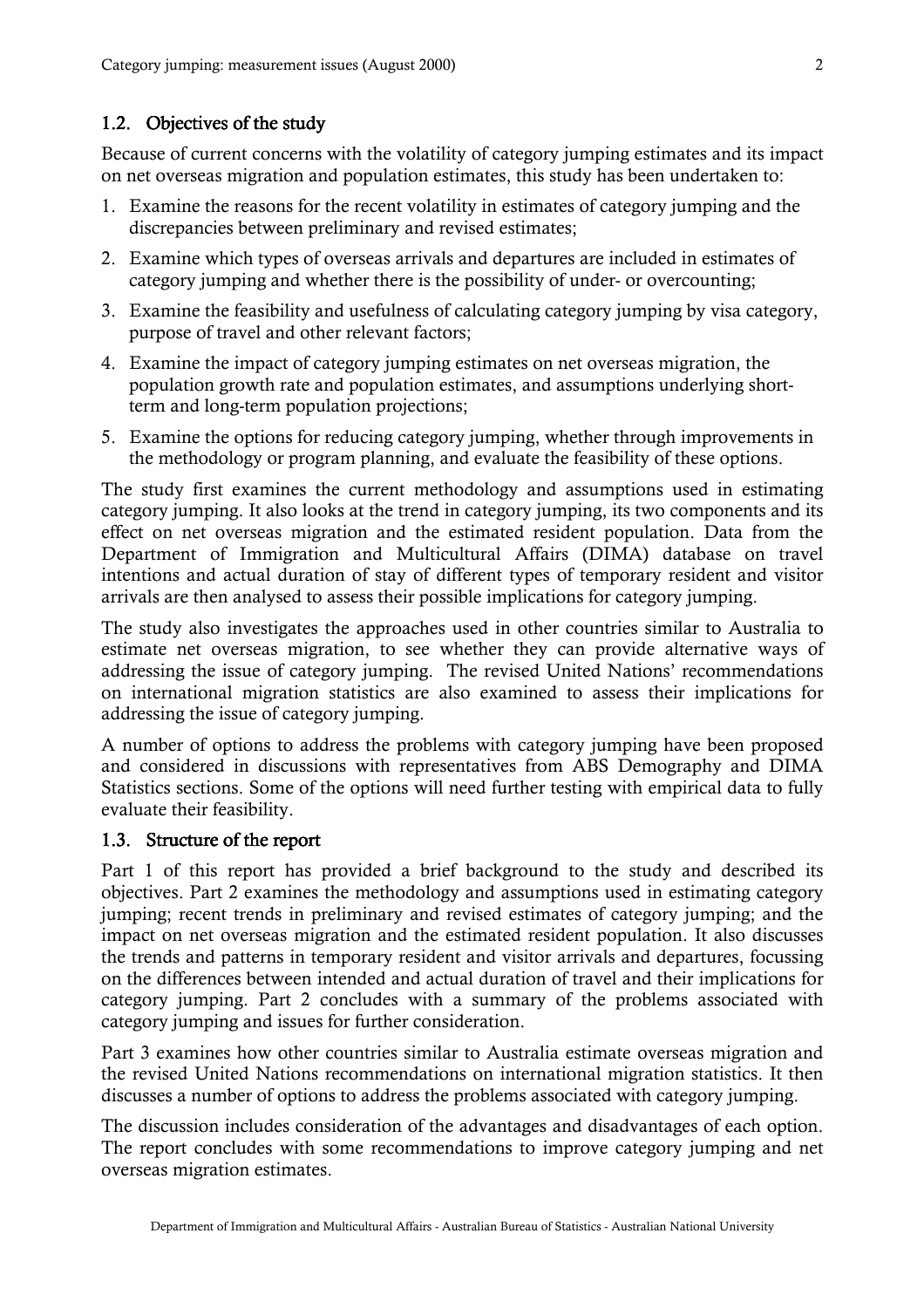#### PART 2. CURRENT STATUS

# <span id="page-5-0"></span>2.1. Current method of estimating category jumping

The current method used to estimate category jumping is described in Appendix 3 of the ABS Information Paper, Demographic Estimates and Projections: Concepts, Sources and Methods (ABS Catalogue No. 3228.0; available on the ABS website: https://www.abs.gov.au) Background information on the development of the category jumping concept and the methodology is available in the ABS Technical Paper (1983), Estimates of Residents Temporarily Overseas, Visitors in Australia and Category Jumping (Catalogue No. 3104.0).

The category jumping estimate is a net figure based on two components: an Australian resident component and an overseas visitor component. The two components are estimated as follows:

- ! The Australian resident component is calculated as the difference between the number of Australian residents departing Australia in a reference quarter for an intended duration of travel abroad of less than 12 months, and the number of Australian residents who return over the year following the reference quarter and who had departed during the reference quarter.
- The overseas visitor component is calculated as the difference between the number of visitors who enter Australia in a reference quarter with an intended duration of stay of less than 12 months, and the number of visitors who depart Australia over the year following the reference quarter and who had arrived in the reference quarter (ABS 1999).

Category jumping is estimated from the two components by subtracting the Australian resident component from the overseas visitor component. A positive estimate means that the net effect of the changes in status adds more people to Australia's resident population. A negative estimate subtracts from the resident population.

Tables 1a and 1b show how the two components are estimated for the March quarter of 1992-97. The percentage in the 'Remainder" column refers to residents who have not returned or visitors who have not departed within 12 months. It is the net number of category jumpers as a percentage of short-term resident departures or visitor arrivals in the reference quarter.

To obtain a preliminary estimate of the resident or visitor component of category jumping, the percentage departing in the  $Q+2$  to  $Q+4$  quarters have to be estimated to obtain the residual percentage in the 'Remainder' column. The preliminary estimate of the resident or visitor component of category jumping is then obtained by multiplying the estimated percentage in the 'Remainder' column with the number of residents departing or visitors arriving short-term in the reference quarter shown in the last column.

A revised estimate of category jumping is made when movement data are available for all five quarters. The revised estimate of the resident or visitor component of category jumping is the number in the 'Remainder' column. It is obtained directly as the difference between the number of residents departing or visitors arriving shown in the last column and the number who have returned or departed respectively in all five quarters.

The numbers and percentages in the tables refer to the number of movements of travellers rather than the number of individual travellers. For example, a person who makes two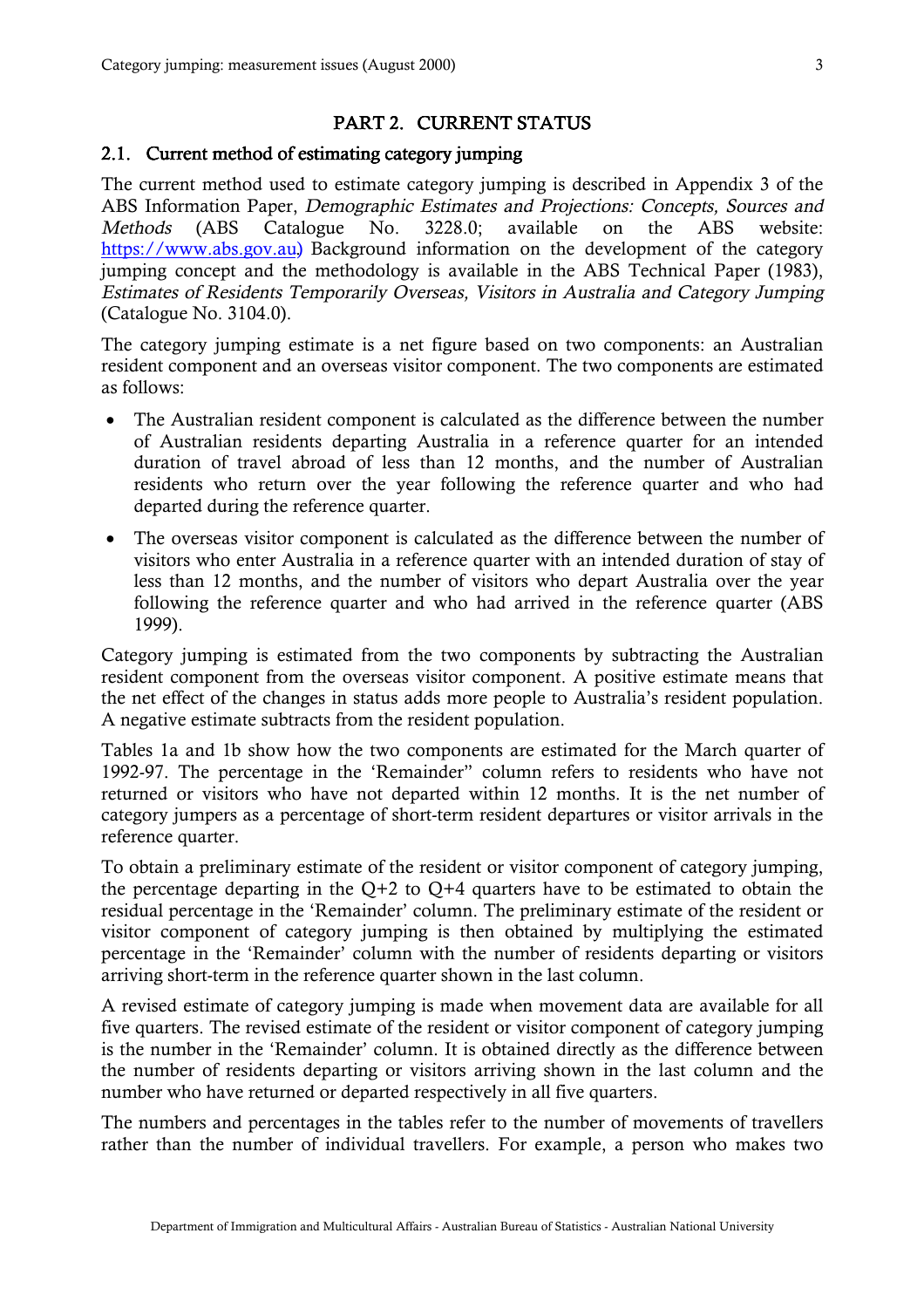<span id="page-6-0"></span>short return trips overseas in one year will be counted as two short-term departures and two short-term arrivals.

As ABS notes, this approach in calculating the two components implicitly takes account of category jumping from permanent/long-term status to short-term status. This is because the effect on the resident population of a person category jumping from short-term to longterm/permanent status is cancelled out by another person category jumping from longterm/permanent status to short-term status. In the above approach to calculating the resident and visitor components, category jumpers from long-term/permanent to short-term are included among residents returning and visitors departing within 12 months of the reference quarter. The two components measure the net effect of category jumping, from short-term to long-term/permanent and vice versa, by residents and visitors.

Because the category jumping estimate is a net figure based on two components that are themselves also net figures, it is a concept that can cause confusion among data users. Revisions to category jumping estimates are also difficult for the data user to understand when they are the net effect of revisions to components that off-set each other.

There is also some confusion as to whether category jumping is an indicator of queue jumping by immigrants or overseas visitors overstaying illegally. ABS regularly points out in its Migration publication that category jumping does not imply illegality of movements because people can shorten their travel or extend their stay legally. Category jumping does not differentiate between people who extend their stay legally from those who overstay illegally so some illegal overstayers are included in category jumping. Since category jumping includes both legal and illegal overstayers, this can also be confusing to people.

#### 2.1.1. Methodology for obtaining preliminary estimates

It is clear from the above description that category jumping for a reference quarter that is based on actual duration of stay or travel cannot be estimated until at least 12 months after the end of the quarter. It is only after that time that we will know how many Australian residents who depart during that quarter intending to return within a year have not done so, and how many visitors who arrive intending to depart before 12 months have not done so. The same applies to residents departing long-term who return earlier than intended and visitors who arrived long-term but depart earlier than intended.

When ABS began to adjust population estimates for category jumping in the early 1980s, starting with the September 1976 quarter, it simply assumed that category jumping was zero in its preliminary estimates of net overseas migration and the resident population. Category jumping was estimated some 15 months later, when movement data for the reference quarter as well as the following four quarters were available.

Preliminary estimates of category jumping were produced starting with the December 1989 quarter. The issue of Australia Demographic Statistics for that quarter stated that "the level of category jumping has increased significantly in recent periods. On the basis of this an estimate of category jumping is now included in preliminary population estimates commencing with this issue." (ABS 1990, p.18). The increase that was referred to had occurred in 3 quarters: the September 1988 quarter when category jumping peaked at 17192, the March 1999 quarter when it was 9351 and to a lesser extent the March 1988 quarter when category jumping was 6073 (ABS 1990, Appendix table). (As pointed out later, the large figures for the September 1988 and March 1999 quarters were largely due to the government's grant of temporary residence of up to four years to Chinese students in Australia on short-term visas following the June 1989 Tiananmen Square incident.)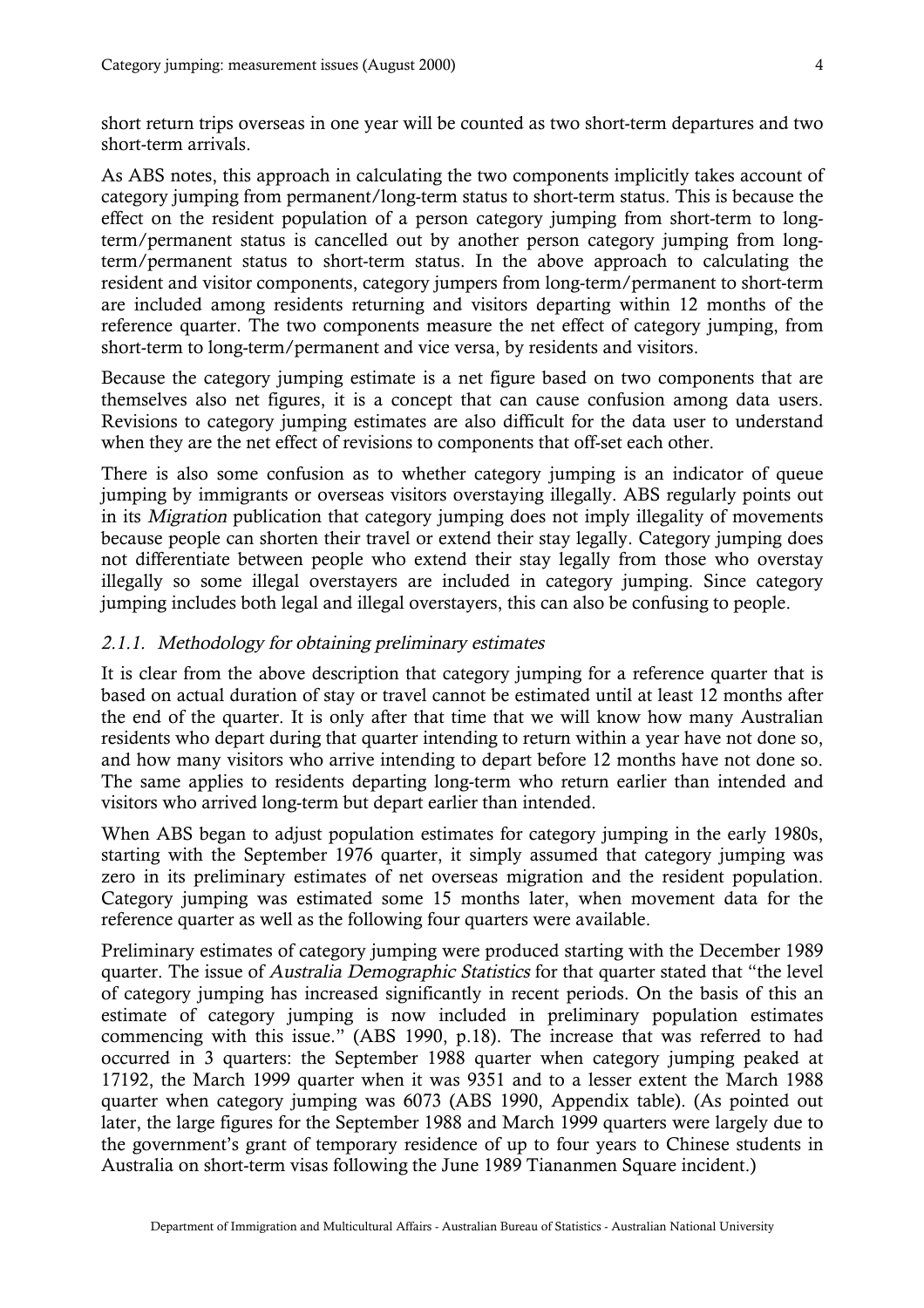<span id="page-7-0"></span>According to the ABS Information Paper, Demographic Estimates and Projections: Concepts, Sources and Methods, Section A3.19:

"Preliminary estimates of category jumping have proven difficult to estimate to the desired level of accuracy since the ABS began adjusting population estimates for category jumping in the September 1976 quarter. This is because it is necessary to estimate from only 2 quarters of data (ie the reference quarter and the following quarter) the number of residents returning and the number of overseas visitors departing in the 4 quarters following the reference quarter of their 'first leg movement'. …For example, when making a preliminary estimate of category jumping to be used in compiling the population estimate for the March quarter 1998 (published September 1998), only March and June quarter 1998 overseas arrivals data are available. This means that an estimate has to be made of the number of Australian residents who will return in the September and December quarters 1998, and the March quarter 1999 (the same estimation has to be made for overseas visitors)."

As described above, the current method of estimating preliminary category jumping is based on actual movement data for 2 quarters (a 6-month period spanning the reference quarter and the next quarter). An estimate is then made of the percentage of short-term Australian residents who will not return and the percentage of overseas visitors who will not depart over the next 3 quarters, for which actual data are not available. There is no set formula to calculate this estimate. The usual approach is to base the estimate on the pattern observed for the same quarter in previous years, taking into account any unusual pattern. ABS considers this flexibility an advantage over using a set formula as "it can take account of sudden changes in category jumping patterns" (ABS 1999, Section A3.23). However, the challenge is to know when and what sudden changes are happening and how to take them into account in estimating preliminary category jumping.

Data for Australian residents show that about 90 per cent of those who depart in a reference quarter return during the same quarter  $(Q)$  or the next quarter  $(Q+1)$ . Similarly more than about 90 per cent of visitors depart in the same or following quarter after their arrival. Thus preliminary estimates of category jumping are calculated based on more than 90 per cent of travel completed. ABS only has to estimate how many of the remaining 10 per cent or so will return during the  $Q+2$ ,  $Q+3$  and  $Q+4$  quarters. However, this exercise is an extremely sensitive one, because the residual percentage, even though small, can result in a large number of "category jumpers" when multiplied by the large volume of short-term movements.

#### 2.1.2. Sampling

Because of the large volume of overseas arrivals and departures, sampling is used in the processing of data on short-term movements. Sampling is based on citizenship, with different sampling fractions used for different countries of citizenship. For example, in the early 1980s, it was 1 in 30 for USA citizens, 1 in 20 for Australia, UK and New Zealand citizens, 1 in 10 for Canada and Japan citizens and 1 in 4 for all other citizens (ABS 1983). The sampling fractions can be varied by ABS. The sample generated by these fractions is large enough and it is unlikely that sampling errors have any significant impact on category jumping estimates.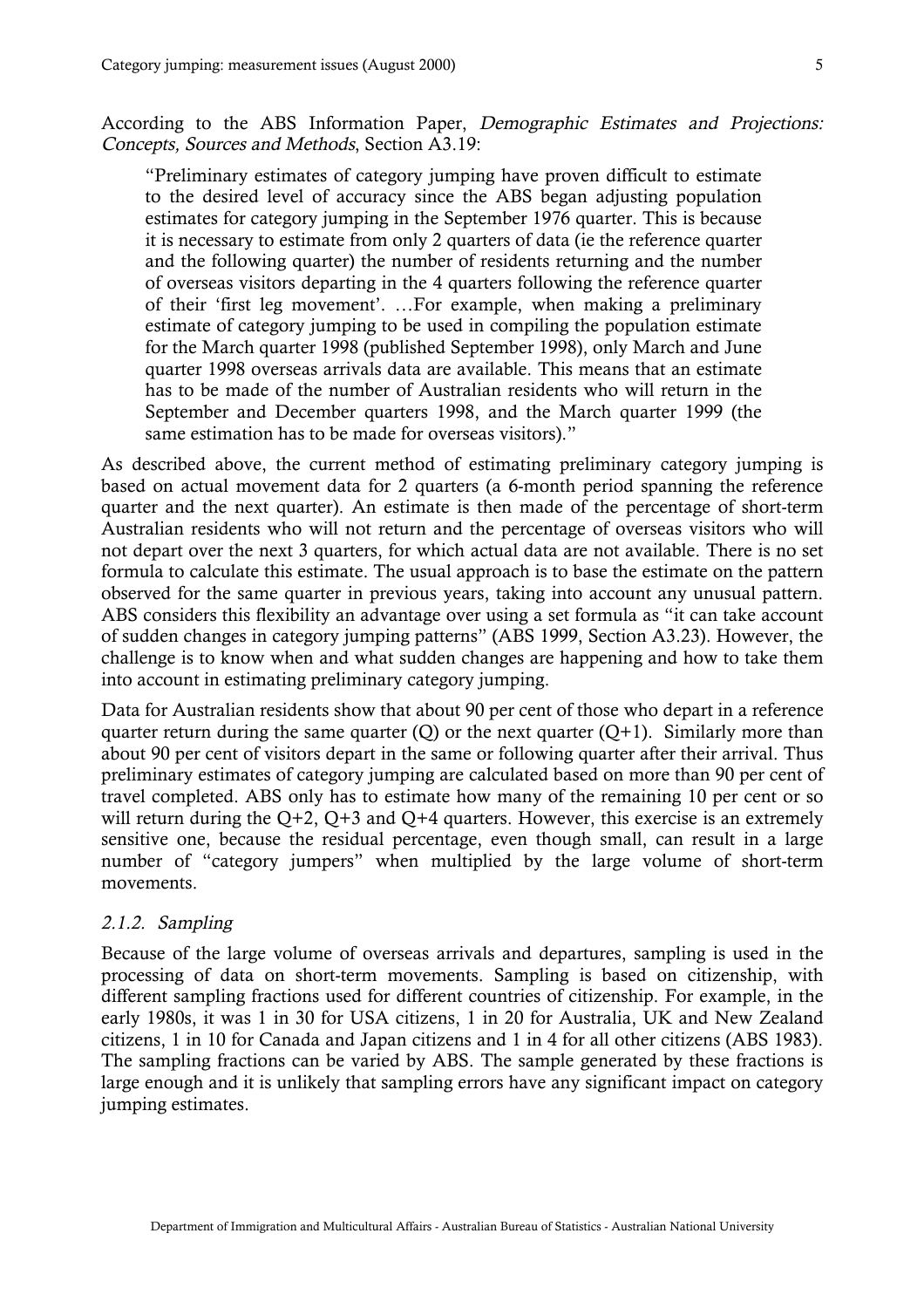#### <span id="page-8-0"></span>2.1.3. Rounding in intended duration of stay or travel:

Some visitors arriving and residents departing are inclined to report their intended or actual duration of stay in Australia or overseas in whole years or whole months. As expected, the tendency to 'round' duration of travel is significantly greater in reporting intended than actual duration of stay (ABS 1983). The rounding that affects category jumping estimates is that of one year exactly since 12 months is the criterion defining whether the stay is shortterm or long-term.

Currently, people who state an intended duration of stay in Australia or overseas of exactly one year are randomly allocated to short-term or long-term status according to a ratio of 75:25 for overseas visitors and 67:33 for Australian residents. These ratios are set by ABS and reflect the ratio of visitors departing and residents returning at 11 months to 13 months.

To test the validity of these ratios would require examination of individual cases on DIMA's movement database to find out the actual duration of stay or travel of those who state an intended duration of exactly 12 months. Although such a validation process was planned for this project, it became a very time consuming procedure. A small number of cases of working holiday makers was examined, but the time involved made it impossible to examine a large enough sample that would provide reliable results.

An examination of the validity of the ratios based on aggregate data is simpler. Since July 1998, the actual number of days of stay or travel has been calculated by DIMA's computer system from the dates of travel on passenger cards. Data on actual duration of stay for all visitors departing during the year 1998-99 show that the ratio of those departing after a stay of 11 months (334 days) to those departing after a stay of 13 months (395 days) is 88:12. Data for all residents returning during 1998-99 show that the ratio of those returning at 11 months to those returning at 13 months is 82:18. These results are quite different from the ratios currently being used.

The allocation of people stating exactly 12 months to short-term and long-term status according to movements at 11 and 13 months assumes that they depart at 11 and 13 months. However, they can also depart at any time before 12 months or any time after 12 months. A few may depart or return at exactly 12 months.

The current ratios are likely to overestimate category jumping because they underestimate the proportion of people who are actually short-term but who round up their intended duration of stay to exactly 12 months. This appears to be one of the weaknesses of the current methodology. A revision of the ratios to allocate a greater proportion of those stating exactly 12 months to short-term status is likely to improve estimates of category jumping.

#### 2.1.4. Intended duration of stay or travel not stated

ABS also has to allocate to short-term or long-term status those travellers who do not state their intended duration of stay on their passenger cards. Currently, all travellers who do not state their intended duration of travel or stay are allocated to short-term status. Since the proportion not stating their intended duration of stay or travel is small, it is unlikely to have a significant effect on category jumping estimates.

## 2.2. Recent efforts by ABS to improve the methodology of estimating preliminary category jumping

ABS has experimented with various methods of producing preliminary estimates of category jumping. These have included fitting regression models of the relationship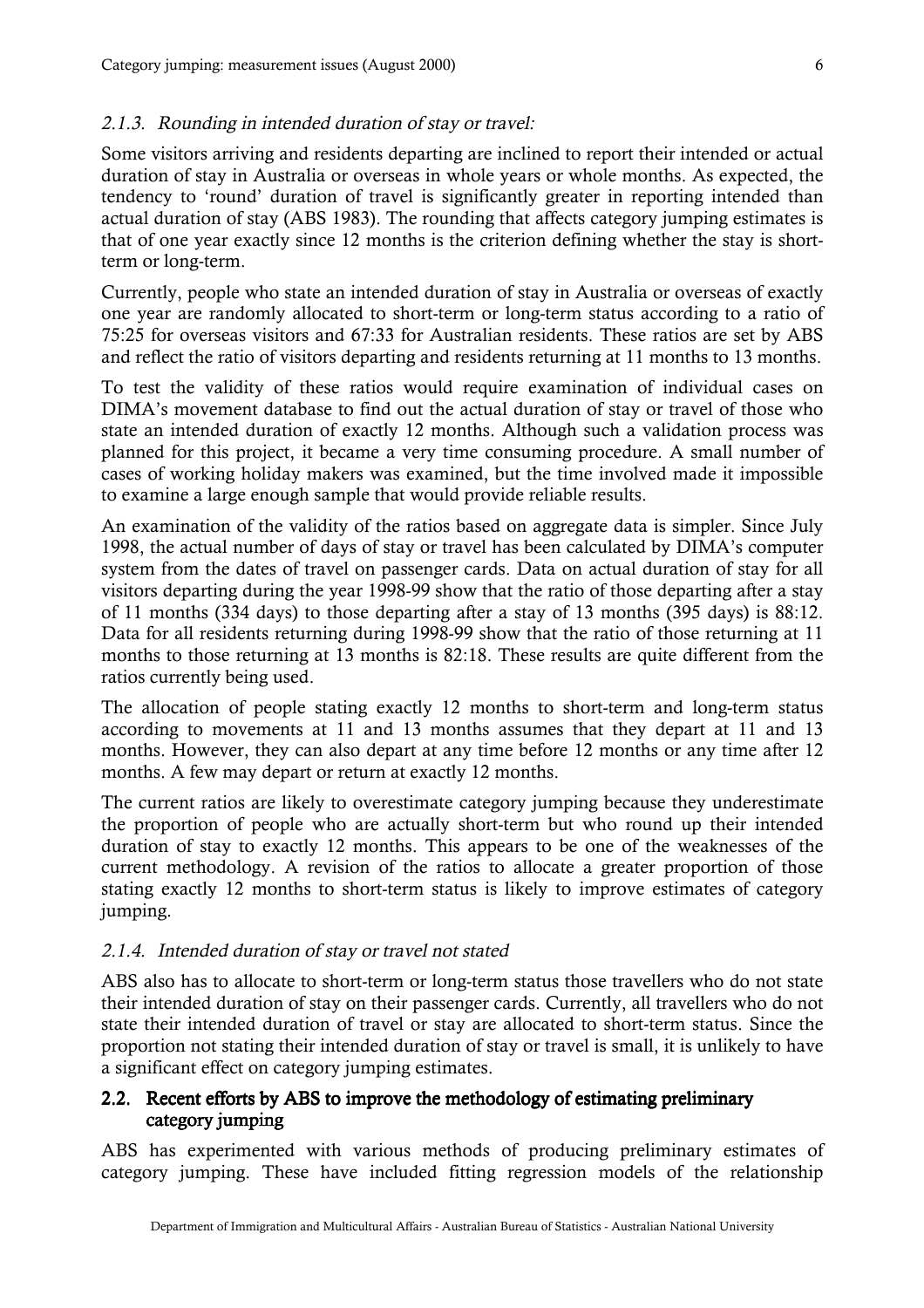<span id="page-9-0"></span>between intended and actual duration of travel for the resident and visitor components separately; and examining rates of category jumping by country of birth. Nine regression models were tested by ABS. Some of the models showed reasonable prediction of preliminary category jumping among residents. However, none of the models were satisfactory in predicting category jumping among visitors. This confirms observations that it is the visitor component of category jumping that is more volatile and difficult to estimate reliably.

The models have also been tested by considering overseas visitors by country of citizenship. Nineteen different countries and geographic regions were examined. Again the models did not work well. The differences between observed and predicted category jumping were large and did not show any consistent pattern.

#### 2.3. Recent trends and patterns in category jumping

#### 2.3.1. Estimates of category jumping

Annual estimates of category jumping for the years ending June 1977 to June 1998 are shown in Figure 1. For the years from 1978 to 1987, category jumping ranged between – 3200 and 6500 a year. It was positive for most years, indicating that the overseas visitor component was greater than the Australian resident component. However, in 1987 it rose to 16,000 and then to 20,000 for the years 1989 and 1990, suggesting that more overseas visitors were changing from short-term to long-term stay than vice versa, with the visitor component exceeding the resident component of category jumping. Category jumping then became negative for the years 1991-97, reaching a low of –33,000 in 1993. It became positive again in 1998.

What are the reasons for this volatility in category jumping after 1987? ABS (1995) offered some explanations after examining the Australian resident and overseas visitor components of category jumping. The increase in category jumping in the years 1989 and 1990 was due largely to the increase in the visitor component, which peaked at 64,249 in 1988-89 (ABS 1995). Some of the increase could be attributed to the decision announced by Prime Minister Hawke in 1989 to grant temporary residence to students from the People's Republic of China who were in Australia at the time of the Tiananmen Square incident. In 1989-90, category jumping among Chinese visitors was 20,800 and was the largest contribution to category jumping recorded by any birthplace group (ABS 1995).

The decline to negative category jumping during the early 1990s was thought to be related to economic conditions in Australia and overseas. Category jumping by Australian residents rose to 76,751 in 1992-93, exceeding the visitor component, which had fallen to 44,122 (ABS 1995). The early 1990s were years of recession in Australia but conditions were relatively better overseas, particularly in some Asian and European countries, which had relatively high economic growth rates. It was thought that many residents, both Australian-born and overseas-born, might have gone overseas for short-term employment that became long-term, thus prolonging their stay overseas.

While it may be possible to explain the peaks and troughs of annual estimates of category jumping, it is more difficult to explain the volatility in the quarterly estimates (figure 2). Both preliminary and revised estimates show peaks and troughs, from one quarter to the next, and the fluctuation in revised estimates was greater than that in preliminary estimates during the period 1994-96. There was no apparent relation to the number of short-term and long-term arrivals and departures, which did not show such volatility from one quarter to the next.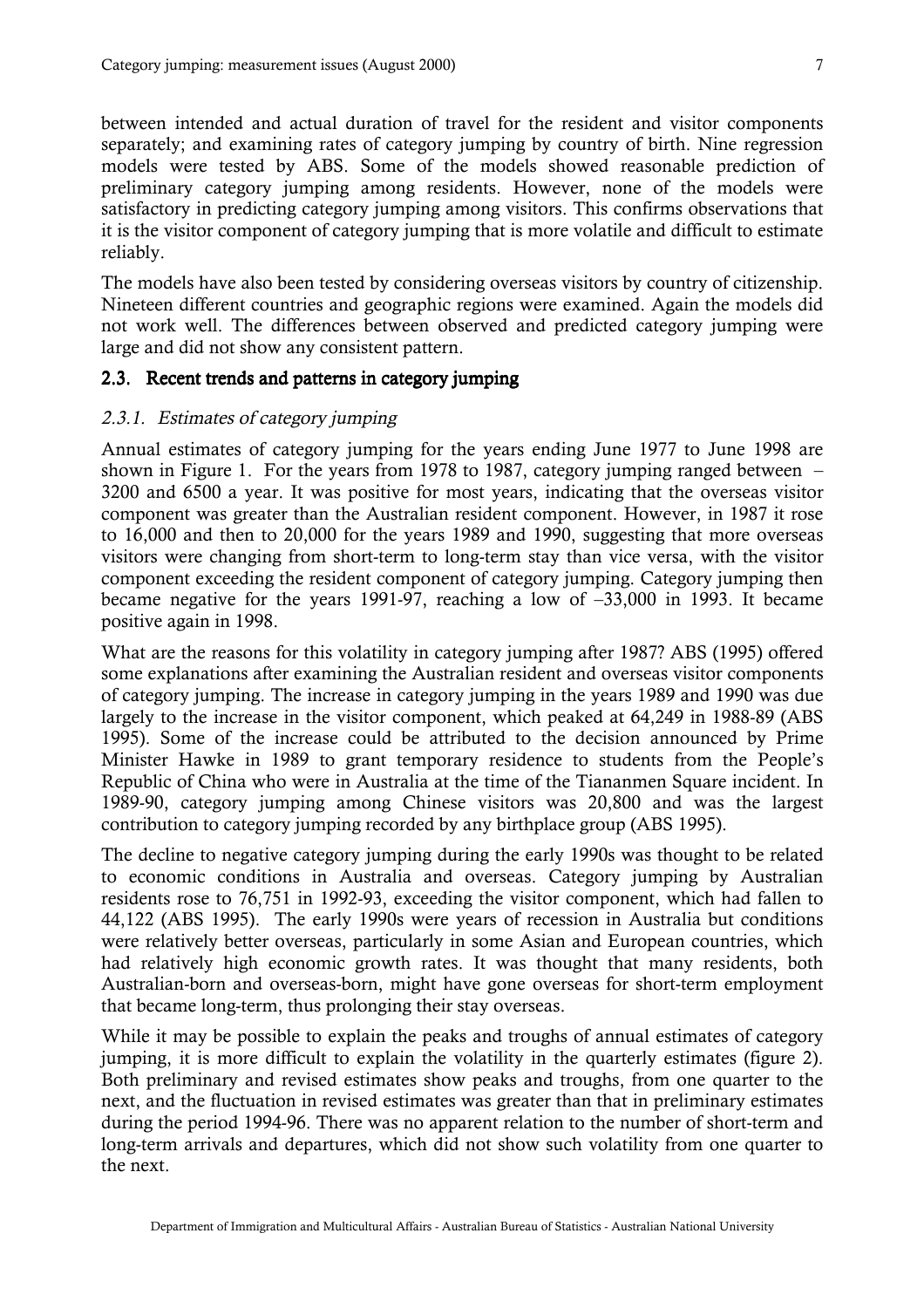#### <span id="page-10-0"></span>2.3.2. Differences between preliminary and revised estimates

Also of concern is the discrepancy between preliminary and revised quarterly estimates, which also show considerable fluctuations (figure 3). Preliminary estimates were revised downward by over 15,000 in the March 1998 quarter, the largest revision recorded. Most of the revisions to preliminary estimates were downward, indicating that they tend to overestimate the extent of category jumping. This overestimation may be related to the arbitrary approach in estimating preliminary category jumping, particularly the tendency to be conservative when estimating the percentage of visitors who would depart and the percentage of residents who would return during the three quarters  $(Q+2, Q+3, and Q+4)$ for which actual movement data are not yet available.

A comparison of the two components of category jumping on a quarterly basis shows that it is the visitor component that is the more problematic (table 2). The preliminary estimate of the visitor component was consistently higher than the revised estimate and the overestimate was close to 10,000 or higher for 3 of the 20 quarters. Also in 3 quarters, the preliminary estimates were positive when the revised estimates were negative. The average difference between preliminary and revised estimates for the visitor component (3,787) is much higher than the average difference between revised and preliminary estimates for the resident component (2,132).

The three largest differences between preliminary and revised estimates of the visitor component all occurred during the March quarter, which is usually the time of arrival of a large number of overseas students because of the start of the school and university academic year during that quarter. Since the volume of movements is greater during this quarter, it is not surprising that errors would be numerically larger.

It was rather more puzzling that category jumping among residents was very high in the March quarter of 1996 and 1997 but quite low in the March quarter of 1998. There was no unusual pattern in short-term resident departures to indicate possible causes of these fluctuations.

#### 2.3.3. Resident and visitor components of category jumping

The two components of category jumping have shown a decline and then a levelling off at about 20,000 during the later part of the 1990s (figure 4). Preliminary figures for 1998-99 show a further decrease, particularly in the resident component. The reasons are unclear. Short and long-term movements of residents and visitors have been increasing, which would imply that the rate of category jumping is declining for both residents and visitors.

Figure 4 also showed that net category jumping was increasing even as the resident and visitor components were decreasing. These contradictory trends in the components and the net figure illustrate the difficulty of trying to predict category jumping on an annual basis.

## 2.3.4. Category jumping estimates by country of birth

ABS also produces category jumping estimates by country of birth of residents and visitors. For preliminary estimates of category jumping by country of birth, ABS allocates a proportion of total net category jumping to each country of birth. The proportion is based on the number of permanent and long-term arrivals by country of birth. For example, if net category jumping for a particular quarter is estimated as 5000, and 10 per cent of all permanent and long-term arrivals in that quarter were born in the United Kingdom, then category jumping is estimated as 500 for the UK-born for that quarter. ABS estimates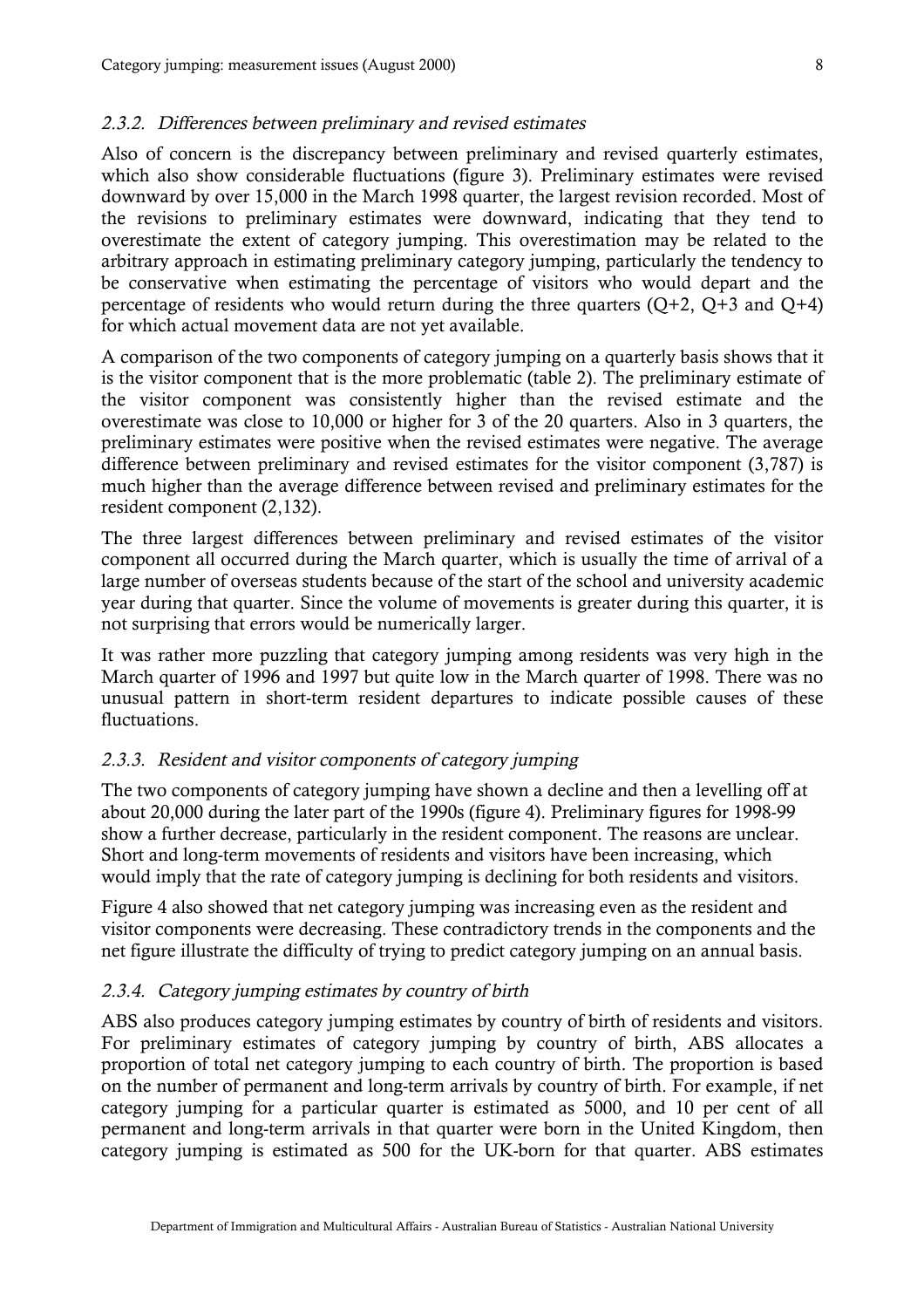preliminary category jumping for 66 countries of birth using this method. This method was also used to obtain revised category jumping prior to the September 1996 quarter.

Since the September 1996 quarter, revised estimates of category jumping by country of birth are calculated in the same way as total category jumping. For example, to estimate category jumping for UK-born visitors, the number of UK-born short-term visitors arriving in a reference quarter and their numbers departing in the reference quarter and the next four quarters are obtained from the Overseas Arrivals and Departures unit record database. The difference between the number arriving and the total number departing is the number of UK-born visitors category jumping. The same exercise is carried out for Australian residents born in the UK. Net category jumping for the UK-born is then calculated as "UKborn short-term visitors category jumping"- "UK-born short-term residents category jumping".

The country of birth estimates also show considerable volatility for many of the birthplace groups (table 3), some of which are more readily explained than others. For example, the increase in category jumping among Chinese visitors in 1988-89 and 1989-90 was the expected outcome of the government's decision to extend the stay of Chinese nationals after the Tiananmen Square incident. Category jumping among Fijian nationals was also higher in 1987-89 possibly because of the political situation in Fiji in 1987. On the other hand, it was more difficult to explain the volatility among Australian-born and UK-born residents between 1989-90 and 1994-95. The high levels shown for 1990-91 might be due to the economic recession in Australia, but thereafter the pattern was very uneven. There was also considerable variation in the residual 'Other' category of both residents and visitors.

The estimates are useful in showing generally which birthplace groups are contributing to category jumping and in which direction. For example, in 1992-93 when category jumping among residents was highest, it was mostly due to overseas-born residents, with half of total category jumping coming from the residual 'Other' birthplace group. The estimates also show that visitors from New Zealand, United Kingdom and China are among the largest contributors to category jumping. This is expected since these countries are major sources of visitor arrivals. Category jumping is positive among them, indicating that they are more likely to extend a short-term stay into long-term stay than vice versa. Category jumping is also positive for people from Philippines, although the volume is smaller. In contrast, category jumping is negative for visitors from Singapore, Hong Kong and the United States, indicating that they are more likely to depart short-term after indicating a long-term stay than vice versa.

It is possible to explain these patterns of category jumping with data on the major sources of the various types of temporary visitor arrivals. United Kingdom is a major source country of working holiday makers, temporary business arrivals and tourists (table 4) and it is likely that a small proportion of these visitors extend their stay to long-term. Since the number of temporary arrivals from the United Kingdom is very large, a small percentage extending their stay can result in a relatively large contribution to category jumping. This is also true of New Zealand arrivals. China is the origin of many temporary business arrivals on short-stay visas who are known to extend their stay by applying for the long stay business visa after arrival, thus contributing to positive category jumping. Some of the positive category jumping may also reflect illegal overstaying as DIMA statistics show that the UK, China and the Philippines are among the top ten countries of illegal overstayers. Singapore and Hong Kong-born visitors contributing to negative category jumping are likely to be students who say they are staying long-term but depart short-term.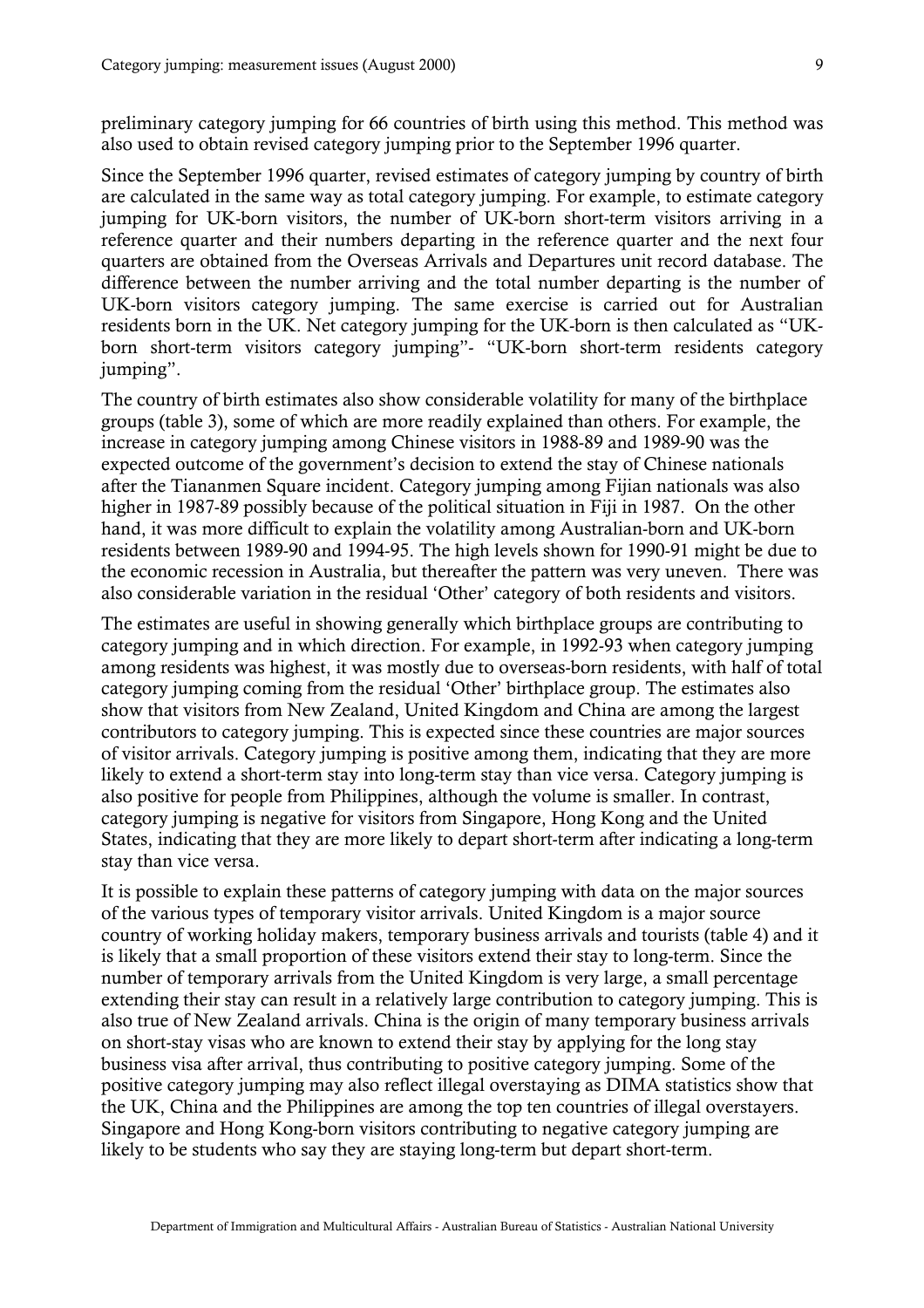#### <span id="page-12-0"></span>2.4. Recent trends in temporary visitor movements

We now turn to an examination of data on the various types of temporary visitor movements. Figures 5 and 6 show the number of long-term and short-term visitor arrivals for the years 1982-83 to 1997-98. Both long-term and short-term arrivals have increased steadily since the early 1980s. There was a levelling off during the recession years of the early 1990s. Then the number of both short- and long-term arrivals nearly doubled between the years 1992 and 1998.

There have been increases in all types of temporary arrivals (DIMA 1999a; 1999b). The number of working holiday visas given out has increased every year since 1992. Total arrivals exceeded 60,000 in 1997-98. A further increase has been announced. In 1997, two types of temporary business visa were introduced, one allowing for a stay of up to 4 years, the other for a stay of up to 3 months. Total entry of people in the business entry long stay visa class numbered 52,000 in 1997-98 while that of short stay business visitors numbered 335,000. The number of student visas granted offshore has increased from about 35,000 in 1992-93 to 64,000 in 1997-98. Total student arrivals in 1997-98 were about 160,000. The number of New Zealand citizens arriving for a temporary visit has also increased in parallel with those arriving for permanent residence (see DIMA 1999a).

Figure 7 shows the quarterly pattern of different types of temporary arrivals. As expected, student arrivals usually reach a peak in the March quarter because of the start of the academic year in that quarter. New Zealand citizen arrivals show the opposite pattern, with peaks in the September quarter and troughs in the March quarter. There is no seasonal pattern in the arrival of working holiday makers or temporary business people, which are spread more evenly throughout the year.

## 2.4.1. Intended and actual duration of stay of temporary arrivals

Because category jumping involves changes in the duration of stay in Australia of visitor arrivals and overseas of Australian residents, it is important to examine data on intended and actual duration of stay of these two groups of people. The preferred approach is to compare the intended and actual duration of travel for individuals. However, this turned out to be very time consuming to do for a sample of reasonable size. Therefore, the approach taken was to examine distributions by intended and actual duration of stay of the different visa classes of arrivals and departures. The limitation of this approach is that it does not compare the same group of people arriving and departing. Nonetheless it provides some indication of which groups are likely to contribute to category jumping.

Table 5 shows the distribution by intended or actual duration of stay of temporary arrivals and departures by visa type for the year 1998-99. This table is a comparison of aggregate data and therefore the arrival and departure figures do not refer to the same people. It is also notable that the number of arrivals exceeds the number of departures for groups such as working holiday makers, students, New Zealand citizens and visitors. This is consistent with the increase in these arrivals in recent years.

The data indicate that temporary entrants, particularly working holiday makers, temporary business entrants on long-stay visas and students, tend to say on arrival that they will stay longer than they actually do. Many will therefore be counted as category jumping. Since they tend to leave the country sooner than intended, the impact on the category jumping estimate is negative.

Table 5 also shows a strong tendency to round intended duration of stay to exactly 12 months by some visa classes. Almost half of all working holiday makers state on arrival a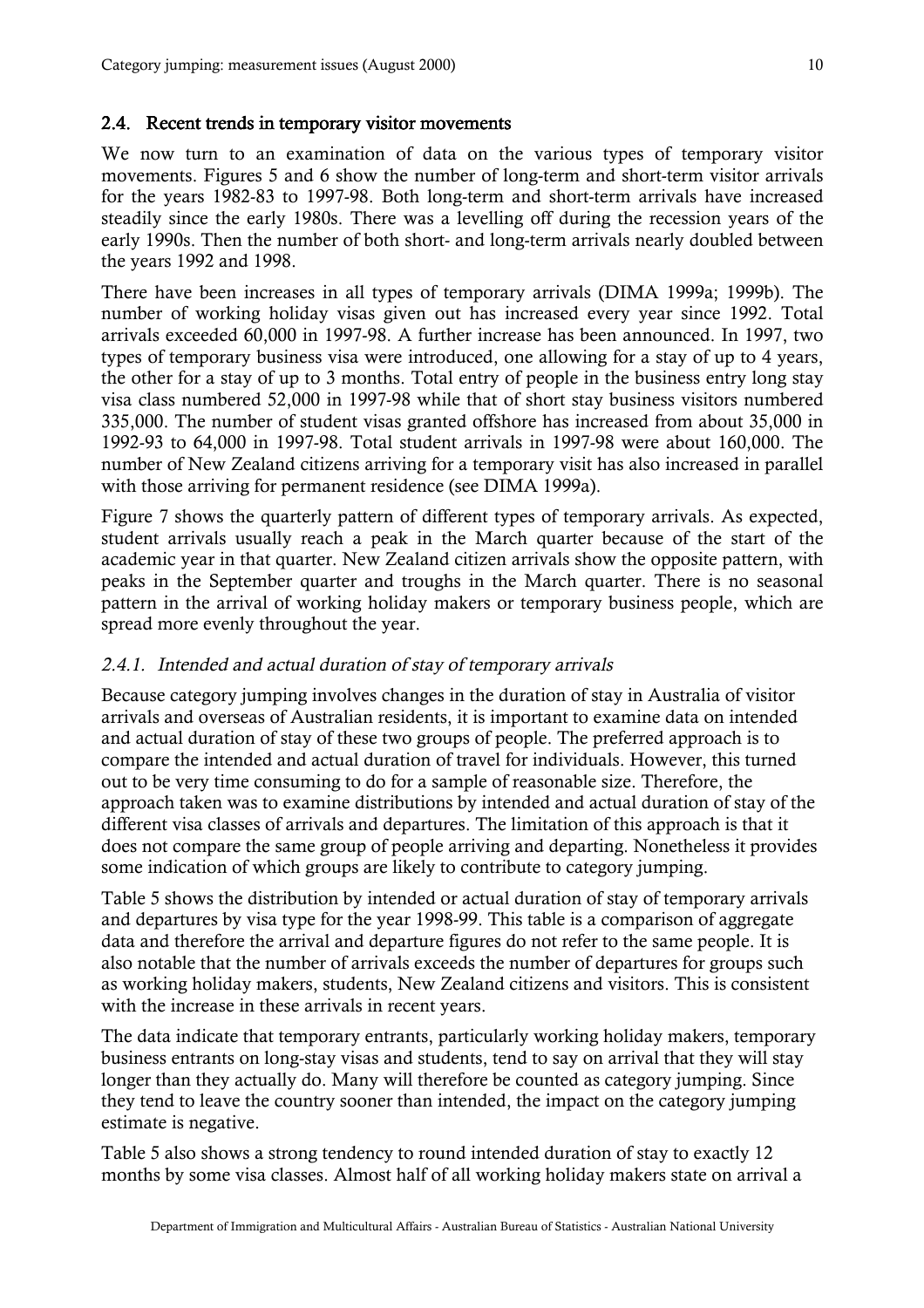<span id="page-13-0"></span>stay of exactly 12 months. This is because their visa allows them to stay for a maximum of 12 months. In reality, almost all of them (97 per cent) depart before 12 months. Because their visas allow for multiple entry, some of them travel to New Zealand and then return to Australia for another period of stay. Among students, there is heaping at less than 1 month, 6 months and 12 months in their intended duration of stay,

Most people on visitor visas (99.8 per cent) and New Zealand citizens (97.6 per cent) indicate a stay of less than 12 months on arrival and almost all (99.9 per cent of visitors and 99.1 per cent of New Zealanders) depart within 12 months. Only a very small percentage appeared to change their travel intentions between short-term and long-term. However, the volume of these two types of movements is large – over 3 million visitors and about 650,000 New Zealand citizen arrivals each year – so that even a small percentage changing their travel intentions can have a significant impact on category jumping.

There is also not much difference in the percentage of Australian residents departing who indicate short-term (98.2 per cent) and returning within 12 months (98.0 per cent). But again the volume is large (about 3.2 million in 1998-98) and a small percentage difference can result in category jumping of the order of a few thousand.

In summary, the data show that a significant percentage of working holiday makers, temporary business entrants and students are likely to be counted as category jumpers. Their contribution to category jumping is likely to be negative because they tend to be longterm arrivals departing short-term. Tourists, other visitors and New Zealand citizen arrivals appear to have lower rates of category jumping, but their volume is much larger so their contribution to category jumping can be numerically greater than those of longer-term visas such as students and working holiday makers. It is also likely to be positive when they extend their stay into long-term.

#### 2.5. Impact on net overseas migration and population estimates

According to ABS, the rationale for adjusting for category jumping is to obtain better population estimates.

"If no adjustments were made for category jumping, a resident who states on the passenger card that he/she is departing on a short-term trip but never returns to Australia would not be subtracted from Australia's population. However, if this resident returned after an absence of more than a year he/she would be added to the population even though he/she had not been subtracted on departure. Similarly, a visitor who arrives on a short-term trip but who never departs would not be added to the population, or if he/she departs after one year, he/she will be subtracted from the population even though he/she had not been added in on arrival" (ABS 1999, paragraph A3.13).

As shown in table 6, category jumping can have a large impact on net overseas migration estimates. The preliminary estimate of category jumping has been 9 times as large as the net overseas migration estimate (June quarter 1993) and the revised estimate of category jumping has been more than 4 times as high as the net overseas migration estimate (December quarter 1992). On an annual basis, ABS (1999, p. 25) has pointed out that "in recent years category jumping has tended to accentuate fluctuations in net overseas migration causing deeper troughs and higher peaks" (figure 8). It gives as examples, "in the late 1980s, net overseas migration peaked at 157,400 but without category jumping, the peak would have been 137,200. Similarly, the trough of 30,000 in 1992-93 would have been 62,700 without category jumping".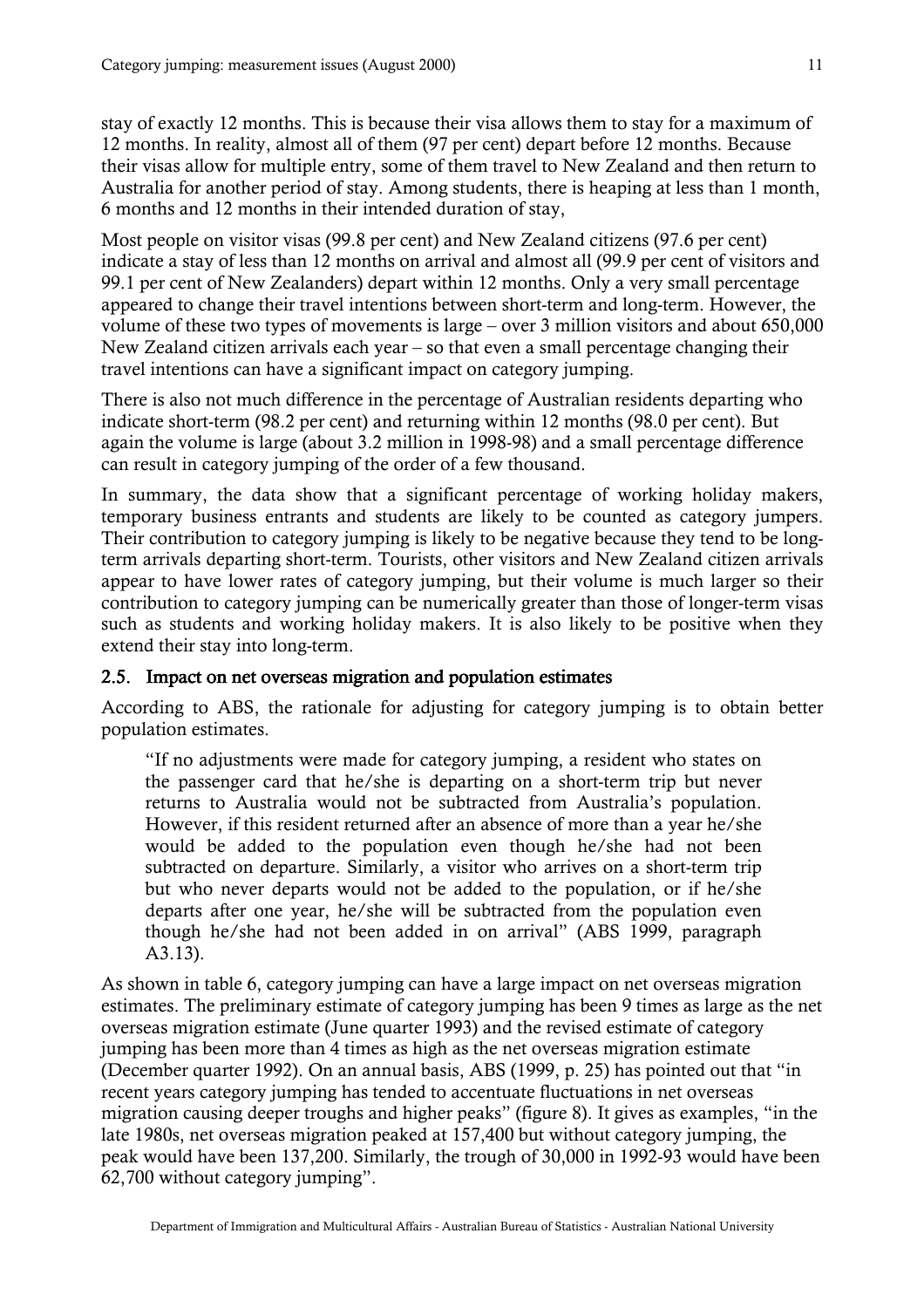<span id="page-14-0"></span>The impact of category jumping on annual estimates of net overseas migration, population growth and estimated resident population is shown in Table 7. The impact of category jumping on net overseas migration was much greater in the years since 1987 and was particularly large in the early 1990s.

The impact is much less over the long term. Net overseas migration averaged 89,700 per year over the period 1978-98. If there was no adjustment for category jumping, it would have averaged 90,500. Category jumping made more difference during the period 1988-98 when average annual net overseas migration was 92,800 a year. If there had been no adjustment for category jumping, it would have averaged 97,700 per year. Therefore, if the net overseas migration assumption for population projections was based on the average figure for 1988-98, it would have been higher (close to 100,000 per year instead of about 90,000) if there had been no adjustment for category jumping.

Category jumping also had a bigger impact on population increase since 1987. Population increase was 7-8 per cent higher in 1989-90 because of category jumping. In the early 1990s it was 10-20 per cent lower because of category jumping.

The effect of category jumping on the estimated resident population is much smaller than on net overseas migration and has been not more than 0.5 per cent. It is cumulative over the years and was greatest in 1990 when the estimated resident population had 84,300 more people (0.49 per cent more) because of the category jumping adjustment. However, the negative impact of category jumping of the early 1990s caused the situation to turn around in 1995 when the difference in the estimated resident population with and without the category jumping adjustment was only 0.01 per cent or 1,300 people. In mid-1998, after 20 years of adjusting for category jumping, the population was 0.09 per cent lower (17,200 fewer people) than it would have been without the adjustment. These comparisons indicate that category jumping as little effect on population estimates.

#### 2.5.1. Impact of category jumping on State/Territory population estimates

As indicated in the Introduction, concern with category jumping at the State/Territory level focuses on its likely effect on the State/Territory population estimates, particularly the possibility that it effectively excludes a number of temporary residents such as overseas students from the estimated resident population.

Category jumping is estimated at the national level. It is then distributed by State/Territory in proportion to the number of permanent and long-term arrivals for each State/Territory for the same quarter. This assumes that the impact of category jumping on the States and Territories is the same as that of permanent and long-term arrivals. No reason is given for this assumption. The ABS Technical Paper (1983, p.15) indicated that using net permanent and long-term movement as a basis for distribution was considered but judged to be unstable particularly for the smaller States and Territories. One may argue that if category jumping is more likely among certain groups of arrivals or residents than others then the distribution of category jumping across States and Territories may well differ from that of permanent and long-term arrivals.

Table 8a shows how the revised category jumping estimate of 7192 for the year ending June 1998 is distributed among States and Territories following the distribution of permanent and long-term arrivals for that quarter. As shown in the table, category jumping added about 3,000 people to New South Wales' estimated resident population and 54 people to Tasmania's estimated resident population during the year ended June 1998. It has more impact on States such as New South Wales, Western Australia and Victoria that receive a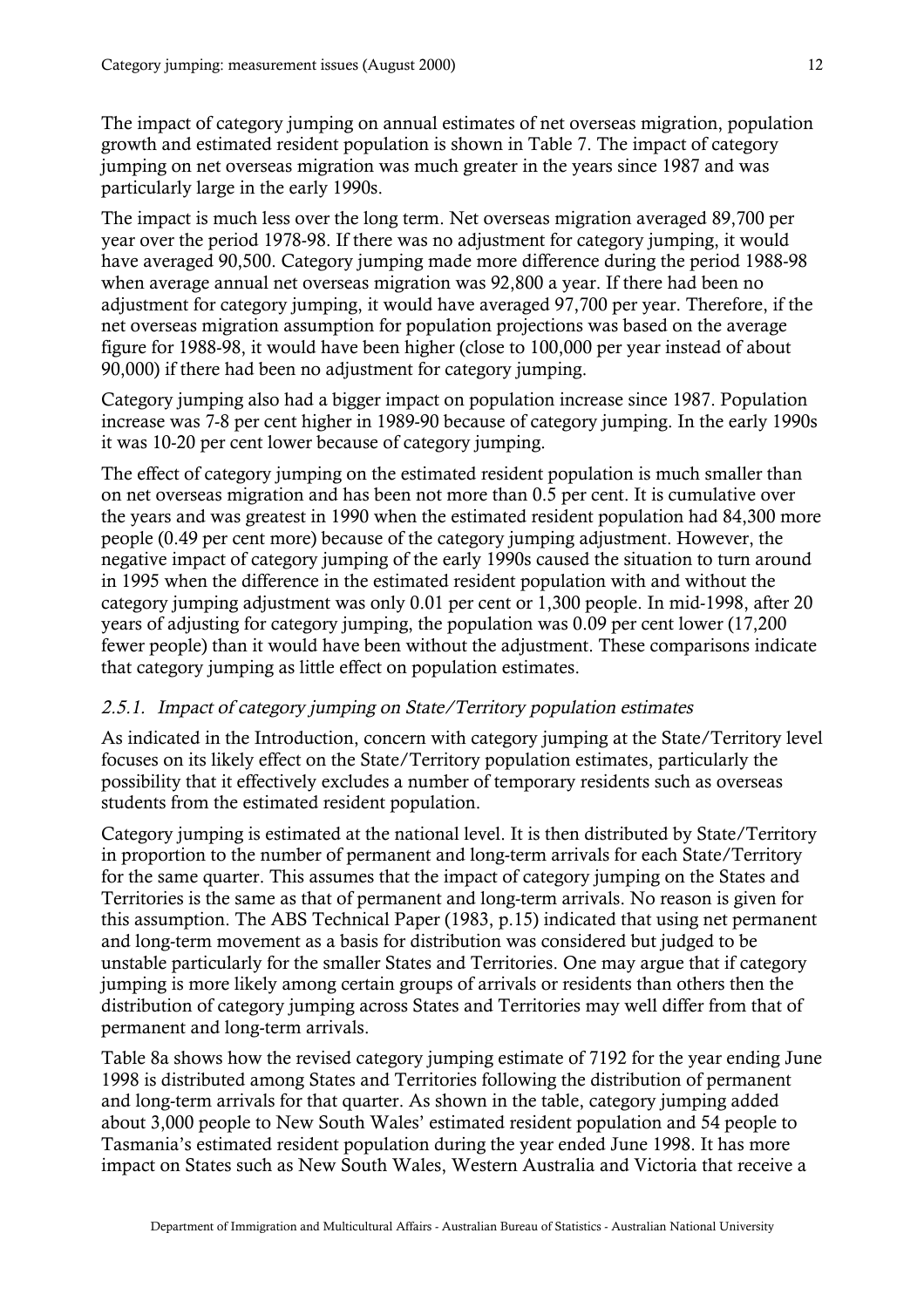larger share of permanent and long-term arrivals compared to their share of total population. It has very little effect on Tasmania's population because Tasmania receives a small share of permanent and long-term arrivals. However, its effect on State and Territory populations is too small (0.05 per cent or less) to affect the population distribution by State and Territory. With or without category jumping, each State or Territory' share of the total population remains virtually the same.

Even when category jumping is large, as in the year to June 1993, its impact on the estimated resident population of States and Territories does not exceed 0.3 per cent (table 8b). The percentage distribution of estimated resident population with and without category jumping (columns 7 and 8) also shows that category jumping does not have any significant impact on each State or Territory's share of the total population.

What happens when category jumping estimates are revised? Table 9 shows the preliminary and revised net overseas migration and estimated resident population for States and Territories at June 1998 and the difference due to revisions in category jumping estimates and births and deaths statistics. The revisions affect net overseas migration and the estimated resident population in some States/Territories more than in others, but they do not change the percentage distribution of estimated resident population by State/Territory (unless one considers a difference of 0.01 in the case of four States a change). States and Territories that receive a larger proportionate share of permanent and long-term arrivals, and therefore also a larger proportionate share of category jumping, are more affected by revisions to category jumping estimates than those that receive a smaller proportionate share of permanent and long-term arrivals. The revision resulted in a decrease of some 8,000 people for New South Wales or 0.12 per cent of its resident population, but only 84 people for Tasmania or 0.03 per cent of the its resident population. This is because while New South Wales has about 33 per cent of the total population, it receives 41 per cent of all permanent and long term arrivals in the year to June 1998 and therefore 41 per cent of all category jumping. Tasmania received fewer permanent and long-term arrivals than its share of total population and therefore was less affected by revisions to category jumping.

Tables 8 and 9 also show that when there is a large revision to category jumping estimates, the size of the revision to population estimates can exceed the size of category jumping itself.

State/Territory population estimates are used for the allocation of seats in the House of Representatives and the distribution of Commonwealth funds to the States and Territories. The effect of category jumping on State/Territory population estimates and their implications for the allocation of Commonwealth funds can be examined.

The results show that there is no cause for concern that failure to adjust for category jumping will have considerable implications for the allocation of Commonwealth funding to States and Territories. This is demonstrated in tables 10a, b and c, which show the impact on Commonwealth grant distributions to the States and Territories of three estimates of category jumping, ranging from 20,852 (in 1998-99) to –32629 (in 1992-93).

The distribution of Commonwealth money to the States and Territories is based on their weighted estimated resident population. The population weights used for the distribution and the total amount of grant distributed vary from year to year. Generally, the Northern Territory has a weighting that is nearly five times that of the States. The weights shown in tables 10 a, b and c were the actual weights used in those years for the grant distribution, as given in the Federal Financial Relations Budget Paper No.3 for the respective years. The Budget Papers also showed that the total Commonwealth grant distributed to States and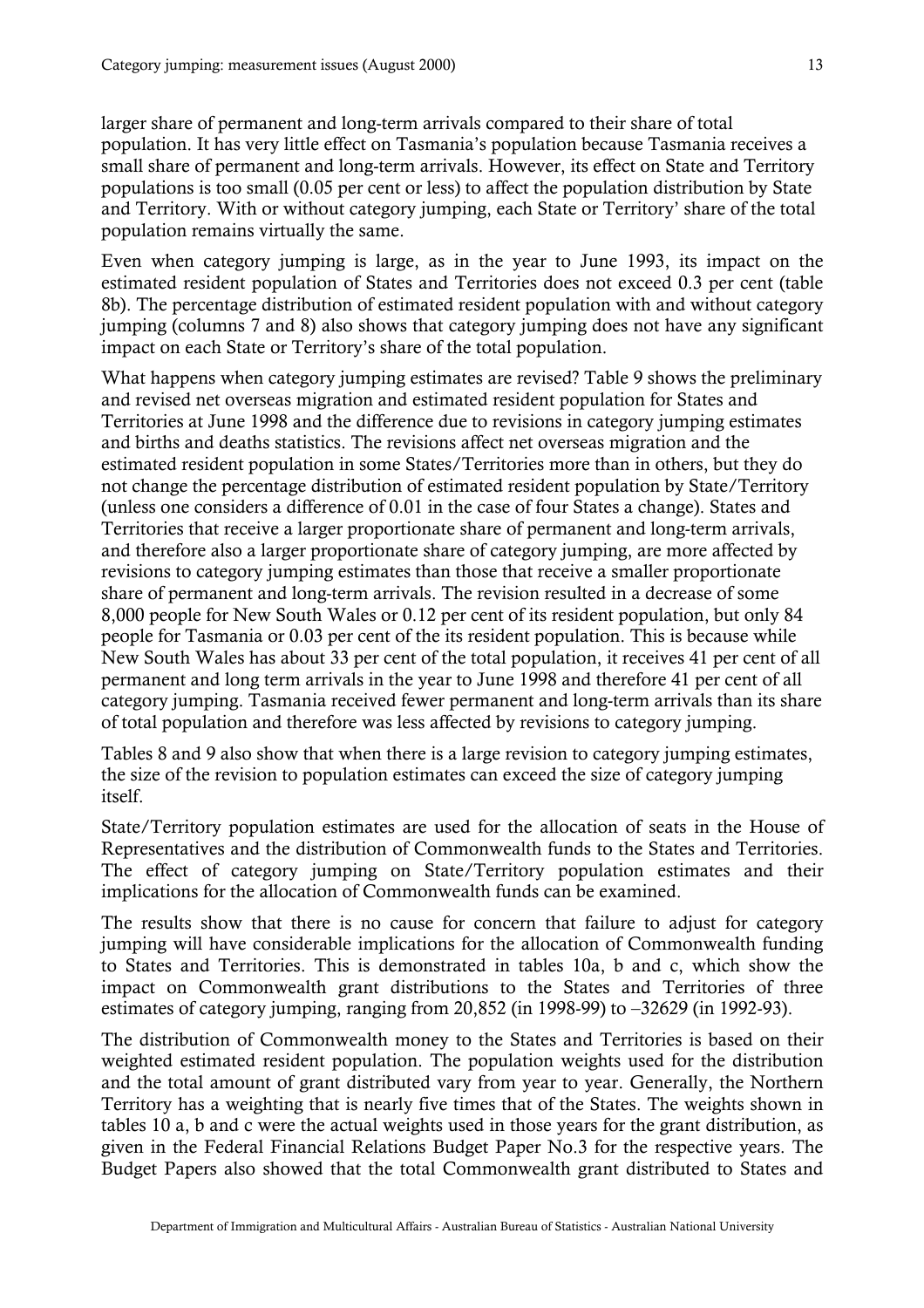<span id="page-16-0"></span>Territories for those years were between \$16.7 billion (for 1992-93) and \$22 billion (for 1998-99).

The calculations in table 10b show that when category jumping was 20,852 in 1998-99, New South Wales received \$2 million more than it would have if its estimated resident population had not been adjusted for category jumping. This was out of its total allocation of \$6.7 billion. Thus the adjustment for category jumping made a difference of 0.03 per cent in the amount of money received by New South Wales.

While New South Wales was 0.03 per cent better off with category jumping, Tasmania Australia was 0.075 per cent worse off. It received \$658,360 less because of the category jumping adjustment to its estimated resident population, but its total allocation was still about \$881 million.

The situation is reversed when category jumping is negative (table 10c). New South Wales became worse off with the category jumping adjustment while Tasmania fared better. New South Wales had received \$2.3 million less because of the adjustment for category jumping while Tasmania had received \$735,520 more. However, these amounts were only 0.05 per cent and 0.1 per cent of their allocation.

The calculations show that States that receive more than their share of permanent and longterm arrivals will get more money when category jumping is positive and less money when category jumping is negative than if no adjustment is made to their estimated resident population for category jumping. Conversely, States that receive less than their share of permanent and long-term arrivals will get less money when category jumping is positive and more money when category jumping is negative than if no adjustment is made to their estimated resident population for category jumping. The difference in the amount of grant received with and without the category jumping adjustment is very small (0.1 per cent or less) in relation to their total allocation.

The adjustment for category jumping also makes no difference (except in the second decimal place in one or two cases) in the percentage distribution of the grant money across States and Territories (last two columns of the lower panel of each table). This is expected since category jumping has virtually no effect on the percentage distribution of population by States and Territories.

#### 2.5.2. Do preliminary estimates of category jumping improve population estimates?

Since preliminary estimates of category jumping have sometimes been revised downward substantially, does having a preliminary estimate result in better preliminary population estimates? Preliminary estimates of category jumping had been produced only since 1989; before that time, ABS had assumed a preliminary estimate of zero category jumping.

Table 11 shows that having a preliminary estimate of category jumping may be better than assuming preliminary category jumping to be zero in 14 out of the 20 quarters to June 1998. This is because the discrepancy between the preliminary estimate and the revised estimate was smaller than the discrepancy between a preliminary estimate of zero and the revised estimate. In the other 6 quarters, the difference between the preliminary and revised estimates of category jumping was larger than the difference between the revised estimate and a preliminary estimate of zero. Thus the preliminary estimate of visitor category jumping was better than a zero estimate in 12 quarters out of 20 and the preliminary estimate of resident category jumping was better than a zero estimate in 16 out of 20 quarters.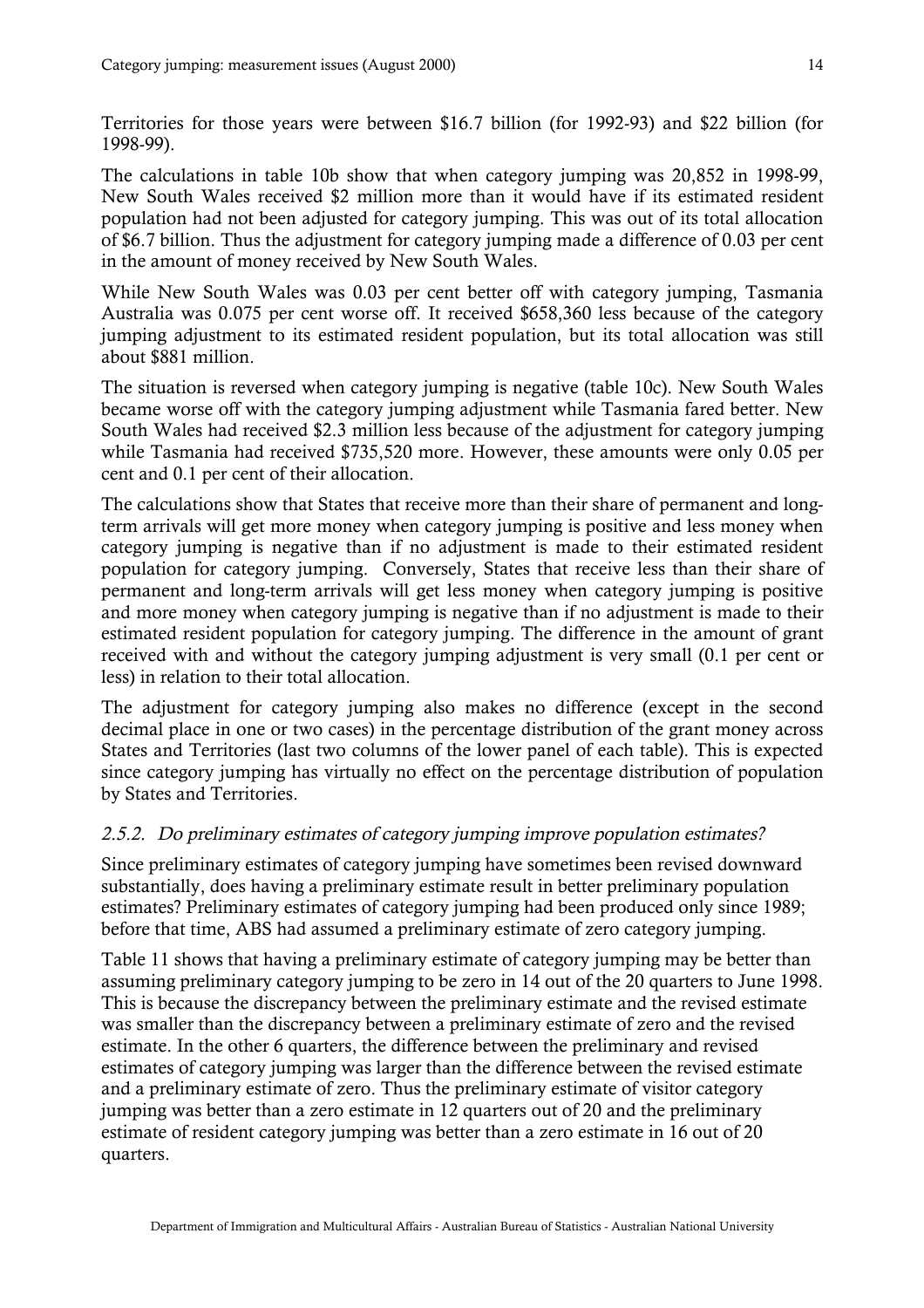<span id="page-17-0"></span>The preliminary estimates were more effective in the period up to June 1995. Since September 1995, the record has not been as good, with preliminary estimates being better than a zero estimate in 7 out of the 12 quarters. In the 5 quarters when having a preliminary estimate was not effective, the revisions downward were also particularly large. The last column of table 11 also shows that 4 out of the 5 negative percentages were over 600 while the positive percentages were all less than 100. This shows that while having a preliminary estimate of category jumping is better than not having one in the majority of quarters, the improvement is small. But when the preliminary estimate is not an improvement, the negative impact is usually quite large.

Although having a preliminary estimate of category jumping may be better than not having one in the majority of quarters over the past five years, the effect on the total population is quite small. It made a difference of a few thousand people in a population of 17-18 million. Category jumping estimates are subject to error like all estimates, and preliminary estimates are particularly susceptible since they are based on assumptions about future travel movements. Adjusting for category jumping produces a small change in population estimates. Whether this improves population estimates is not clear as no one knows what the actual population is. The adjustment is also an interim measure since population estimates are adjusted again after each population census.

It is also not certain that preliminary estimates of category jumping improve State and Territory population estimates because category jumping is apportioned to the States and Territories following the pattern of permanent and long-term arrivals. There is no information to indicate that this assumed distribution approximates reality.

## 2.5.3. Category jumping and usual residence

The implicit definition of usual residence in category jumping estimates is at least 12 months – the definition of long-term residence status. Long-term overseas visitors who depart before 12 months are "removed" from population estimates by category jumping, while short-term ones who stay for at least 12 months are added to population estimates.

This definition of usual residence is different from that associated with the concept of estimated resident population at the local level. According to ABS description of estimated resident population (ABS 1999:48), "Usual residence is that place where each person has lived or intends to live for six months or more from the reference data for data collection." The 1996 Census also included these instructions with the question on usual residence:

'Usual' address is that address which the person has lived or intends to live for a total of 6 months or more in 1996.

For boarders at boarding school or college, give address at boarding school or college.

The forthcoming 2001 Census has included specific instructions on residency for overseas visitors. Overseas visitors visiting for less than 12 months will be asked to give their usual residence as overseas. This is more in agreement with the definition of residence used in category jumping and estimates of net overseas migration. The new instructions will exclude temporary visitors such as working holiday makers from population estimates. However, it is uncertain how other visa classes such as overseas students or temporary business visitors will answer the usual residence question in the next census.

#### 2.6. Summary and conclusions

The above examination of the category jumping methodology and trends in category jumping estimates and temporary resident and visitor arrivals and departures has provided a better insight into the problems with current estimates of category jumping. The analyses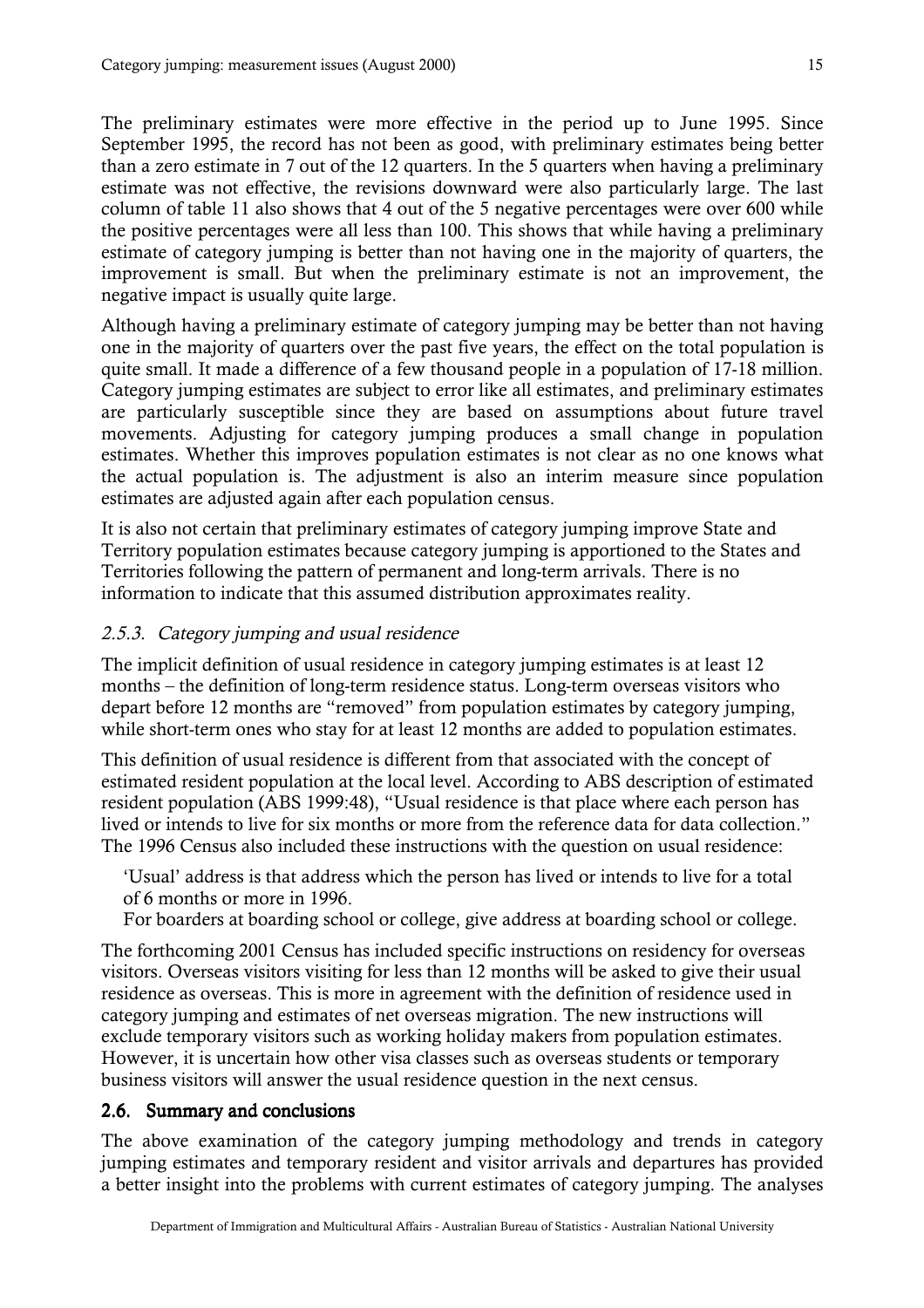<span id="page-18-0"></span>of the impact of category jumping on population estimates have also provided an assessment of the rationale for adjusting for category jumping. It is useful to summarise the major issues that have emerged from the analyses and need further consideration.

## 2.6.1. Issues and problems related to current methodology

The current methodology has two apparent weaknesses. One is the difficulty in estimating preliminary category jumping before data on actual duration of travel are available for all four quarters following the reference quarter. The other is the treatment of heaping at exactly12 months in travel intentions, which tends to be more prevalent among some types of temporary entrants than others. Another methodological issue is the distribution of category jumping to States and Territories based on each State and Territory's share of permanent and long-term arrivals, although this is an issue in relation to States' and Territories' population estimates only.

Preliminary estimates of category jumping depend on assumptions about international travel movements, which are difficult to predict as they can be sensitive to all sorts of conditions, including changes in airfares and climate. ABS has used a flexible approach in making these assumptions, maintaining that it allows for unusual events to be taken into consideration. However, it is a very arbitrary approach and depends on the judgement of the person making the calculations. There is also very little margin for error, because a small percentage difference can result in a large number of the large volume of short-term movement from which preliminary category jumping is estimated. The large volume of short-term movements also means that a small difference between the preliminary and revised estimates of the 'residual' percentage who do not depart or return within 12 months can result in a large difference between preliminary and revised estimates of category jumping.

The other weakness in the methodology relates to the validity of the ratios used to split the numbers stating travel intentions of exactly 12 months into short-term and long-term movements. The ratios currently used are 75:25 for visitors and 67:33 for residents, but data for 1998-99 show that the number of visitors departing at 11 months to that departing at 13 months, which is the basis for the ratios, is 88:12 while the corresponding ratio for residents is 82:18. Since July 1998 the data processing system has allowed actual duration of stay or travel to be calculated from the dates of travel so these ratios are based on more reliable data than before.

The current ratios are likely to underestimate the proportion short-term and overestimate the proportion long-term. They may also produce category jumping estimates that are particularly sensitive to the increase in visa classes such as working holiday makers, students and temporary business entrants who tend to round their travel intentions to exactly 12 months.

## 2.6.2. Assessment of category jumping estimates

Significant volatility in category jumping has been more likely since 1987. Since that time, there has also been a large increase in all types of temporary movements. This suggests a likely relation between the two trends as category jumping is a measure of the change of status between short-term and long-term.

Some of the peaks and troughs in annual estimates of category jumping can be explained by external factors such as prevailing economic conditions and government response to political crises overseas. However, while it may be possible to rationalise the patterns retrospectively, the volatile pattern makes it difficult to predict the level and direction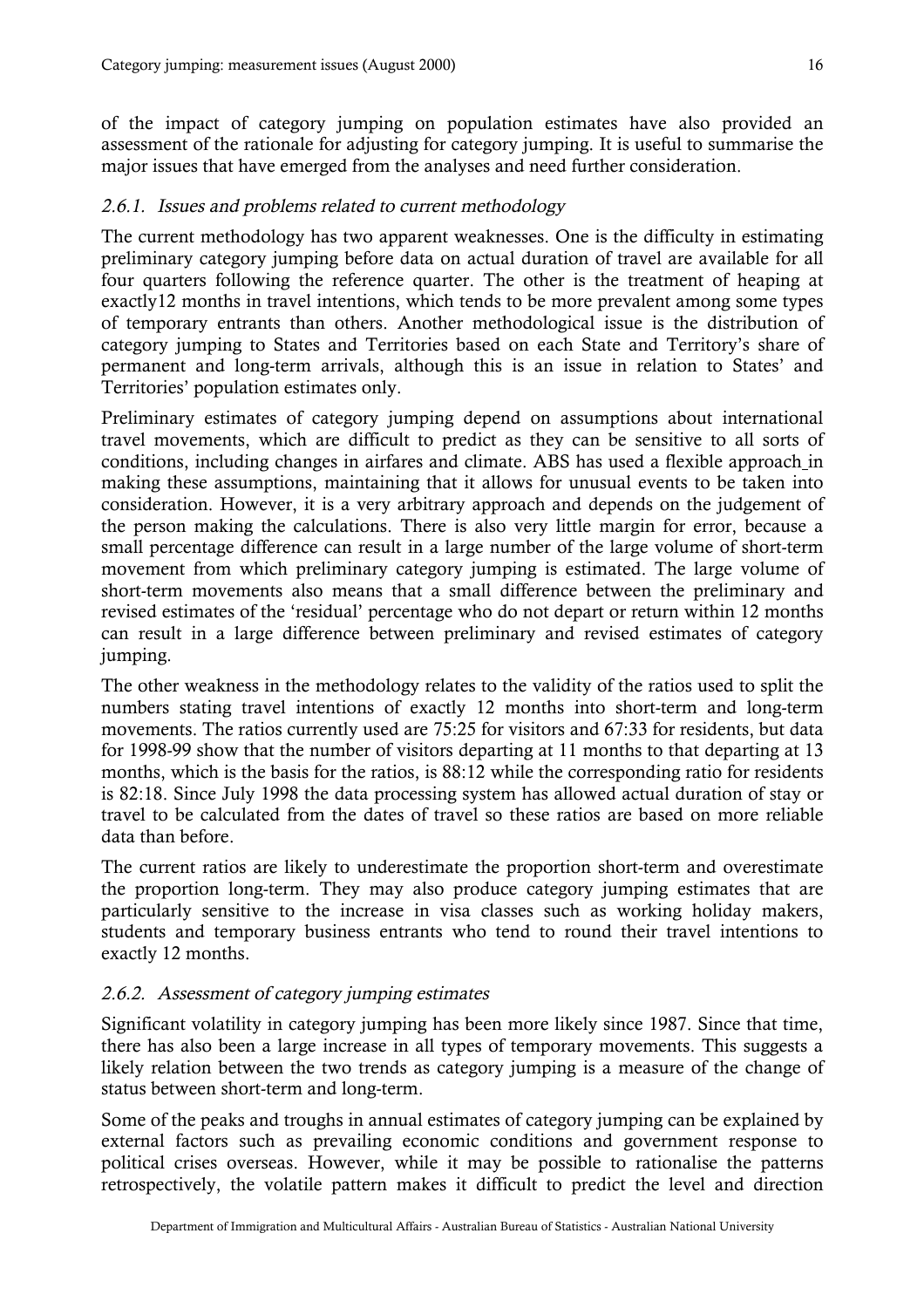<span id="page-19-0"></span>(whether positive or negative) of category jumping each year. The problems with both preliminary and revised estimates of category jumping are likely to be related to the increase in overseas arrivals such as students and other temporary residents who tend to state exactly 12 months or more in their intended duration of stay and then depart earlier.

Both preliminary and revised quarterly estimates are highly volatile, with the revised estimates sometimes showing greater fluctuations than the preliminary estimates. The preliminary estimate of the visitor component is clearly more problematic than the estimate of the resident component. Overestimation of a large scale tends to occur, particularly in the March quarter, suggesting some relation to the seasonal pattern of overseas student arrivals and departures. The difficulty of estimating preliminary category jumping, particularly for visitors, raises the issue of the reliability of any preliminary estimate.

Category jumping estimates by country of birth of residents and visitors are generally helpful in showing which birthplace groups are major contributors to category jumping and the direction of their category jumping. It is not surprising that the major sources of overseas visitors are also major contributors to category jumping. While these estimates may be indicative of the general trend in category jumping by specific birthplace groups, their volatility for some groups suggest that individual estimates may be less useful.

#### 2.6.3. Impact of category jumping on population estimates

The category jumping adjustment to net overseas migration can be quite significant. For example, in the 12 months to June 1993, net overseas migration was 62,671 with category jumping but 30,042 without it. Category jumping also tends to accentuate fluctuations in net overseas migration causing deeper troughs and higher peaks.

In contrast to its impact on net overseas migration, category jumping has only a very small impact on population estimates. It has added up to 21,000 people to, or subtracted up to 33,000 people from, Australia's population in one year. This is less than 0.1 per cent of estimated resident population. The impact of category jumping on State/Territory population is also small. The largest impact it has had is to reduce the population of New South Wales by 13,000 people for the year to June 1993.

More importantly, category jumping has no significant effect on population distribution by State/Territory. This is because category jumping is not estimated separately for each State/Territory, but is distributed among the States and Territories according to the distribution of permanent and long-term arrivals for the same time period. Revisions to category jumping estimates also have little impact on the population distribution by State/Territory.

Revisions to category jumping estimates have a larger impact, in terms of population numbers, on the population of States/Territories that receive more than their share of permanent and long-term arrivals. The reason is that these States/Territories will also receive a larger share of category jumping compared to their share of the total population.

Considering the small impact of category jumping on population estimates, the number of overseas students and visitors who are excluded from population estimates by category jumping (because they depart before 12 months in spite of an intended stay of 12 months or more) is also likely to be small. Category jumping may add or remove 0.2 per cent of the population of the States and Territories that receive a larger share of permanent and longterm arrivals, and 0.1 per cent of the population of States and Territories that receive a smaller share. When there is a large difference between the preliminary and revised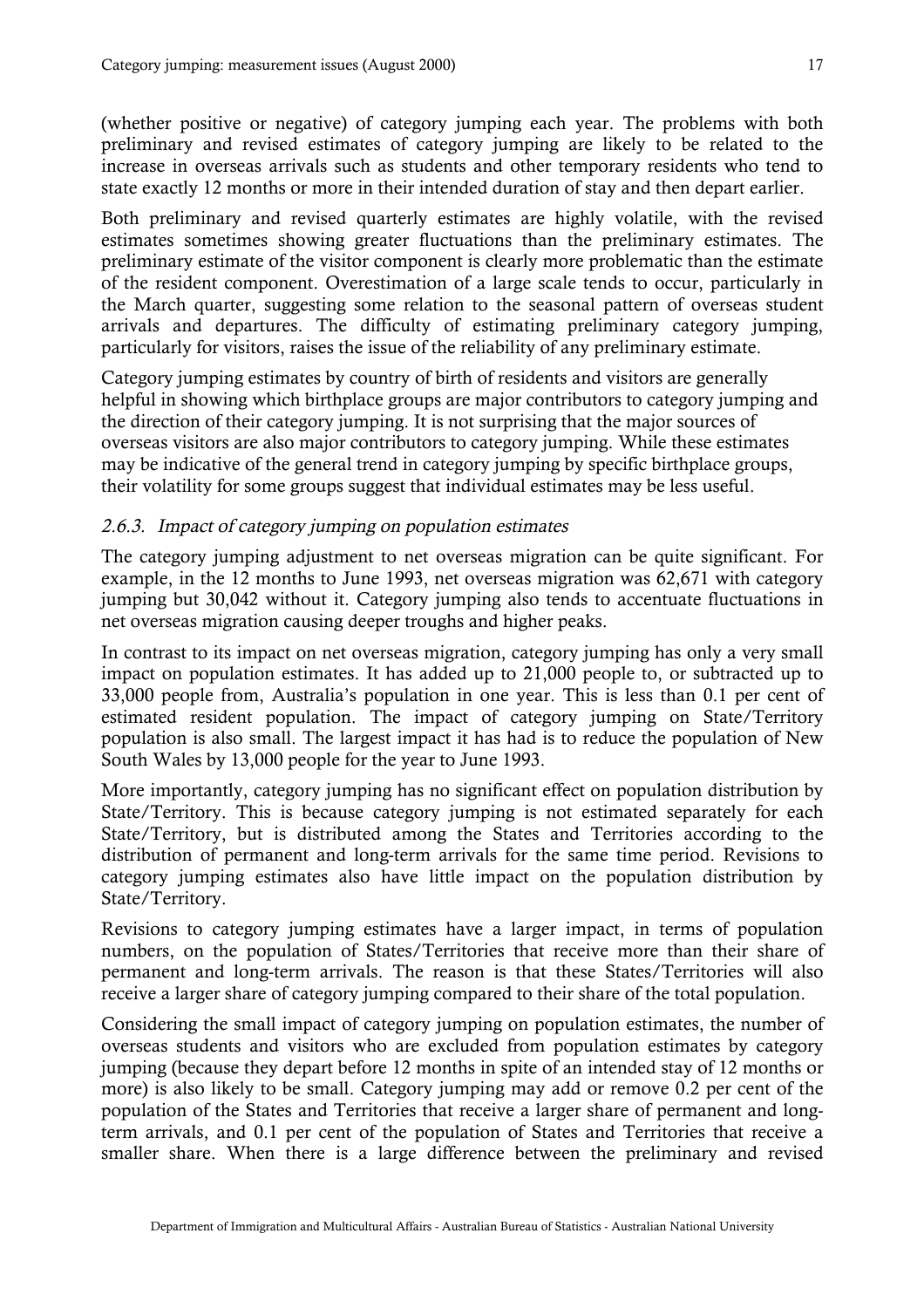estimates of category jumping, the revision to State/Territory population estimates can sometimes be greater than the contribution of category jumping itself.

The impact of category jumping on State/Territory entitlements to Commonwealth funding is also very small. Calculations for 1998-99, when category jumping was estimated at 20,852, showed that NSW was better off by \$2.0 million because of category jumping, but South Australia was \$1.0 million worse off and Tasmania was \$658,000 worse off. New South Wales total entitlement was nearly \$7 billion, and that of South Australia and Tasmania was \$2.1 billion and \$0.9 billion respectively. Therefore, the difference due to category jumping was less than 0.1 per cent. When category jumping was negative instead of positive, the reverse occurred – New South Wales received a bit less than it would have without the category jumping adjustment to its population, and South Australia and Tasmania received a bit more.

The distribution of category jumping across States and Territories is based on the assumption that each State or Territory's share of category jumping is the same as its share of permanent and long-term arrivals for the same quarter. However, there is no theoretical or empirical basis for this assumption. The distribution of category jumping may well differ from that of permanent and long-term arrivals if some types of visitors or residents have higher rates of category jumping than others.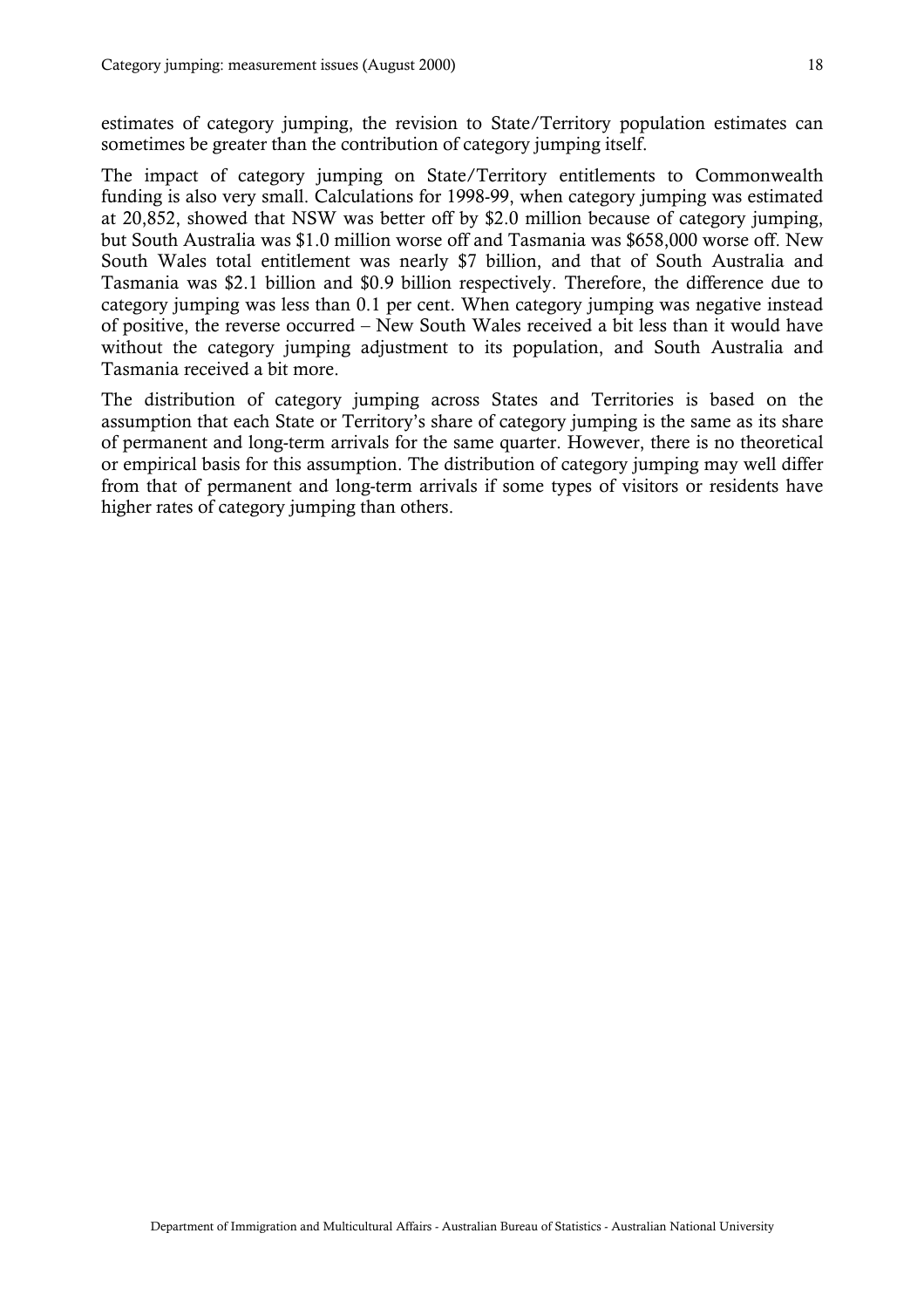## PART 3. FUTURE OPTIONS

<span id="page-21-0"></span>Before discussing options to address the problems with category jumping, it may be helpful to examine how other countries similar to Australia estimate net overseas migration and the resident population and whether they make an adjustment for category jumping. It is also useful to review the recently revised United Nations recommendations on international migration statistics, particularly in relation to the definition of long-term and short-term movements.

#### 3.1. Other countries' approaches to estimating net overseas migration and the resident population

The approaches used to estimate net overseas migration and the resident population used in four countries – New Zealand, Canada, United Kingdom and United States of America – have been reviewed to see whether they can provide alternative ways of addressing the issue of category jumping.

#### 3.1.1. New Zealand

Statistics New Zealand (SNZ) publishes external migration statistics on a monthly basis. The statistics refer to the number of movements of travellers, not the number of travellers. This is similar to statistics published by ABS on overseas arrivals and departures. In its External Migration publication Technical Notes, SNZ alerts data users to the possibility of category jumping, saying that:

"In the preparation of migration statistics the classification of each passenger is primarily determined by the passenger's response, on the arrival or departure card, to the question on intended or actual length of stay/absence. If the person's intention changes later during the trip, then he or she may also change their migrant category. For example, if a person comes to New Zealand with the declared intention of settling permanently, but in fact returns overseas after a few months, then this person is classified as a permanent/long term migrant on arrival, but is later classified as a short-term visitor on departure. This has resulted in a migration category jumping. Data users should recognise the limitations inherent in the information supplied by travellers."

SNZ monitors category jumping as it occurs above, following ABS methodology, but does not adjust for it in published migration statistics. SNZ also does not distinguish between permanent and long-term movements. Its migration statistics refer to only two categories: (1) permanent and long-term movements and (2) short-term movements.

## 3.1.2. Canada

Statistics Canada does not use a 12-month criterion to distinguish between permanent/long-term and short-term migrants. Its estimates of international migration and the resident population are based on a formal/legal status (permanent or temporary) of Canadians abroad and foreigners in Canada. Estimates of immigration are based on immigrant arrival files provided by Citizenship and Immigration Canada. Estimates of emigration are derived from the administrative files of the US Immigration and Naturalization Service (to estimate emigration to the US, the main destination of emigrants from Canada) and Revenue Canada's Child Tax Benefit program (to obtain the number of child emigrants), supplemented by an indirect measurement of the number of adult emigrants to a country other than the US.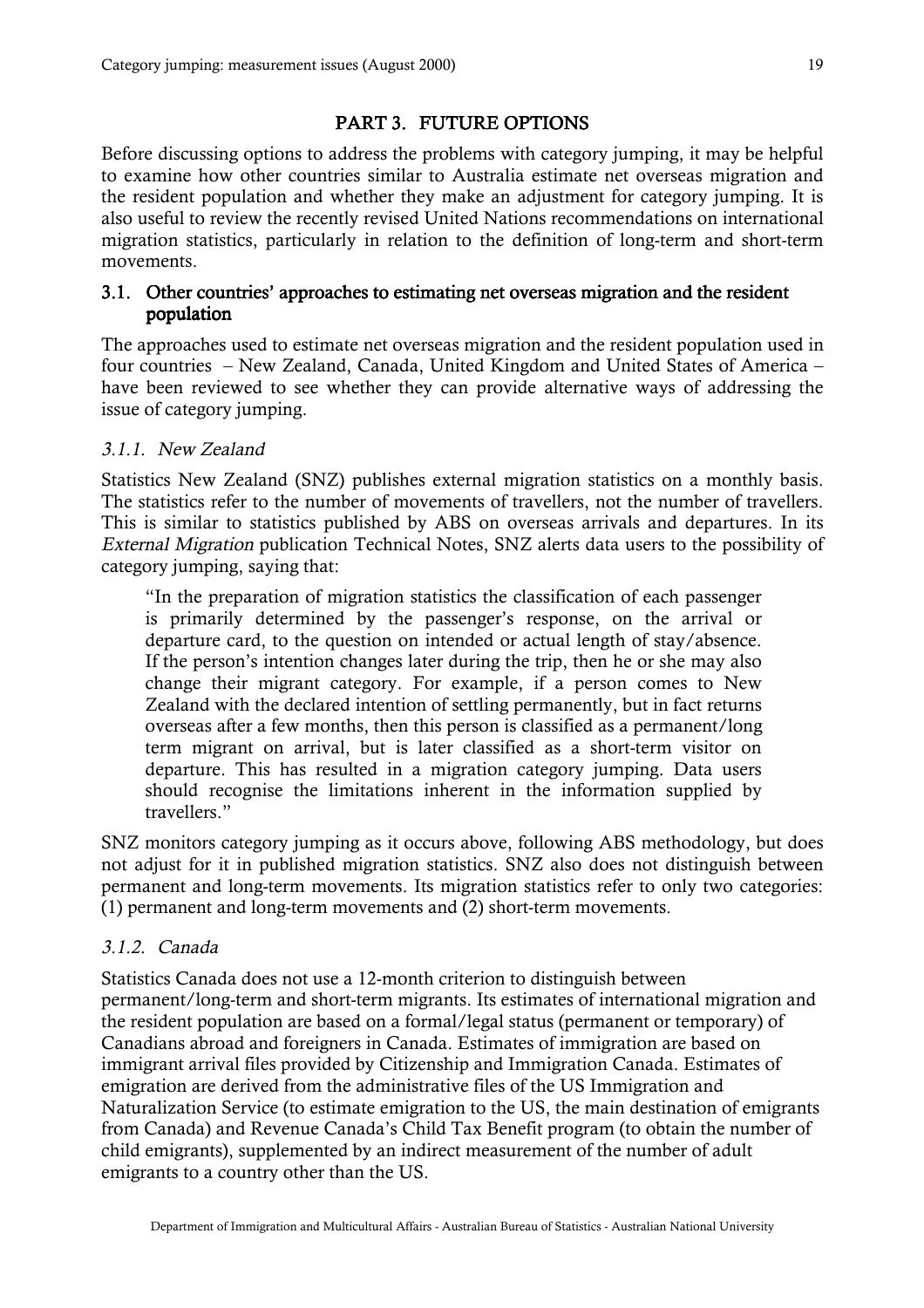<span id="page-22-0"></span>Aside from estimates of immigration and emigration, Statistics Canada also estimates the number of Canadians temporarily abroad and non-permanent residents in Canada which are components in the derivation of population estimates. An estimate of the net change in the number of Canadians living temporarily abroad is made from data from the Reverse Record Check of the 1991 and 1996 Censuses. Canadians abroad are those who were abroad for less than 6 months prior to the Census and "those who were studying or working outside for more than 6 months but were maintaining a residence for immediate occupancy"(Michalowski 1999). This is differentiated from the definition of an emigrant who is a person who has "left Canada and do not have an intention of returning or if a person's intentions of returning were unknown but a departure occurred more than 2 years before the Census day" (Michalowski 1999). Estimates of non-permanent residents – "foreigners arriving for temporary stay in Canada and leaving after their stay ends" – are produced from information provided by Citizenship and Immigration Canada on the number of persons holding residence permits or claiming refugee status.

Estimates of immigration, emigration, Canadians temporarily abroad and non-permanent residents, together with births and deaths, are the components in the population estimates produced by Statistics Canada. For the year 1998-99, Statistics Canada estimated 173,011 immigrants, 58,787 emigrants (which include emigrants and the net variation in persons temporarily abroad) and 11,713 net increase in non-permanent residents. Canada's estimated population at July 1999 was 30,491,300, which included non-permanent residents. There is no category jumping adjustment for changes in status. Changes in status are presumably captured in administrative files on which estimates of the different components are based.

## 3.1.3. United Kingdom

The United Kingdom estimates net international migration from three sources of data. These are the International Passenger Survey, a continuous voluntary sample survey carried out by the Office of National Statistics; information provided by the Home Office on people who enter the UK as asylum seekers or who seek asylum after entry as short-term visitors; and information on migrants between the UK and the Irish Republic. In discussing the quality of international migration data, Vickers (1998) of the Office of National Statistics warned that "the data sources that are used to measure migration are subject to some uncertainty".

The definition of migrant used in the United Kingdom is based on residence or travel duration of 12 months or more. A migrant to the United Kingdom "is a person who has resided abroad for a year or more, and who states on arrival the intention to stay in the United Kingdom for a year or more" while the definition of a migrant from the United Kingdom is "a person who has resided in the United Kingdom for a year or more, and who states on departure the intention to reside abroad for a year or more" (Vickers 1998). Net international migration is simply the sum of the net movements estimated from the three data sources. There is no adjustment for category jumping. Estimated net immigration to the United Kingdom was 93,000 in 1996, which was 0.16 per cent of an estimated population of 58 million.

## 3.1.4. United States of America

Estimates of the resident population of the United States are derived using the component method with births, deaths, net international migration and the net movement of US Armed Forces and civilian citizens as the components. Net international migration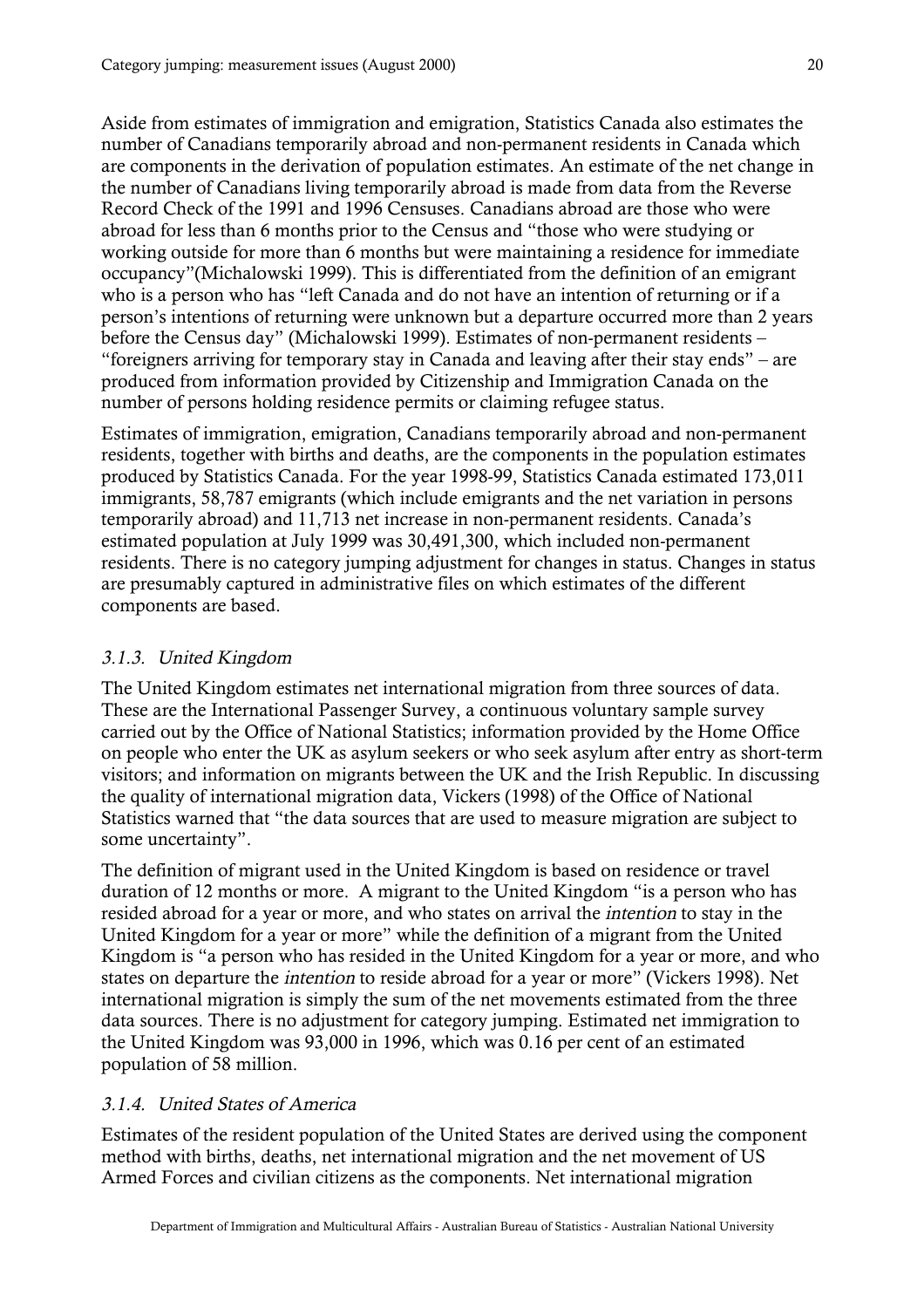<span id="page-23-0"></span>composes of five types of movements: legal immigration, refugee immigration, undocumented net immigration, Puerto Rican immigration, and emigration of legal residents (US Census Bureau 1999).

The components of net international migration are based on various administrative sources and analytic estimates (US Census Bureau 1999). Data on legal immigrants are provided by the Immigration and Naturalization Service, while data on persons admitted to the United States as refugees come from the Office of Refugee Settlement. Puerto Rican immigration and emigration estimates come from Immigration and Naturalization Service data and independent research conducted by the Census Bureau's International Programs Center". Two components "for which reliably accurate and current data are unavailable are undocumented immigration and permanent emigration of legal residents". The US Census Bureau makes an allowance of 225,000 net migration per year for undocumented immigration, while the emigration of legal residents is estimated from research on foreignborn and native-born emigration. The net effect of temporary movements of US citizens and students is assumed to be zero.

The US Census Bureau produces four types of monthly population estimates. These are (1) the resident population, (2) resident population plus Armed Forces overseas, (3) civilian population, and (4) civilian non-institutional population. The civilian non-institutional population excludes residents of institutions such as jails, nursing homes and mental hospitals (see [http://www.census.gov\).](http://www.census.gov)/)

#### 3.1.5. Discussion

None of the statistical agencies of the above four countries makes any use of category jumping in their methods of estimating net international migration and producing population estimates. It is not known if these agencies, aside from Statistics New Zealand, are aware of the issue of category jumping, or whether it is impossible for them to make the adjustment because of lack of data. It is also possible that category jumping is perceived as a minor issue compared to the margin of error in estimating net international migration from a variety of data sources.

Australia is therefore very much alone in adjusting for category jumping. It is able to make this adjustment largely because of the system it has in place to collect and process overseas arrivals and departures data, yielding statistics on international movements that are much more detailed and complete than those in other countries. The ability to adjust for category jumping depends on information on intended and actual duration of stay or travel. None of the countries reviewed above, except New Zealand, collects this information.

#### 3.2. The United Nations' revised recommendations on international migration statistics

The United Nations recently revised its recommendations on international migration statistics in response to increasing international population movements. The main elements of the revised recommendations are:

- ! Visitors are defined as persons who do not reside in the country of arrival and who are admitted for short stays for purposes of leisure, recreation, holiday, visits to friends or relatives, business or professional activities not remunerated in the country of arrival, medical treatment or religious pilgrimage. Visitors include tourists and business travellers.
- A new category of short-term migrants, defined as persons who move to another country for at least 3 months but less than one year (12 months) and are in paid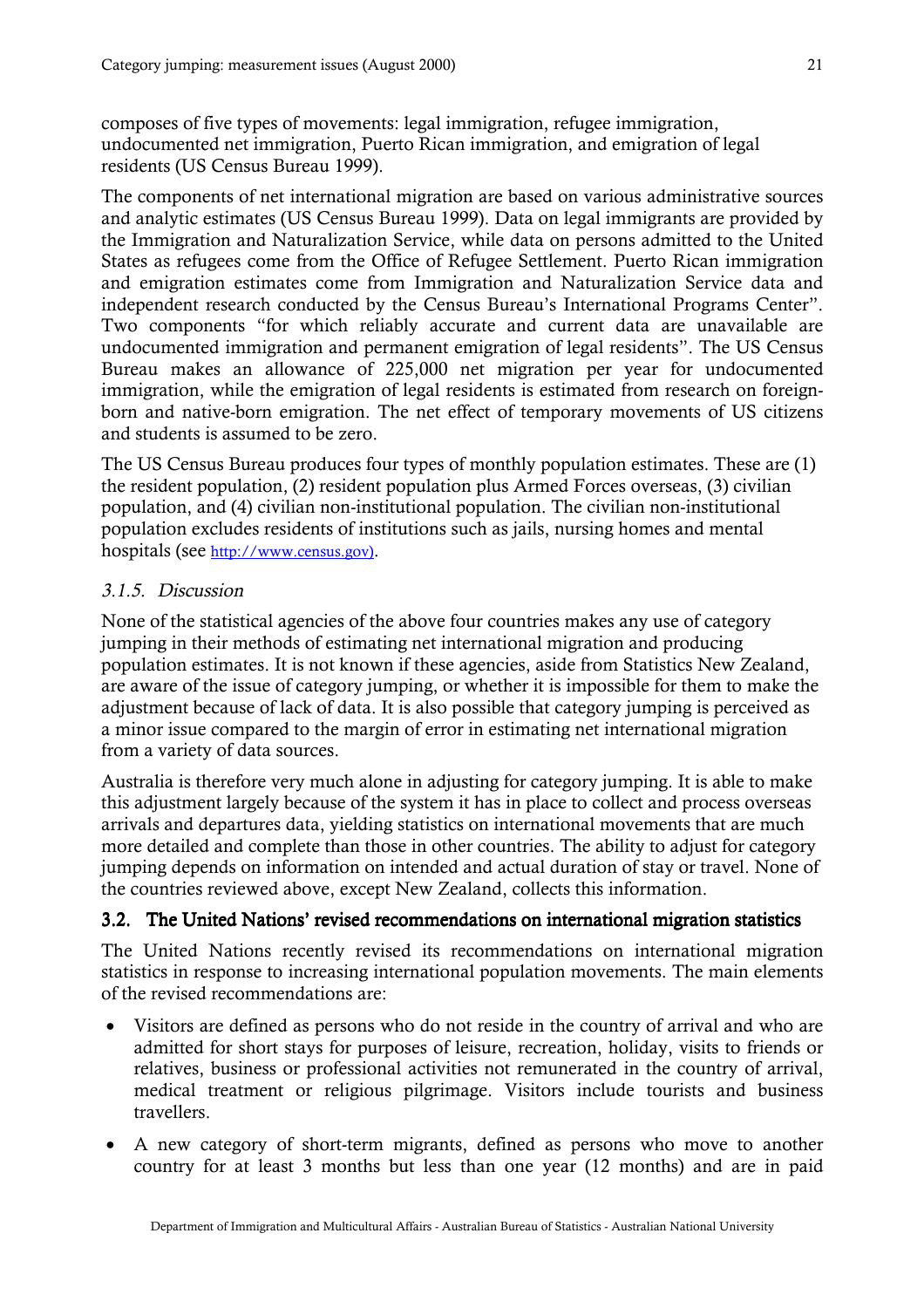<span id="page-24-0"></span>employment in the country of destination. The country of usual residence of short-term migrants is considered to be the country of destination during the period they spend in it.

- ! The definition of a long-term migrant is a person who moves to another country for a period of at least 12 months. The country of destination is the country of residence of long-term migrants.
- Migrants for settlement who are defined as persons granted the permission to stay for a lengthy or unlimited period, who are subject to virtually no limitations regarding the exercise of an economic activity.

The definition of long-term currently used in Australia – at least 12 months – is therefore in agreement with the above UN recommendation. Since persons staying in Australia for at least 12 months are included in the resident population, this is also in agreement with the UN's recommended definition of the usual residence of long-term migrants.

However, Australia does not have a category of short-term migrants as defined above. Information is not available on source of income of short-term overseas arrivals to identify short-term migrants defined in this way. All overseas visitors staying for less than 12 months are considered short-term and are not included in the resident population.

# 3.3. Options to address the problems with category jumping

Considering the various problems with category jumping estimates, the question arises as to whether it is useful to continue to adjust net overseas migration and the estimated resident population for category jumping, and if so, what improvements in methodology are possible. The options discussed here therefore range from making only minimal changes to eliminating category jumping as a component in net migration estimates. The default option is, of course, to do nothing and continue with the current methodology. The options are discussed below in order of maximum to minimum change.

## Option A. Eliminate category jumping as a component of net overseas migration.

While there is good theoretical reason for adjusting for category jumping – to obtain better estimates of net overseas migration and the resident population – in practice the adjustment makes a very small difference in the estimated resident population, although it can have a big impact on net overseas migration figures. Adjusting for category jumping also has only a small effect on State or Territory population estimates. It has a negligible effect on the percentage distribution of the population by State/Territory.

## Option A.1. Net overseas migration will be based on net permanent and long-term movements only. Long-term is as currently defined.

This option eliminates category jumping but makes no other change in estimating net overseas migration. It is the approach used by Statistics New Zealand. The effect of this option on net overseas migration and population estimates for the past 20 years can be observed in table 7. The impact on total population estimates is very small. However, net overseas migration figures would have fluctuated to a lesser extent.

## Option A.2. Net overseas migration will be based on net permanent and long-term movements. Long-term movements defined as 6 months or more.

This option eliminates the category jumping component from net overseas migration, and revises the definition of long-term movements to include a greater proportion of overseas movements. Overseas students and working holiday makers will be included in population estimates if they spend 6 months or more in Australia while Australian residents who are abroad for 6 months or more will be excluded. The definition of long-term in this option is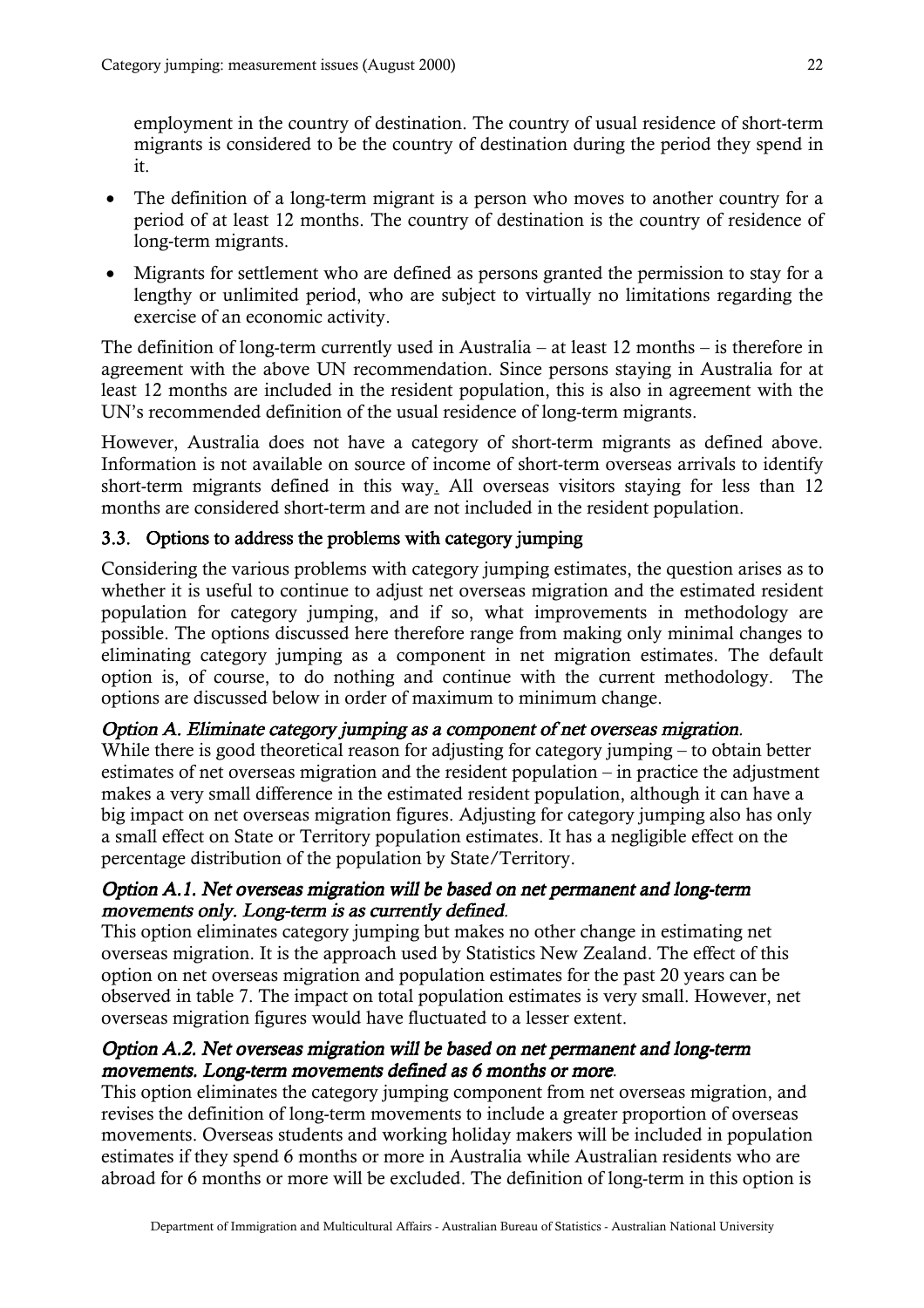.

not compatible with the United Nations recommendations on international migration statistics.

The 6-month definition of residence corresponds with the definition of usual residence in the previous census, which is also the basis for the concept of estimated resident population. However, in the 2001 Census, recent arrivals from overseas will be instructed to state their usual place of residence as overseas if they are visiting for less than 12 months. So there is no advantage in this option in relation to future censuses. This approach is also likely to result in an increase in net overseas migration estimates if the numbers of overseas students and working holiday makers continue to increase.

#### Option A.3. Net overseas migration will be based on net permanent and all movements of at least 3 months duration except those for tourism, business or medical treatment.

This approach will include an even greater proportion of all overseas movements in net overseas migration estimates. It adopts the 3-month short-term migrant criterion of the United Nations revised recommendations on international migration statistics and will include people on temporary visas who spend 3 months or more in the country – such as students and working holiday makers – as part of the resident population while they are here. It will exclude all Australian residents who are abroad for 3 months or more from the resident population while they are away. It is likely to result in an increase in net overseas migration estimates if the number of overseas visitors visiting for 3 months or more continue to increase.

#### Option A.4. Net overseas migration to be based on net permanent and temporary movements irrespective of duration.

Net overseas migration is based on all overseas arrivals minus all departures. This is the approach used by Price (1996) to estimate net overseas migration retrospectively over a 5 or 10-year period. It may be more appropriate for that kind of time perspective than quarterly estimates, which are likely to be affected by seasonal variation in short-term movements. However, seasonal adjustments can be made if necessary.

# Option A.5. Net overseas migration will be based on net permanent movements only. The resident population will be based on net overseas migration plus an estimate of foreigners temporarily resident in Australia minus an estimate of Australians temporarily overseas. temporarily This approach is similar to that used by Statistics Canada. Estimates of the number of visaed temporary entrants in Australia at the end of each quarter are already available from DIMA. ABS will need to estimate the number of Australian residents temporarily overseas

each quarter. Alternatively, DIMA may also be able to provide these estimates from the Movements Data Base. This option represents a radical change from the current approach and will result in a very

distinct break in the series of net overseas migration estimates since two of the three components have been excluded. Population estimates will not be effected to the same extent because they will still include overseas visitors temporarily in Australia and exclude Australian residents who are overseas long-term.

#### Option B. Eliminate the category jumping component in net overseas migration and incorporate category jumping into revised movement data.

This option does not adjust net overseas migration for category jumping directly but does so indirectly through revising permanent and long-term arrivals and departures data. The preliminary estimate of net overseas migration will be based on preliminary data on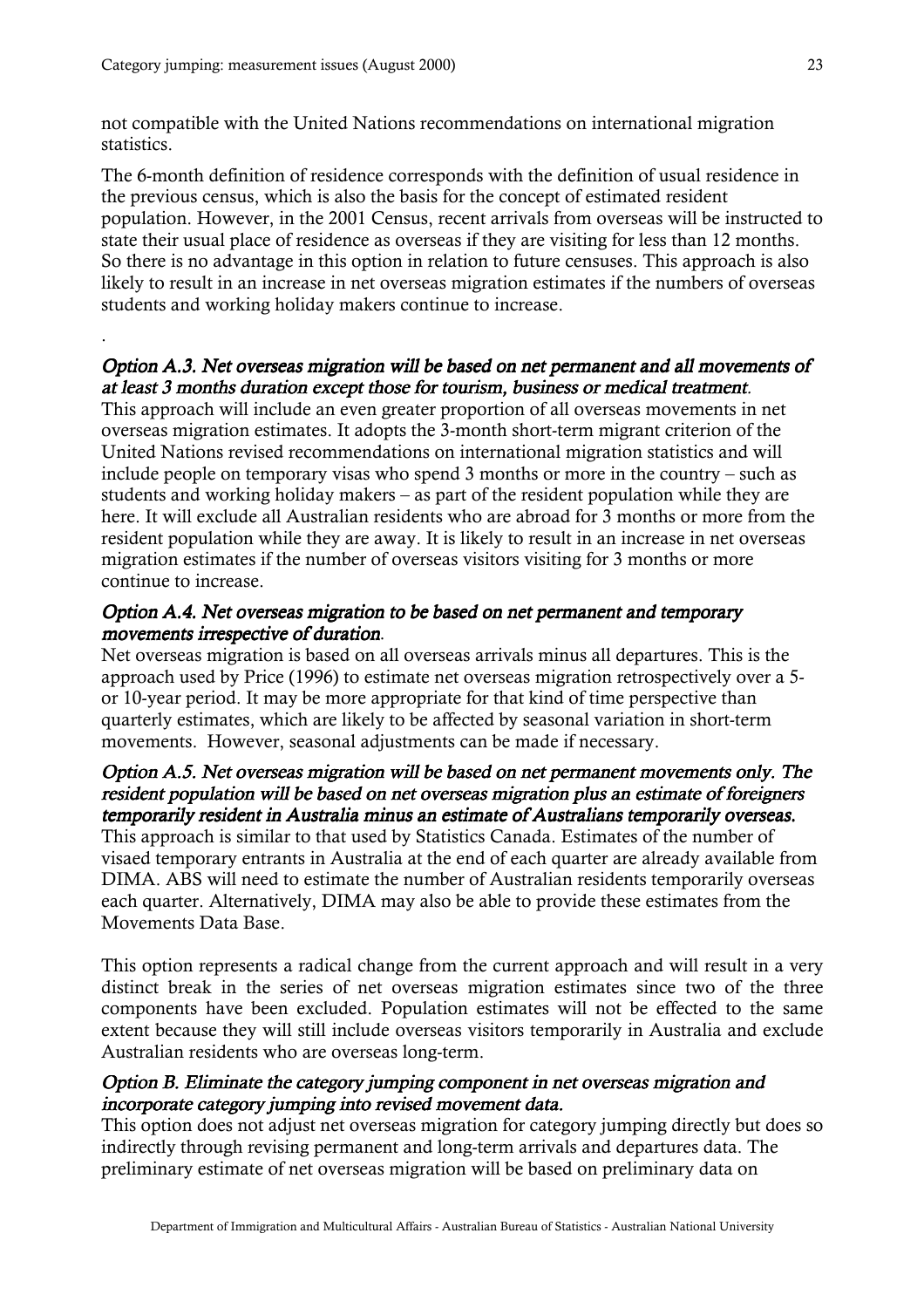permanent and long-term arrivals and departures. This option does not allow for a preliminary adjustment for category jumping to be made. The adjustment for category jumping is made about 15 months later when actual movement data are available to estimate category jumping. The estimate of net overseas migration is then revised based on the revised permanent and long-term arrivals and departures data.

This option is demonstrated in tables 12 and 13. Table 12 shows how net overseas migration is currently presented in ABS publications; table 13 shows how it would be presented in this option. The preliminary estimate of net overseas migration is based on preliminary data on net permanent and long-term arrivals and departures. There is no preliminary category jumping component. A year later, two of the four components – visitor arrivals and resident departures – will be revised, resulting in a revised estimate of net overseas migration. This flows through to a revision of the estimated resident population. Note that the end result – the revised estimate of net overseas migration – is the same in both tables even though there is a category jumping component in one table and no category jumping component in the other.

The advantage of this option is that it still adjusts for category jumping, but the adjustment is made only when actual movement data are known about 15 months after the reference quarter. The adjustment for category jumping is achieved through revision of movement data instead of a separate category jumping component. There is no "break" in the net overseas migration estimates due to a different methodology. Category jumping is being subsumed in the revised arrival and departure figures.

The revision of movement data is not a new concept. Birth and death statistics, the other components in estimating the resident population, are also subject to revision. On the other hand, having preliminary and revised estimates of most categories of overseas movements may cause confusion among clients of Overseas Arrivals and Departures data.

This option raises the question of whether unit record data on arrivals and departures would have to be revised. Discussions with DIMA and ABS indicate that DIMA can provide preliminary and revised data on permanent, long-term and short-term overseas arrivals and departures to ABS, which can be maintained as two separate unit record files. This may increase maintenance costs. DIMA currently matches the departure cards of overseas visitors with the arrival information on the Movements Data Base to calculate the actual duration of stay of each individual. However, information on intended duration of stay is not kept on the Movement Data Base. According to DIMA, the Movement Data Base records could in turn be matched with the keying system, which does have data on intended duration of stay. It is therefore possible to obtain a file of visitor arrivals (and similarly for Australian resident departures) with intended and actual stay (for those whose actual stay was up to 12 months). However, the amount of programming and computer time involved is unknown.

DIMA's publication of settler and temporary arrival statistics will continue to be based on the initial (unrevised) figures. These publications provide detailed information on the characteristics of types of overseas arrivals, and as such should provide this information on all settler and temporary arrivals according to their status at the time of arrival. ABS publications of birth and death statistics and their detailed characteristics on a period of registration are also not modified because of later revisions to the number of births and deaths in estimating the resident population.

# Option C. Retain the category jumping component in net overseas migration, but modify the current approach.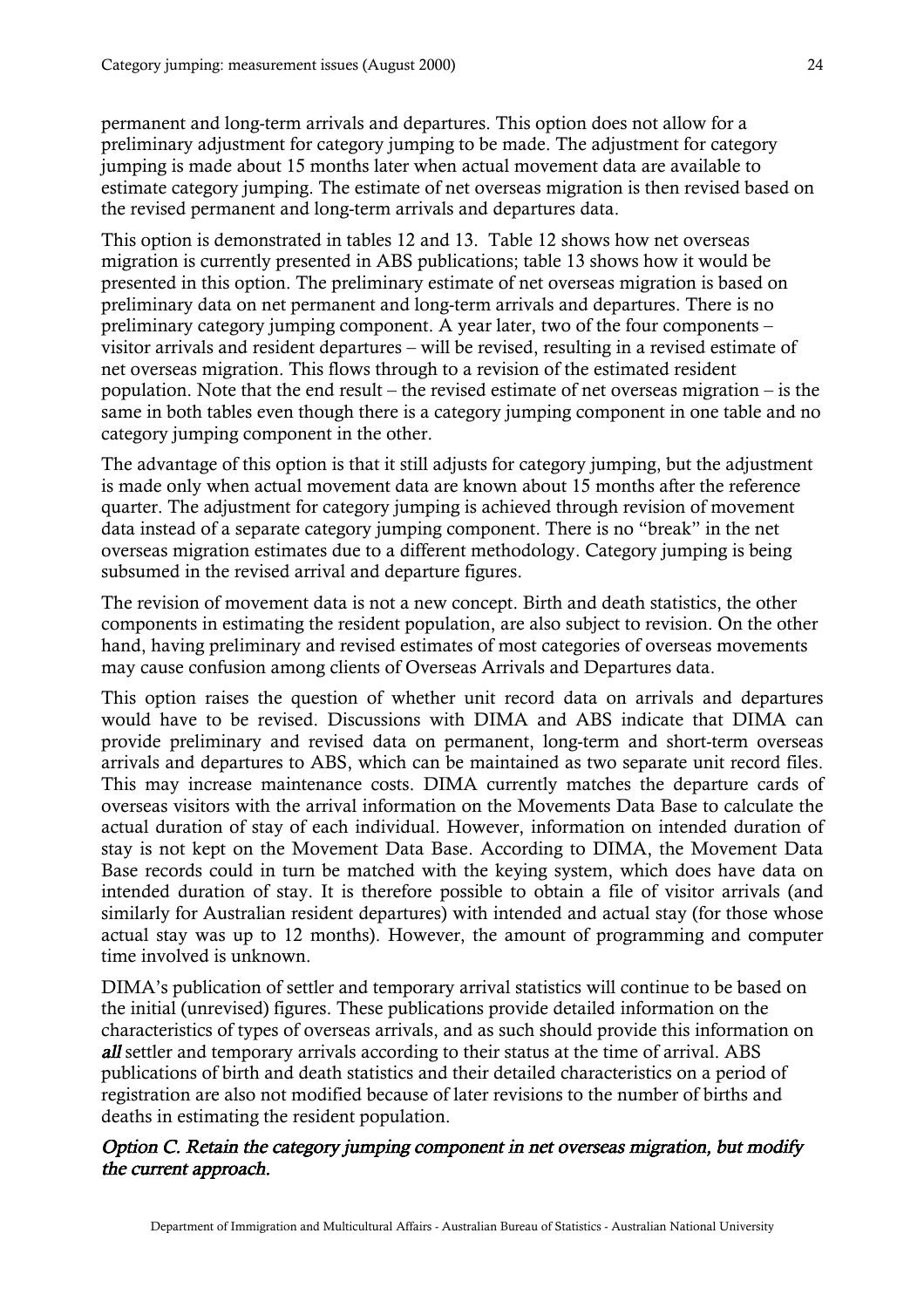This option continues the adjustment for category jumping in net overseas migration estimates but suggests some changes to the current methodology for estimating category jumping.

## Option C.1. Long-term movements defined as 6 month or more and short-term movements as less than 6 months.

This option seeks to eliminate the problems associated with the use of 12 months as the division between short-term and long-term residence status. The tendency to rounding at 12 months will not be a problem with this option. No temporary visa has a maximum stay of 6 months so temporary arrivals are less likely to state an intended stay of 6 months.

Students who depart after 9 months while stating a longer intended duration would not be classified as category jumpers but would be included in the resident population. The 6 month criterion for inclusion in the resident population is similar to the definition of usual residence associated with the current census definition of the population.

Under this option, category jumping will be based on movement data for only three quarters (visitors/Australian residents departing/returning within 6 months of the reference quarter) instead of the current five quarters. Actual movement data will be available for two out of the three quarters for producing preliminary estimates of category jumping, instead of the current two out of five quarters. This will reduce the margin of error as an assumption is needed for only one quarter to calculate the residual percentage needed to obtain the preliminary estimate of category jumping.

A disadvantage is that the 6-month criterion does not agree with the United Nation's and other countries' definition of long-term movements. This approach will also have the effect of increasing the number of long-term arrivals and departures. Net overseas migration will be more affected by the trend in student and working holiday makers. It is useful to provide the stock estimate of these people with this option and to note their temporary residence status.

## Option C.2. Revise the ratios used to allocate those stating exactly 12 months to short-term and long-term status

This option addresses the heaping at exactly 12 months in intended duration of stay/travel, particularly by working holiday makers, temporary business entrants and students who then depart in less than 12 months. These three visa groups have been increasing in numbers in recent years and are likely to be the causes of the large overseas visitor component of category jumping. As indicated earlier, the current ratios of 75:25 for visitors and 67:33 for residents do not reflect the proportion actually departing or arriving at 11 months to 13 months. Data for 1998-99 show that a much larger proportion depart at 11 months compared to 13 months. If the ratios are to adequately reflect current movement patterns, they should be 88:12 for visitors and 82:18 for residents, as indicated by 1998-99 data.

It is suggested that the ratios be revised to 85:15 for visitors and 80:20 for residents in allocating heaping at 12 months intended duration to short-term and long-term status. The ratios should also be reviewed annually and updated when necessary.

This option involves a minor change in assumption and leaves the current methodology as it is. It may reduce the volatility in category jumping estimates by removing a significant proportion of increasingly large visa groups such as working holiday makers and students from being included in category jumping, simply because they tend to round duration of stay to exactly 12 months.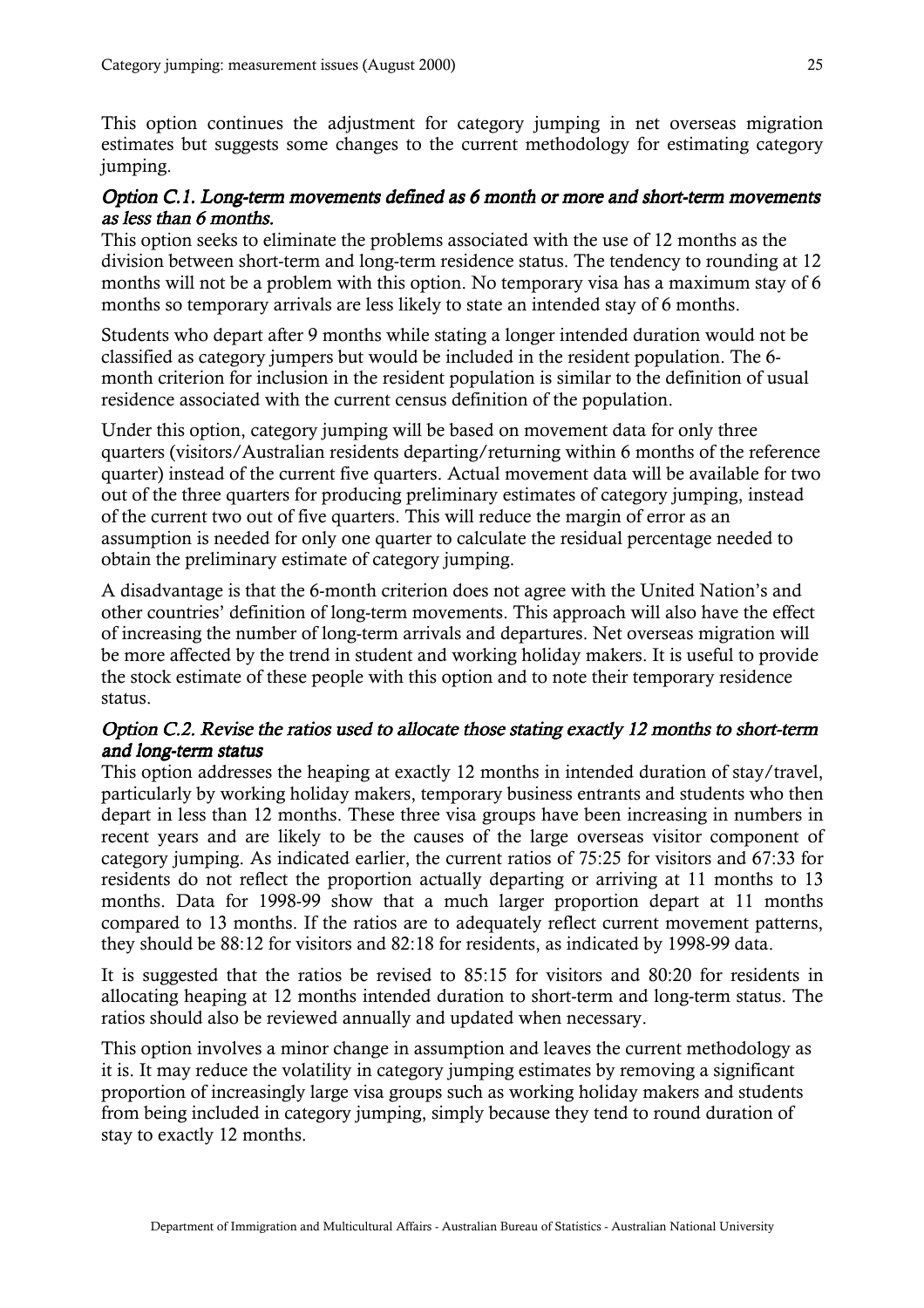#### Option C.3. Estimate category jumping separately for each major visitor group

It has been pointed out earlier in this report that it is the visitor component of the preliminary category jumping estimate that is the more problematic. The difficulty lies in predicting the percentage of visitors who will depart in the  $Q+2$ ,  $Q+3$  and  $Q+4$  quarters for which actual movement data are not yet available. It is possible that this difficulty is related to the different types of visitors making up the visitor component and their different patterns of intended and actual duration of stay. Table 5 has shown, for example, that working holiday makers and students have different patterns of intended and actual duration of stay from each other and from tourists and New Zealand citizens.

It may improve preliminary category jumping estimates if these different types of visitors are considered separately in attempting to predict the percentages who will depart in the Q+2, Q+3 and Q+4 quarters. Each group's pattern of intended and actual duration of stay can then be taken into account in estimating the percentage who will depart in the  $Q+2$ , Q+3 and Q+4 quarters. The visitor component of category jumping is then obtained as the sum of the category jumping estimate for each group.

It is suggested that preliminary category jumping be estimated separately for each of these groups of temporary entrants: working holiday makers, students, temporary business entry (long stay), temporary business entry (short stay), all other visaed visitors and New Zealand citizens.

It is possible that with this approach, the preliminary estimate of category jumping is less susceptible to changes in the composition of temporary entrants such as a large increase in working holiday makers or students, or temporary business entrants or New Zealand citizen arrivals. Because the current approach does not take into account changes in visitor composition, the preliminary estimate of category jumping can be affected by a significant change brought on by an increase of a particular group that has a distinct pattern of intended duration of stay.

This option requires preliminary and revised estimates of category jumping to be calculated separately for each major visitor group, however, the computations can be done easily on an Excel spreadsheet.

No change is suggested for the resident component of category jumping.

#### Option D. Assume preliminary estimate of category jumping to be zero

Another option is to continue adjusting for category jumping but only when data are available for all four quarters after the reference quarter. There is no preliminary adjustment for category jumping. This was the situation before September 1989. If preliminary estimates are sometimes so different from revised estimates, the whole purpose of making them – to obtain better preliminary estimates of the resident population – is lost. As noted earlier, adjusting for category jumping makes only a marginal difference in population estimates and tends to even out over time. Furthermore, when there is a large discrepancy between preliminary and revised estimates, the revision makes larger difference to population estimates than category jumping itself.

This option eliminates the need to derive a preliminary estimate when data on actual duration of travel are not available for all relevant quarters. Category jumping will be estimated 15 months after each reference quarter when data on actual travel or residence duration are available for all four quarters following the reference quarter.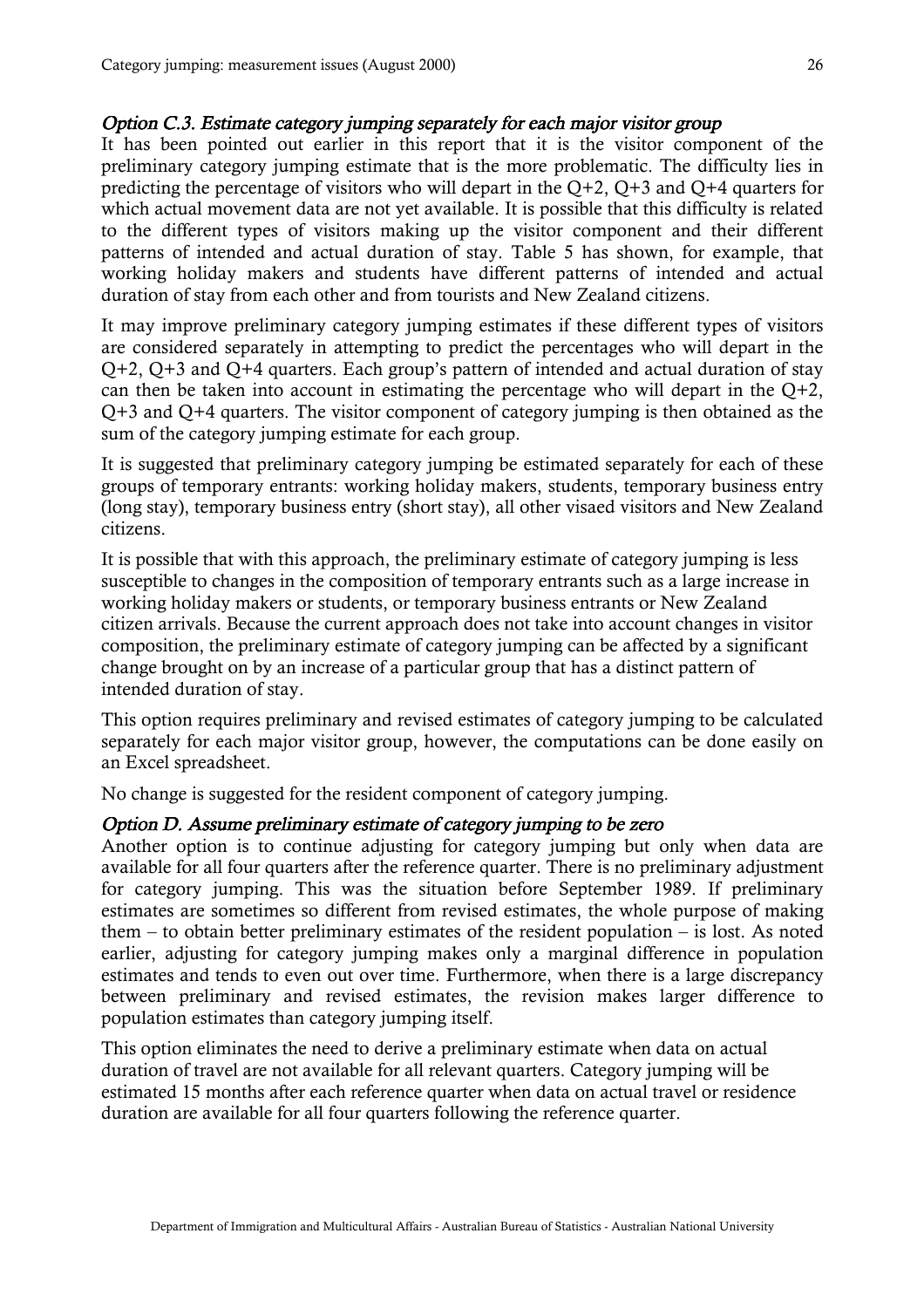# <span id="page-29-0"></span>Option E. Delay estimating preliminary category jumping until data for at least three of the five quarters needed are available

The main difficulty with preliminary estimates of category jumping is that they have to be made when movement data for only two of the five quarters needed are available. An arbitrary estimate has to be made about the number of visitors departing and residents returning during the three remaining quarters. It may improve preliminary estimates slightly if they were made when data for another quarter are available. This will mean that preliminary estimates are made some eight months instead of the current five months after the reference quarter.

This option may not be possible in practice since ABS produces preliminary population estimates within six months after the end of a reference quarter. It is also questionable that a significant improvement in preliminary estimates can be made with data for only one additional quarter. The scope for errors remains since the current approach of making a guess of movement patterns is still necessary for the remaining two quarters.

# Option F. Replace the term "category jumping" with the term "change in intended duration"

The final option is to continue with the present approach, with just a change in the terminology. The term "category jumping" is not helpful to understanding the concept of the adjustment or the reasons for it. It has been confusing to the non-specialist and tends to convey the notion of queue jumping by foreigners seeking to migrate to Australia, and overseas visitors overstaying illegally. The confusion of the term is also not helped by the complexity of the methodology of estimating category jumping.

The term "category jumping" can be replaced with a term such as "change in intended duration". This describes the adjustment being made and clarifies the measurement of net overseas migration as being based on net long-term and permanent movements with an adjustment for changes in intended duration from short-term to long-term/permanent or vice versa in a visitor's stay in Australia or a resident's travel overseas.

## 3.4. Recommendations

Of the various options discussed above, some are likely to be better or more feasible than others. Obviously options that are likely to improve category jumping estimates, that are feasible from a data management perspective, that present minimal disruption to the migration data series and that conform with the United Nations recommendations are to be preferred, other things being equal. A combination of options may also be an appropriate approach to deal with the various issues and problems with category jumping.

We have recommended three of the options discussed above. At the time of writing, it has not been possible to test these options with actual data. Accordingly we also discuss some approaches to testing and implementing these changes.

1. Since the main problem with category jumping is in estimating preliminary category jumping, especially the visitor component, in the absence of actual movement data for three out of the five quarters, it is recommended that an attempt be made to improve the methodology as suggested in Option C3. The current approach to estimating preliminary category jumping is rather subjective and has resulted in significant overestimates of the visitor component in some quarters. Option C3 takes account of the different patterns of visitor movements in estimating preliminary category jumping separately for major visitor groups. With this approach, the percentage of each major visitor group departing in the  $Q+2$ ,  $Q+3$  and  $Q+4$  quarters can be estimated as the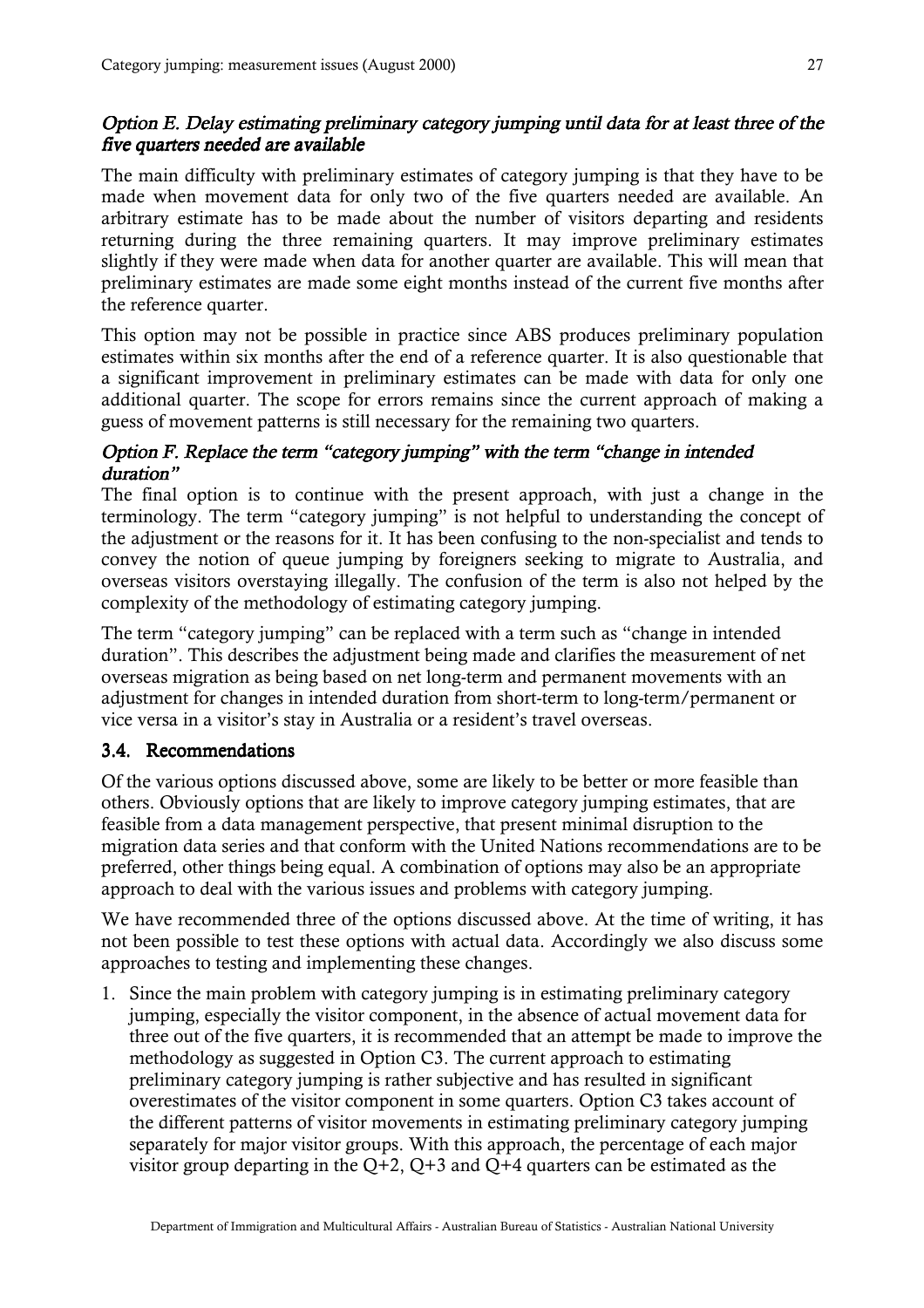average pattern observed for the reference quarter in the previous five-year period. This would be an improvement over the current approach to estimating these percentages.

- 2. At the same time, it is also recommended that the ratios used to allocate heaping at 12 months in intended duration of stay to short-term and long-term status should be revised to better reflect current movement patterns (Option C2). Recent movement data suggest that the ratios be revised to 85:15 for visitors and 80:20 for residents
- 3. These changes will need to be tested for a period of at least 12 months (four quarters) to see to what extent they improve the preliminary estimates of category jumping.
- 4. It is also recommended that ABS investigate possible improvements to the methodology by which category jumping is distributed across the States and Territories. One approach may be to allocate Australian residents and overseas visitors separately on the basis of permanent and long-term departures and arrivals respectively. A further refinement may be to allocate each major visitor group separately on the basis of permanent and long-term arrivals in that group.
- 5. Considering the interest of States and Territories in the issues of category jumping and population estimates, it is recommended that ABS consult with State and Territory governments on implementing these recommendations. A suggested forum for such consultations is the Australia-New Zealand Population Workshop.
- 6. If preliminary estimates of category jumping cannot be improved, it is recommended that no preliminary adjustment should be made for category jumping. The usefulness of having a preliminary estimate can be questioned when the estimate has to be substantially revised sometimes (see section 2.5.2.). This recommendation to eliminate preliminary estimates of category jumping is essentially a return to the situation before September 1989. It is still useful to adjust for category jumping when movement data are available for all five quarters.
- 7. It is recommended that the term "category jumping" be replaced with a different and less confusing term. A suggested alternative is "change in intended duration" (Option F).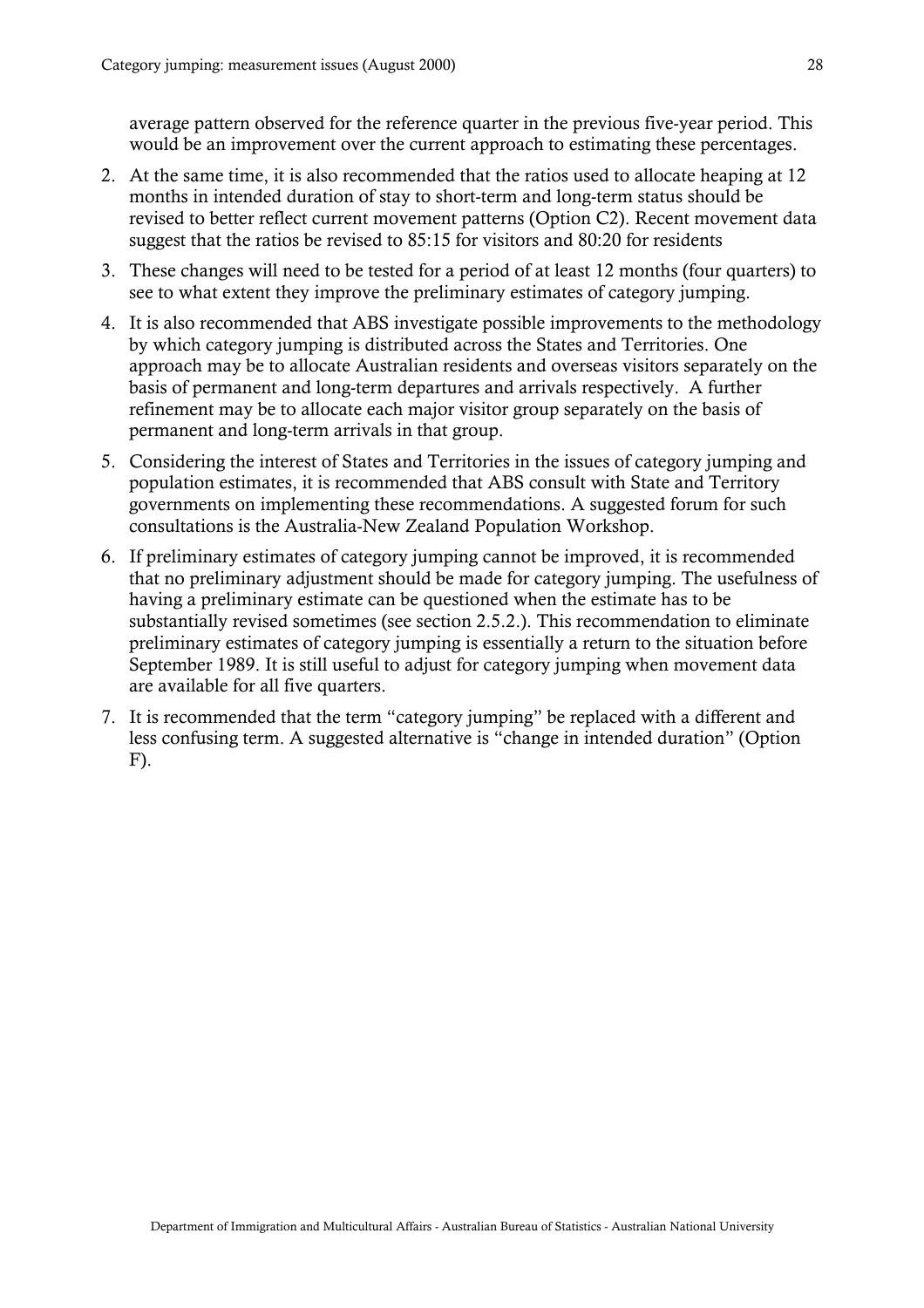#### <span id="page-31-0"></span>8. Conclusions

The increase in category jumping in recent years appears to be related to the steady increase in temporary movements. The number of working holiday makers and student arrivals have increased steadily throughout the 1990s. The introduction of the temporary business visa classes (long stay and short stay) in 1996-97 has also added to the increase in temporary movements. As the volume of temporary movement increases, it is inevitable that more people will change their travel duration between short-term and long-term.

Some of the peaks and troughs in category jumping observed in particular years can be explained in terms of external factors, such as the government's decision to extend the stay of foreign nationals because of political unrest in their country; and economic conditions that can affect employment opportunities of Australian residents overseas and overseas migrants in Australia. However, the volatility of the quarterly estimates of category jumping is more difficult to explain and may be related to limitations in the methodology, particularly in estimating the visitor component of category jumping. Preliminary estimates are particularly susceptible to error, especially those for the March quarter. Since overseas student arrivals usually peak in the March quarter, it is likely that the errors can be sourced partly to the change in visitor composition brought on by this increase and the students' pattern of intended and actual duration of stay.

Since changes in government policy can also contribute to the volatility of category jumping, it is useful for DIMA to consider the implications of any policy change for category jumping. However, the category jumping estimate is a net figure that is also dependent on resident as well as visitor movements, so that it can still be difficult to anticipate its level and impact on net overseas migration.

The at times large discrepancies between preliminary and revised estimates of category jumping observed are usually due to the difficulty in predicting the visitor component of preliminary category jumping. At the time of making preliminary estimates, data for three of the five quarters needed are not yet available and ABS has to make a partly subjective estimate based on the patterns of previous years. This approach fails sometimes, because changes in visitor movements such as a large increase in a particular visitor group can change the pattern observed in previous years. Because of the large volume of visitor movements, a small percentage change in the distribution of visitor departure patterns can result in a large impact on the category jumping estimate.

It may be possible to improve the methodology with two modifications. One is to estimate preliminary category jumping separately for each major visitor group. This takes into account the distinct patterns of intended and actual duration of stay shown by the different groups when predicting departures for the three quarters when actual movement data are not yet available, instead of a general pattern for all overseas visitors. Producing category jumping estimates by major visitor groups may also be of interest to DIMA because it will provide information on which visa groups contribute positively or negatively to category jumping. The other modification is to revise the ratios used to address rounding of intended duration of stay at exactly 12 months to reflect more current movement patterns.

The allocation of category jumping across States and Territories may also be improved by considering Australian residents and overseas visitors separately based on the State/Territory distribution of permanent and long-term departures and arrivals of these two groups respectively. A further refinement may be to consider major groups of overseas visitors separately.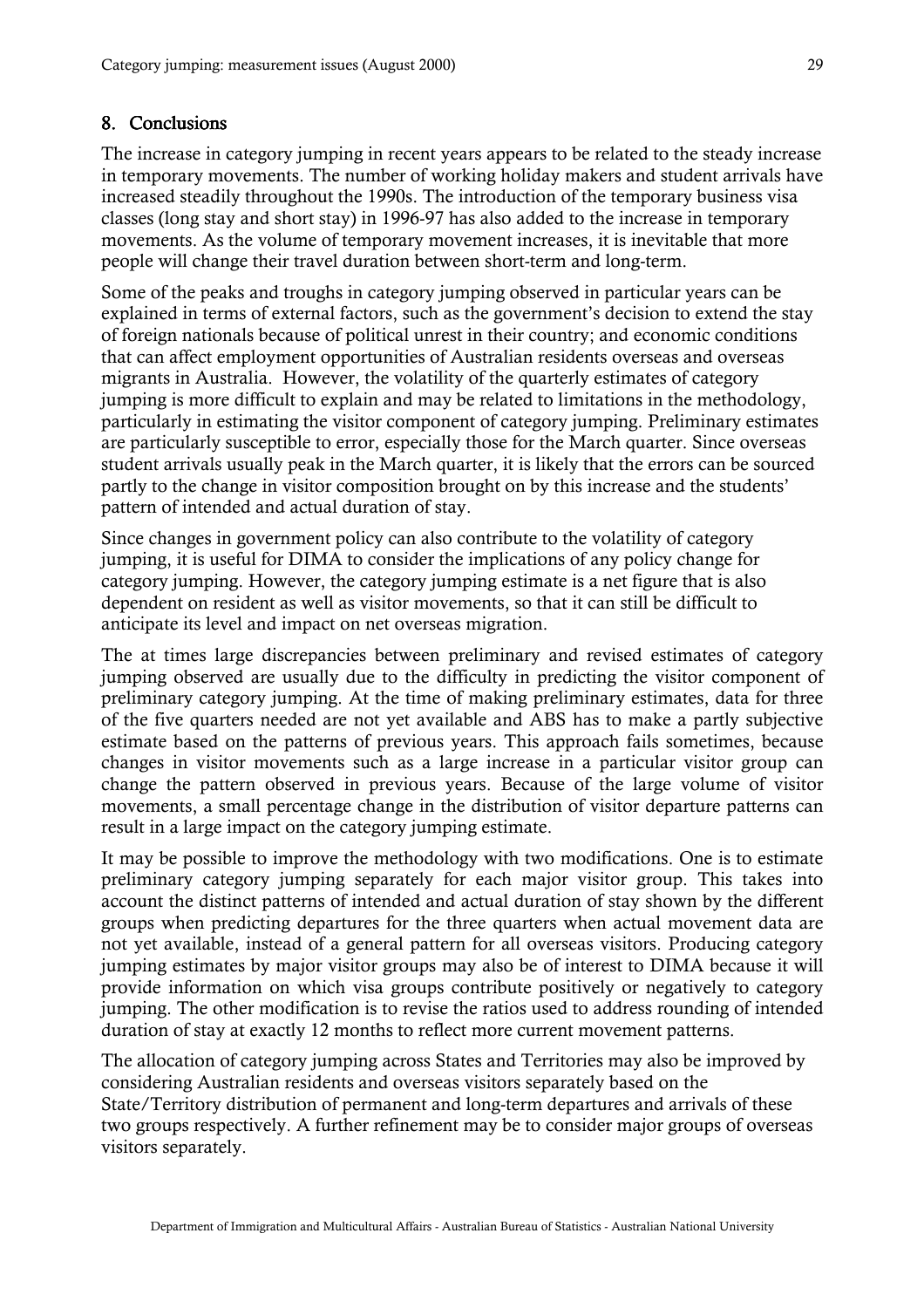Category jumping estimates are based on total movements, not just the first entry of individuals. There is no evidence that any group of overseas arrivals and departures has been excluded from category jumping estimates or that double counting has occurred. The problems with category jumping are unrelated to overcounting or undercounting of overseas arrivals and departures.

One of the most important conclusions of this study is that adjusting for category jumping makes a very small change in population estimates, both nationally and for States and Territories. Category jumping is not estimated separately for each State and Territory; each quarterly or annual estimate is distributed among the States and Territories according to their share of permanent and long-term arrivals for the same period. There is no information as to how closely this assumed distribution approximates reality. The question of adjusting for category jumping is one of the degree of accuracy required in population estimates. The difference in the estimated resident population, with and without the category jumping adjustment, is less than 0.5 per cent and has been as small as 0.01 per cent. The category jumping estimate itself has a margin of error so that adjusting for category jumping does not necessarily result in improved population estimates. The adjustment is also temporary because population estimates are revised again after each population census.

Since the effect of category jumping on population estimates is small, and its estimation, particularly the preliminary estimate and the visitor component, is problematic, the question arises as to whether it is worthwhile to continue to adjust for category jumping in net overseas migration estimates. If the recommended modifications to the current methodology do not improve preliminary category jumping estimates, it is further recommended that preliminary estimates of category jumping not be made at all, as was the case before September 1989. Adjustments for changes between long-term and short-term status can be made when actual movement data are available some 15 months after the reference quarter.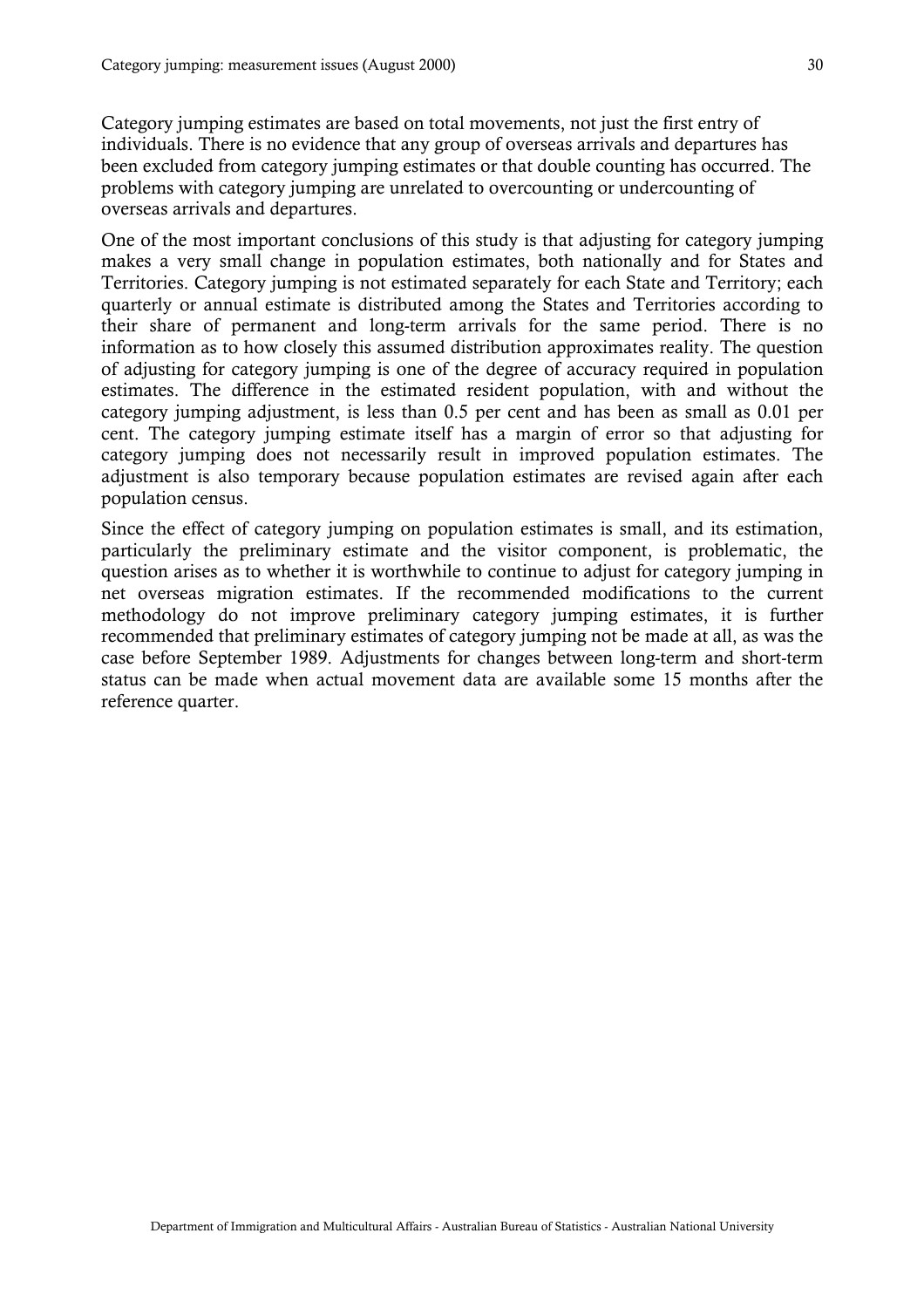#### References

Australian Bureau of Statistics (1983). Estimates of Residents Temporarily Overseas, Visitors in Australia and Category Jumping (Catalogue No. 3104.0).

Australian Bureau of Statistics (1995). Migration Australia 1993-94 (Catalogue No. 3412.0).

Australian Bureau of Statistics (1999). Demographic Estimates and Projections: Concepts, Sources and Methods (Catalogue No. 3228.0).

Department of Immigration and Multicultural Affairs (1999a). Australian Immigration: Consolidated Statistics. No. 20, 1997-98. Canberra.

Department of Immigration and Multicultural Affairs (1999b). Temporary Entrants 1997- 98. Canberra.

Michalowski, M. (1999). "Canadians residing temporarily abroad: numbers, characteristics and estimation methods." Discussion Paper. Ottawa: Statistics Canada.

Price, C.A. (1996). Immigration and Ethnicity. Chapter 1. Canberra: Department of Immigration and Multicultural Affairs.

United States Census Bureau (1999). Resident Population Estimates of the United States by Sex, Race and Hispanic Origin. Internet release date: June 4 1999.

Vickers, L. (1998). " Trends in migration in the UK". Population Trends Vol. 94:25-34.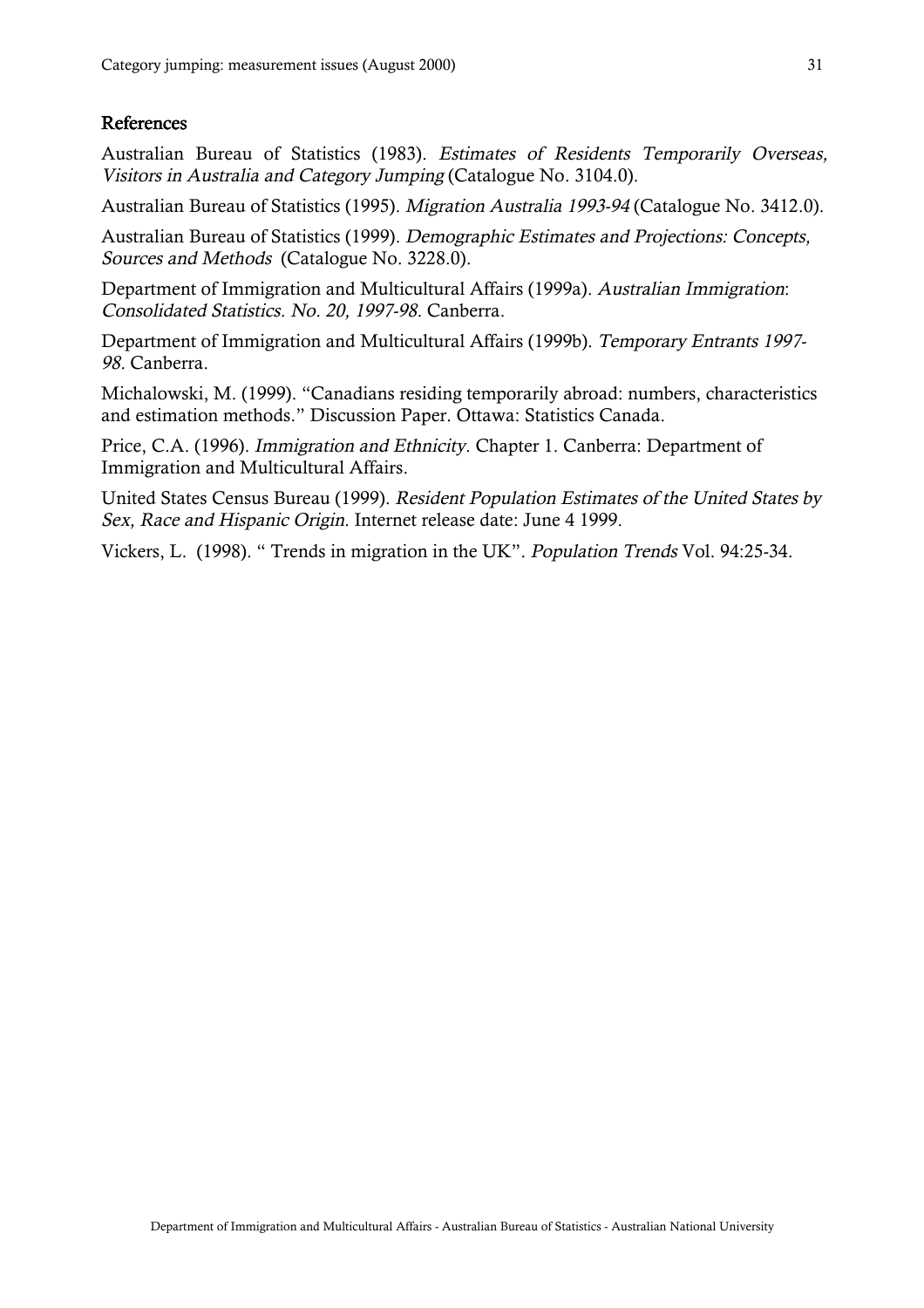| Year |        |      | % returning in each quarter |       |       |           | Residents  |
|------|--------|------|-----------------------------|-------|-------|-----------|------------|
|      | Same Q | O+1  | $Q+2$                       | $Q+3$ | $Q+4$ | Remainder | departing  |
|      |        |      |                             |       |       |           | short-term |
| 1992 | 66.5   | 20.9 | 3.6                         | 2.6   | 1.5   | 4.9       | 454,170    |
| 1993 | 68.4   | 21.9 | 3.2                         | 2.4   | 1.5   | 2.6       | 460,291    |
| 1994 | 66.3   | 24.2 | 3.4                         | 2.2   | 1.3   | 2.6       | 492,142    |
| 1995 | 68.8   | 23.1 | 3.6                         | 2.4   | 1.3   | 0.8       | 512,528    |
| 1996 | 65.9   | 23.5 | 3.3                         | 2.2   | 1.4   | 3.7       | 578,898    |
| 1997 | 66.5   | 23.8 | 3.4                         | 2.2   | 1.2   | 2.9       | 625,077    |

#### <span id="page-34-0"></span>Table 1a. Australian residents returning from overseas who departed in the March quarter, 1992 to 1997.

Source: ABS (1999)

# Table 1b. Visitors departing Australia who arrived in the March quarter, 1992 to 1997.

| Year |        |       | % departing in each quarter |       |       |           | <b>Visitors</b> |
|------|--------|-------|-----------------------------|-------|-------|-----------|-----------------|
|      | Same Q | $Q+1$ | $Q+2$                       | $Q+3$ | $Q+4$ | Remainder | arriving        |
|      |        |       |                             |       |       |           | short-term      |
| 1992 | 74.9   | 17.0  | 1.9                         | 2.1   | 0.8   | 3.3       | 652,143         |
| 1993 | 76.8   | 17.2  | 1.7                         | 2.1   | 0.8   | 1.3       | 746.156         |
| 1994 | 77.1   | 17.5  | 1.7                         | 2.2   | 0.7   | 0.8       | 862,212         |
| 1995 | 78.0   | 16.8  | 2.0                         | 2.6   | 0.8   | $-0.2$    | 936,882         |
| 1996 | 77.3   | 16.6  | 2.2                         | 2.7   | 0.9   | 0.3       | 1075,451        |
| 1997 | 76.3   | 17.0  | 2.3                         | 2.5   | 1.0   | 0.9       | 1141,757        |

Source: ABS (unpublished tabulation)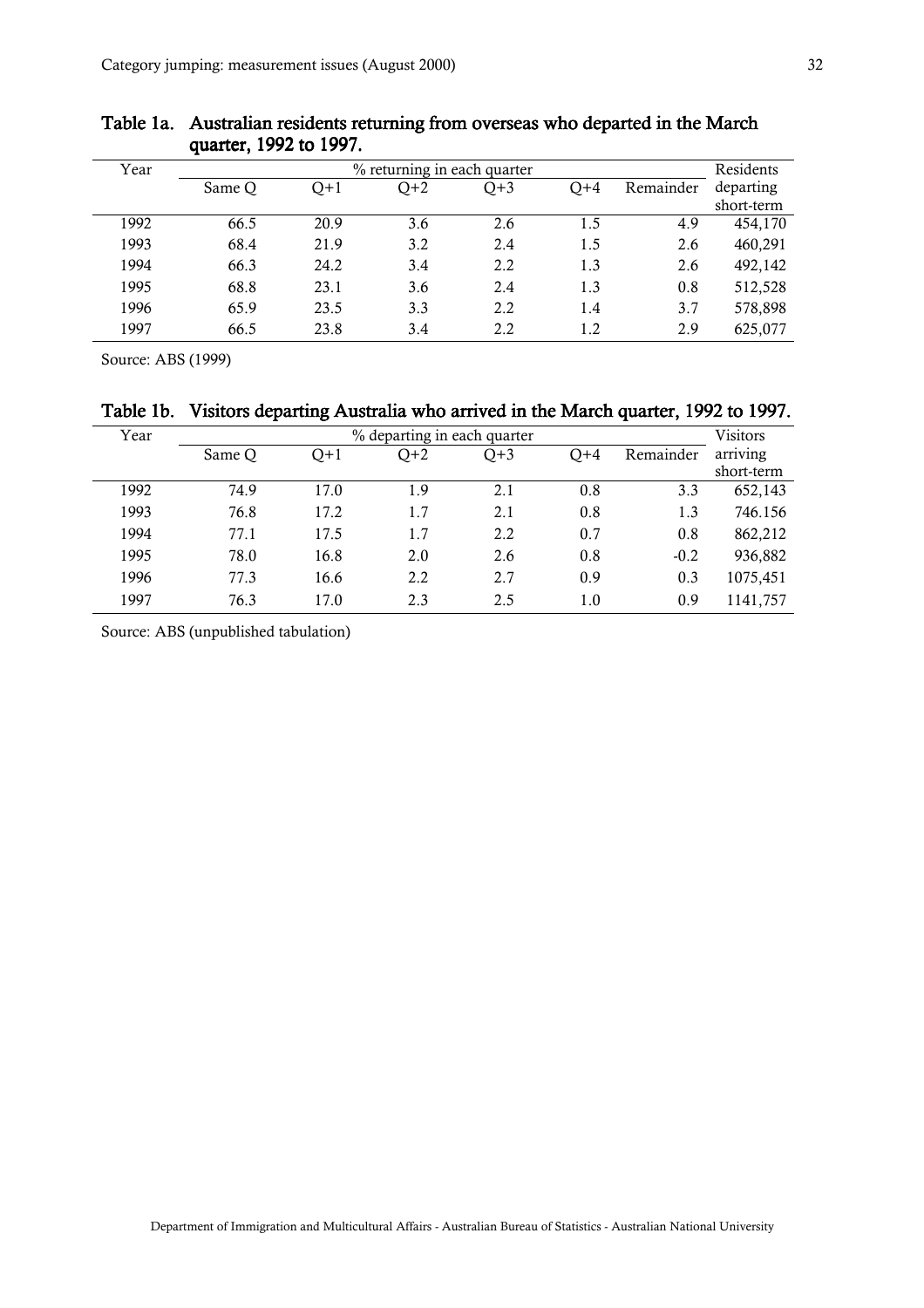| Quarter   |             | Visitors |                                      |              | Residents |                                      |             | Total     |                                      |  |
|-----------|-------------|----------|--------------------------------------|--------------|-----------|--------------------------------------|-------------|-----------|--------------------------------------|--|
|           | Preliminary | Revised  | Difference, Revised -<br>Preliminary | Preliminary  | Revised   | Difference, Revised -<br>Preliminary | Preliminary | Revised   | Difference, Revised -<br>Preliminary |  |
| 1993      |             |          |                                      |              |           |                                      |             |           |                                      |  |
| September | 7,086       | 7,502    | 416                                  | 6,147        | 5,634     | $-513$                               | 939         | 1,868     | 929                                  |  |
| December  | 3,589       | 1,642    | $-1,947$                             | 13,174       | 10,382    | $-2,792$                             | $-9,585$    | $-8,740$  | 845                                  |  |
| 1994      |             |          |                                      |              |           |                                      |             |           |                                      |  |
| March     | 8,622       | 7,035    | $-1,587$                             | 11,812       | 13,214    | 1,402                                | $-3,190$    | $-6,179$  | $-2,989$                             |  |
| June      | 7,010       | 4,167    | $-2,843$                             | 13,165       | 11,548    | $-1,617$                             | $-6,155$    | $-7,381$  | $-1,226$                             |  |
| September | 6,403       | 8,474    | 2,071                                | 6,404        | 4,220     | $-2,184$                             | $-1$        | 4,254     | 4,255                                |  |
| December  | 1,990       | $-2,744$ | $-4,734$                             | 12,467       | 12,681    | 214                                  | $-10,477$   | $-15,425$ | $-4,948$                             |  |
| 1995      |             |          |                                      |              |           |                                      |             |           |                                      |  |
| March     | 5,619       | $-3,775$ | $-9,394$                             | 6,150        | 4,052     | $-2,098$                             | $-531$      | $-7,827$  | $-7,296$                             |  |
| June      | 9,605       | 9,523    | $-82$                                | 8,004        | 3,442     | $-4,562$                             | 1,601       | 6,081     | 4,480                                |  |
| September | 9,032       | 5,811    | $-3,221$                             | 6,857        | 5,586     | $-1,271$                             | 2,175       | 225       | $-1,950$                             |  |
| December  | 9,772       | 5,900    | $-3,872$                             | 6,746        | 5,732     | $-1,014$                             | 3,026       | 168       | $-2,858$                             |  |
| 1996      |             |          |                                      |              |           |                                      |             |           |                                      |  |
| March     | 10,754      | 1,964    | $-8,790$                             | 15,051       | 21,480    | 6,429                                | $-4,297$    | $-19,516$ | $-15,219$                            |  |
| June      | 3,607       | 621      | $-2,986$                             | $\mathbf{0}$ | $-4,295$  | $-4,295$                             | 3,607       | 4,916     | 1,309                                |  |
| September | 6,976       | 7,124    | 148                                  | 2,963        | 2,495     | $-468$                               | 4,013       | 4,629     | 616                                  |  |
| December  | 4,764       | $-1,685$ | $-6,449$                             | $\mathbf{0}$ | $-991$    | $-991$                               | 4,764       | $-694$    | $-5,458$                             |  |
| 1997      |             |          |                                      |              |           |                                      |             |           |                                      |  |
| March     | 11,417      | 11,163   | $-254$                               | 16,252       | 17,887    | 1,635                                | $-4,835$    | $-6,724$  | $-1,889$                             |  |
| June      | 4,616       | 66       | $-4,550$                             | 3,720        | 4,594     | 874                                  | 896         | $-4,528$  | $-5,424$                             |  |
| September | 10,587      | 11,973   | 1,386                                | 3,174        | 6,891     | 3,717                                | 7,413       | 5,082     | $-2,331$                             |  |
| December  | 1,194       | 2,259    | 1,065                                | 4,620        | 7,378     | 2,758                                | $-3,426$    | $-5,119$  | $-1,693$                             |  |
| 1998      |             |          |                                      |              |           |                                      |             |           |                                      |  |
| March     | 16,614      | 535      | $-16,079$                            | 2,603        | 2,523     | $-80$                                | 14,011      | $-1,988$  | $-15,999$                            |  |
| June      | 7,428       | 11,303   | 3,875                                | $-1,635$     | 2,086     | 3,721                                | 9,063       | 9,217     | 154                                  |  |
| September | 7,548       |          |                                      | $-682$       |           |                                      | 8,230       |           |                                      |  |
| December  | 2,360       |          |                                      | $-5,000$     |           |                                      | 7,360       |           |                                      |  |
| 1999      |             |          |                                      |              |           |                                      |             |           |                                      |  |
| March     | 3,416       |          |                                      | 1,400        |           |                                      | 2,016       |           |                                      |  |
| June      | 100         |          |                                      | $-3,146$     |           |                                      | 3,246       |           |                                      |  |

# <span id="page-35-0"></span>Table 2. Quarterly preliminary and revised estimates of the visitor and resident components of category jumping.

Sources: ABS (various years), Australian Demographic Statistics. Catalogue no. 3101.0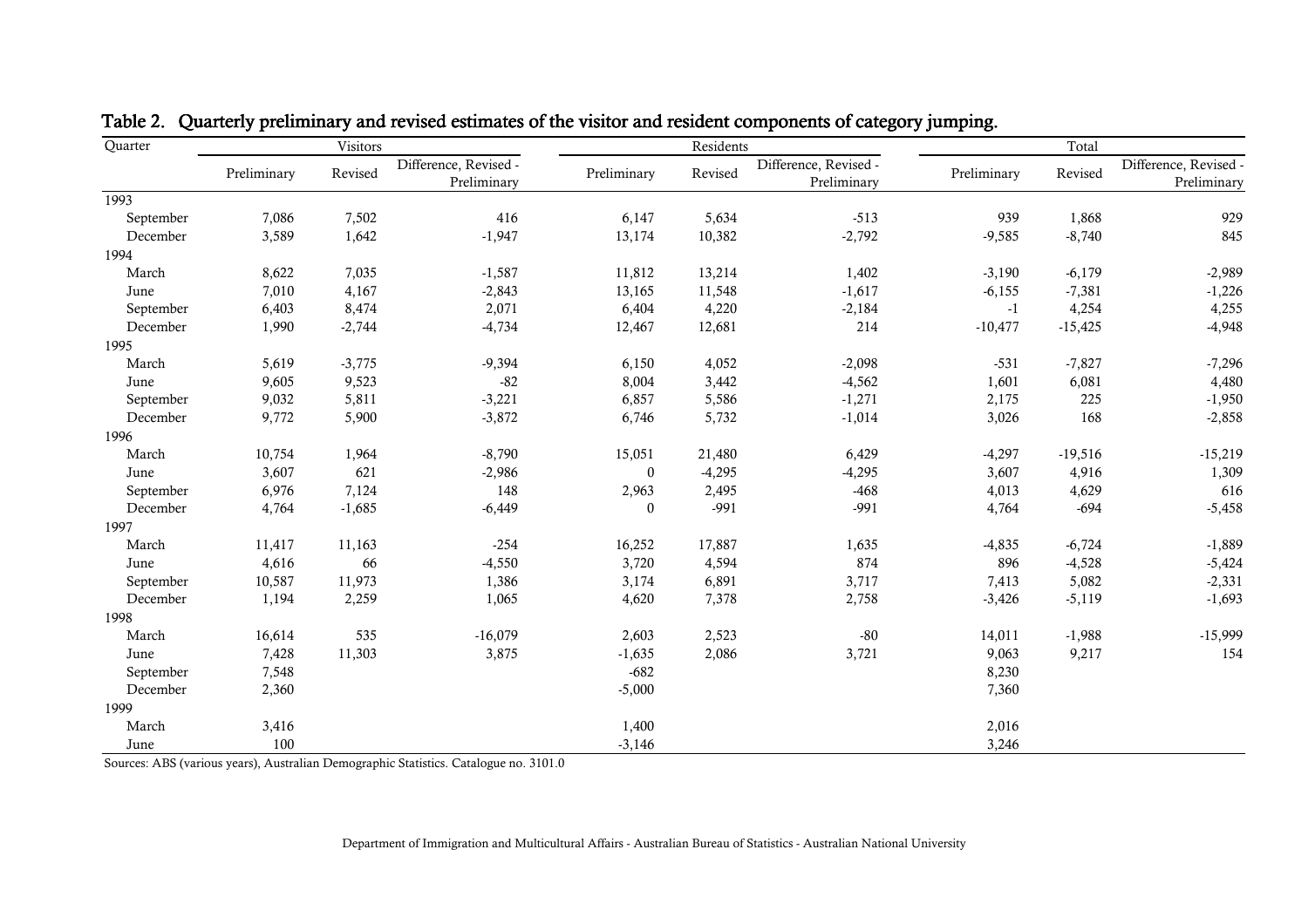|                       | 1986/87 | 1987/88 | 1988/89 | 1989/90 | 1990/91 | 1991/92              | 1992/93 | 1993/94 | 1994/95 | 1995/96 | 1996/97 |
|-----------------------|---------|---------|---------|---------|---------|----------------------|---------|---------|---------|---------|---------|
| Resident's birthplace |         |         |         |         |         | Australian residents |         |         |         |         |         |
| Australia             | 13121   | $-394$  | 6291    | 151     | 18380   | 11014                | 3087    | 12862   | $-2490$ | $-1652$ | -9891   |
| New Zealand           | 7160    | 3716    | 8419    | 4600    | 9064    | 3172                 | 2032    | 3413    | 388     | 874     | 2021    |
| UK and Ireland        | $-655$  | 4424    | 9601    | 475     | 13835   | 3420                 | 14906   | 7356    | $-1539$ | 953     | $-1038$ |
| Former Yugoslavia     | $-109$  | 2933    | 412     | 2327    | $-2890$ | 1185                 | $-1167$ | 1375    | $-1557$ | 696     | 514     |
| Malaysia and Brunei   | 1492    | 614     | $-256$  | 2933    | 3804    | 4103                 | 3394    | 432     | 1359    | 565     | 187     |
| Viet Nam              | 44      | $-318$  | $-37$   | $-422$  | 206     | 303                  | 1933    | $-431$  | 3422    | $-3131$ | $-661$  |
| China                 | 538     | $-1024$ | 759     | 980     | 2603    | 4828                 | 625     | 1112    | 2876    | 2957    | 2730    |
| Hong Kong and Macau   | 111     | 369     | $-550$  | 2237    | 2875    | 9214                 | 7041    | 3477    | 3901    | 8233    | 17336   |
| Japan                 | 906     | 1393    | 1785    | 3116    | 2973    | 4616                 | 4206    | 1059    | 2481    | $-417$  | 86      |
| India                 | $-355$  | $-115$  | 1040    | 19      | 178     | 1650                 | 2446    | 2124    | $-881$  | 1822    | $-2022$ |
| Other                 | 10762   | 16317   | 16590   | 15005   | 14360   | 29238                | 38248   | 8399    | 16435   | 8920    | 14723   |
| Total                 | 33015   | 27915   | 44054   | 31421   | 65388   | 72753                | 76751   | 41178   | 24395   | 19820   | 23985   |
| Visitor's birthplace  |         |         |         |         |         | Overseas visitors    |         |         |         |         |         |
| Australia             | 6072    | 2245    | $-544$  | 2582    | 3572    | 6301                 | 3042    | 8559    | 7226    | 4323    | 1967    |
| Fiji                  | 1351    | 3285    | 3092    | 820     | 735     | 896                  | 763     | $-1$    | 250     | 445     | 260     |
| Papua New Guinea      | 1163    | 1044    | 499     | 827     | 2072    | 710                  | 660     | 437     | $-115$  | 128     | $-431$  |
| NZ                    | 22429   | 7498    | 11449   | 6204    | 9995    | 4601                 | 7044    | 10613   | 6424    | 7250    | 5728    |
| UK, Ireland           | 2430    | 2136    | 11687   | 1313    | 5267    | 5808                 | 4280    | 4023    | 6755    | 6818    | 16233   |
| Philippines           | 2073    | 1891    | 1588    | 1587    | 1890    | 1905                 | 1795    | 595     | $-4$    | 1991    | 4369    |
| Singapore             | $-63$   | $-483$  | $-1325$ | $-405$  | 427     | 403                  | $-1419$ | $-4703$ | $-2138$ | $-2656$ | $-5107$ |
| China                 | 1612    | 6194    | 10531   | 20800   | 2262    | 3592                 | 3563    | 4603    | 8910    | 11296   | 10024   |
| Hong Kong and Macau   | 83      | 891     | 1274    | 23      | $-228$  | 1673                 | 3118    | $-1519$ | $-8770$ | $-9024$ | $-9296$ |
| <b>USA</b>            | 1620    | $-3233$ | 3199    | $-1335$ | 628     | $-140$               | $-714$  | $-1441$ | $-6113$ | $-1692$ | 407     |
| Other                 | 10834   | 12596   | 22799   | 19786   | 31759   | 24696                | 21990   | $-820$  | 2737    | $-4583$ | $-7486$ |
| Total                 | 49604   | 34064   | 64249   | 52202   | 57063   | 51445                | 44122   | 20346   | 11478   | 14296   | 16668   |

# <span id="page-36-0"></span>Table 3. Major contributors to category jumping of residents and visitors by country of birth.

Sources: ABS (various years), Migration Australia. Catalogue No. 3412.0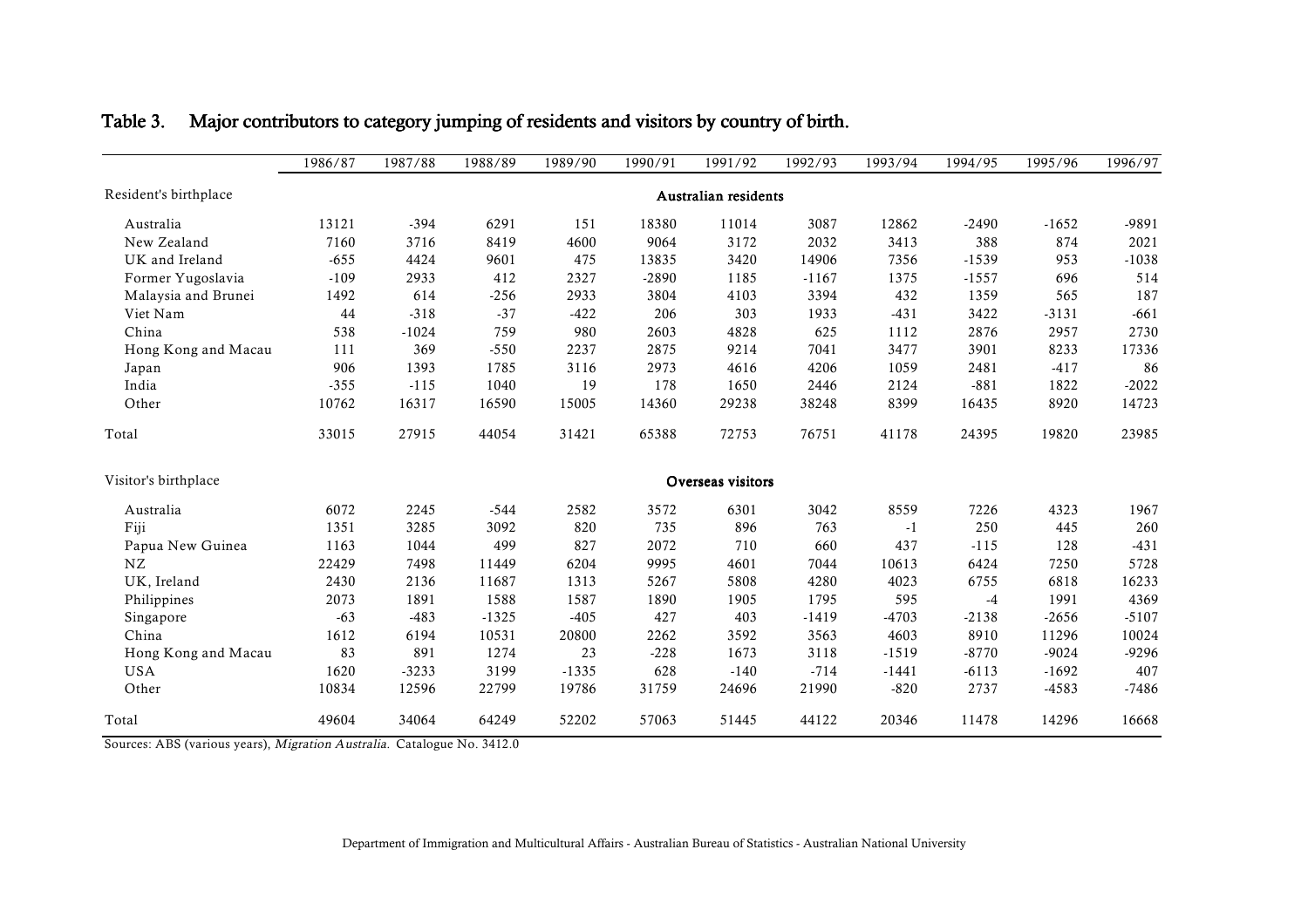| Working holiday              | Temp. business entry                                                | Students                      |
|------------------------------|---------------------------------------------------------------------|-------------------------------|
| makers                       | $(longstay)*$                                                       |                               |
| $(\%)$                       | $(\%)$                                                              | $(\%)$                        |
| United Kingdom (50.5)        | United Kingdom $(23.9)$                                             | Indonesia (16.0)              |
| Japan (16.6)                 | United States (12.4)                                                | Hong Kong $(10.5)$            |
| Ireland $(13.7)$             | Japan (10.8)                                                        | Malaysia (10.5)               |
| Netherlands (8.0)            | South Africa (6.2)                                                  | Singapore (9.6)               |
| Canada (6.4)                 | China $(5.1)$                                                       | Korea (7.7)                   |
| (Total arrivals = $60,558$ ) | (Total number = $31,550$ )                                          | (Total arrivals = $159,151$ ) |
|                              |                                                                     |                               |
| Temp. business entry         | Tourists                                                            |                               |
| (short stay)                 |                                                                     |                               |
| $(\%)$                       | $(\%)$                                                              |                               |
| United States (20.8)         | (26.2)<br>Japan                                                     |                               |
| Japan (10.4)                 | United Kingdom (12.3)                                               |                               |
| United Kingdom (9.6)         | United States (8.7)                                                 |                               |
| China (9.3)                  | Singapore $(7.4)$                                                   |                               |
| Singapore $(6.2)$            | Taiwan $(5.0)$                                                      |                               |
| $(Total number = 334,662)$   | (Total arrivals = $2,767,702$ )                                     |                               |
|                              | Source: Department of Immigration and Multicultural Affairs (1999b) |                               |

# <span id="page-37-0"></span>Table 4. Major source countries of temporary overseas arrivals by type of visitor, 1997-98.

\* refers to number present in Australia at 30 June 1998, not arrivals

Arrivals = number of movements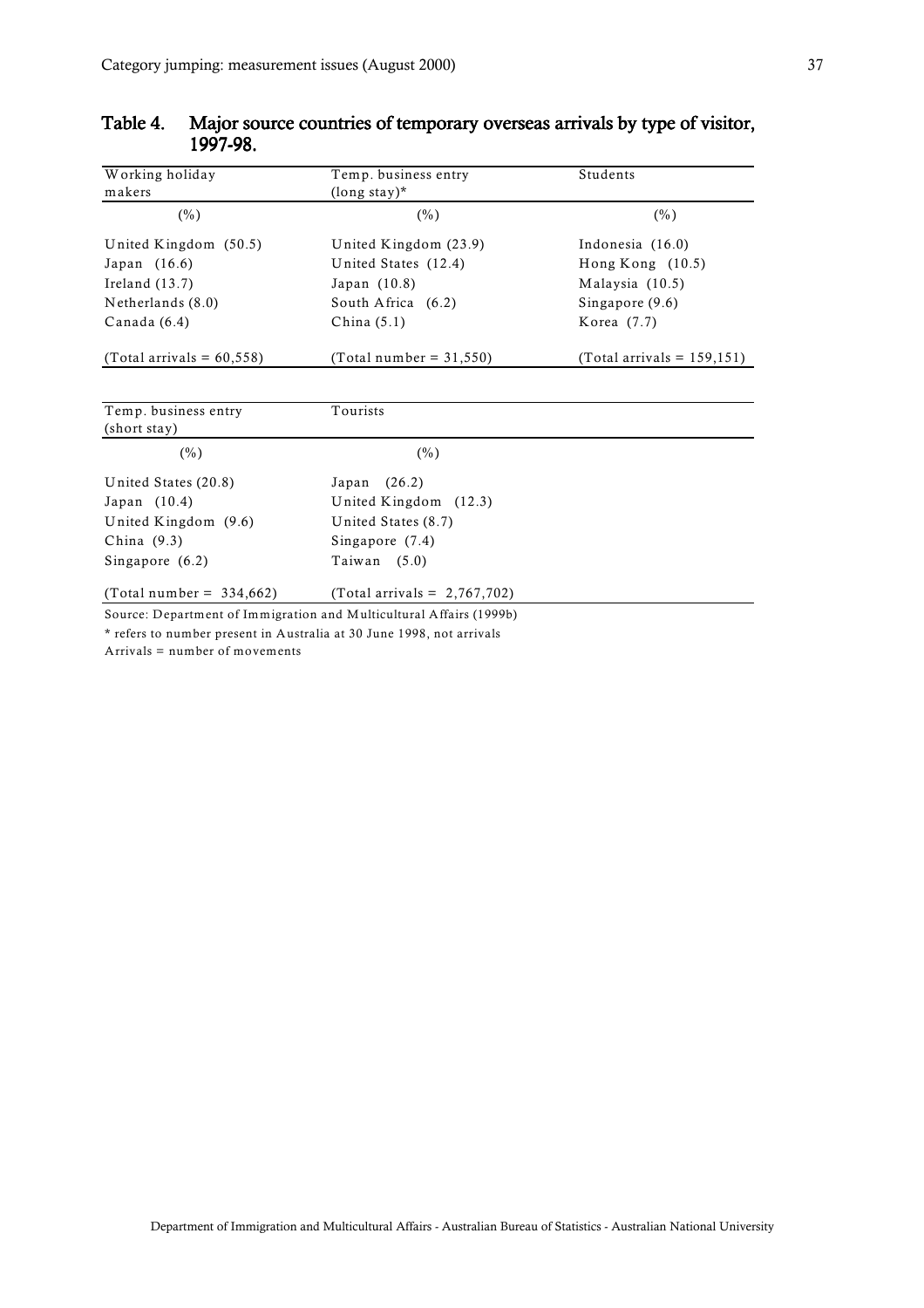| Duration |               | Working holiday makers |               |                      |               | Temporary business entry (long stay) |               |                      |  |  |
|----------|---------------|------------------------|---------------|----------------------|---------------|--------------------------------------|---------------|----------------------|--|--|
| (months) |               | Arrivals $(N=64556)$   |               | Departures (N=57574) |               | Arrivals (N=79232)                   |               | Departures (N=79305) |  |  |
|          | $\frac{0}{0}$ | Cumulative %           | $\frac{0}{0}$ | Cumulative %         | $\frac{0}{0}$ | Cumulative %                         | $\frac{0}{0}$ | Cumulative %         |  |  |
| <1       | 6.5           | 6.5                    | 7.3           | 7.3                  | 29.2          | 29.2                                 | 30.2          | 30.2                 |  |  |
| 1<2      | 2.3           | 8.8                    | 6.1           | 13.4                 | 4.4           | 33.6                                 | 14.3          | 44.5                 |  |  |
| 2 < 3    | 3.0           | 11.8                   | 7.9           | 21.3                 | 3.2           | 36.8                                 | 10.4          | 54.9                 |  |  |
| 3<4      | 5.5           | 17.3                   | 9.2           | 30.5                 | 3.9           | 40.7                                 | 7.9           | 62.8                 |  |  |
| 4 < 5    | 4.4           | 21.7                   | 7.3           | 37.8                 | 1.4           | 42.1                                 | 7             | 69.8                 |  |  |
| 5 < 6    | 3.7           | 25.4                   | 7.6           | 45.4                 | 1.0           | 43.1                                 | 5.3           | 75.1                 |  |  |
| 6 < 7    | 9.0           | 34.4                   | 6.2           | 51.6                 | 4.7           | 47.8                                 | 4.2           | 79.3                 |  |  |
| 7<8      | 3.0           | 37.4                   | 6.5           | 58.1                 | 0.4           | 48.2                                 | 3.5           | 82.8                 |  |  |
| 8 < 9    | 4.8           | 42.2                   | 5.6           | 63.7                 | 0.9           | 49.1                                 | 3.5           | 86.3                 |  |  |
| 9<10     | 2.2           | 44.4                   | 5.9           | 69.6                 | 0.6           | 49.7                                 | 1.8           | 88.1                 |  |  |
| 10<11    | 4.0           | 48.4                   | 9.1           | 78.7                 | 1.3           | 51.0                                 | 2.1           | 90.2                 |  |  |
| 11<12    | 2.1           | 50.5                   | 18.5          | 97.2                 | 0.7           | 51.7                                 | 2.3           | 92.5                 |  |  |
| 12<13    | 49.1          | 99.6                   | 2.4           | 99.6                 | 11.8          | 63.5                                 | 1.1           | 93.6                 |  |  |
| $13+$    | 0.4           | 100.0                  | 0.4           | 100.0                | 36.5          | 100.0                                | 6.3           | 100.0                |  |  |

<span id="page-38-0"></span>Table 5. Temporary arrivals and departures, 1998/99, by intended and actual duration of stay.

|      |       |                                     |                            | Students                                |       |                                         |                |
|------|-------|-------------------------------------|----------------------------|-----------------------------------------|-------|-----------------------------------------|----------------|
|      |       |                                     |                            |                                         |       | Departures (N=142385)                   |                |
| $\%$ |       |                                     |                            |                                         |       |                                         | % Cumulative % |
| 23.3 | 23.3  | 24.0                                | 24.0                       | 9.8                                     | 9.8   | 5.7                                     | 5.7            |
| 3.9  | 27.2  | 10.7                                | 34.7                       | 1.5                                     | 11.3  | 7.0                                     | 12.7           |
| 3.6  | 30.8  | 9.1                                 | 43.8                       | 2.9                                     | 14.2  | 8.6                                     | 21.3           |
| 4.6  | 35.4  | 8.2                                 | 52.0                       | 3.4                                     | 17.6  | 8.3                                     | 29.6           |
| 2.9  | 38.3  | 6.8                                 | 58.8                       | 3.7                                     | 21.3  | 17.3                                    | 46.9           |
| 2.4  | 40.7  | 6.1                                 | 64.9                       | 4.8                                     | 26.1  | 8.3                                     | 55.2           |
| 6.6  | 47.3  | 4.9                                 | 69.8                       | 12.9                                    | 39.0  | 4.1                                     | 59.3           |
| 1.8  | 49.1  | 4.3                                 | 74.2                       | 1.9                                     | 40.9  | 3.5                                     | 62.8           |
| 2.5  | 51.6  | 4.0                                 | 78.2                       | 2.1                                     | 43.0  | 3.7                                     | 66.5           |
| 1.6  | 53.2  | 3.1                                 | 81.3                       | 1.9                                     | 44.9  | 9.7                                     | 76.2           |
| 2.2  | 55.4  | 4.5                                 | 85.8                       | 3.9                                     | 48.8  | 7.5                                     | 83.7           |
| 1.3  | 56.7  | 7.7                                 | 93.5                       | 2.1                                     | 50.9  | 4.7                                     | 88.4           |
| 24.1 | 80.8  | 1.6                                 | 96.1                       | 21.7                                    | 72.6  | 1.6                                     | 90.0           |
| 19.3 | 100.0 | 4.8                                 | 100.0                      | 27.5                                    | 100.0 | 10                                      | 100.0          |
|      |       | Arrivals (N=194123)<br>Cumulative % | Total temporary residents* | Departures (N=184961)<br>% Cumulative % |       | Arrivals $(N=159246)$<br>% Cumulative % |                |

| Duration |                      | Tourists       |                            |              |          | Temporary business entry (short stay) |                                                   |                |  |
|----------|----------------------|----------------|----------------------------|--------------|----------|---------------------------------------|---------------------------------------------------|----------------|--|
| (months) | Arrivals (N=2771603) |                | Departures ( $N=2767151$ ) |              |          |                                       | Arrivals ( $N=199953$ ) Departures ( $N=198063$ ) |                |  |
|          |                      | % Cumulative % | $\%$                       | Cumulative % |          | % Cumulative %                        |                                                   | % Cumulative % |  |
| <1       | 81.1                 | 81.1           | 86.2                       | 86.2         | 88.4     | 88.4                                  | 92.8                                              | 92.8           |  |
| 1 < 2    | 10.5                 | 91.6           | 8.0                        | 94.2         | 6.0      | 94.4                                  | 3.8                                               | 96.6           |  |
| 2 < 3    | 3.2                  | 94.8           | 2.8                        | 97.0         | 2.6      | 97.0                                  | 2.6                                               | 99.2           |  |
| 3<4      | 3.3                  | 98.1           | 1.0                        | 98.0         | 2.7      | 99.7                                  | 0.6                                               | 99.8           |  |
| 4 < 5    | 0.4                  | 98.5           | 0.5                        | 98.5         | $^\star$ | 99.7                                  | *                                                 | 99.8           |  |
| 5 < 6    | 0.2                  | 98.7           | 0.6                        | 99.1         | $^\star$ | 99.7                                  | *                                                 | 99.8           |  |
| 6 < 7    | 1.0                  | 99.7           | 0.2                        | 99.3         | 0.1      | 99.8                                  | *                                                 | 99.8           |  |
| 7<8      | *                    | 99.7           | 0.1                        | 99.4         | $^\star$ | 99.8                                  | *                                                 | 99.8           |  |
| $8 - 9$  | $^\star$             | 99.7           | 0.1                        | 99.5         | 0.1      | 99.9                                  | *                                                 | 99.8           |  |
| 9<10     | *                    | 99.7           | 0.1                        | 99.6         | $^\star$ | 99.9                                  | *                                                 | 99.8           |  |
| 10<11    | *                    | 99.7           | 0.1                        | 99.7         | $^\star$ | 99.9                                  | *                                                 | 99.8           |  |
| 11<12    | *                    | 99.7           | 0.2                        | 99.9         | $^\star$ | 99.9                                  | *                                                 | 99.8           |  |
| 12<13    | 0.2                  | 99.9           | $^\star$                   | 99.9         | $^\star$ | 99.9                                  | *                                                 | 99.8           |  |
| $13+$    | 0.1                  | 100.0          | 0.1                        | 100.0        | 0.1      | 100.0                                 | 0.2                                               | 100.0          |  |

Department of Immigration and Multicultural Affairs - Australian Bureau of Statistics - Australian National University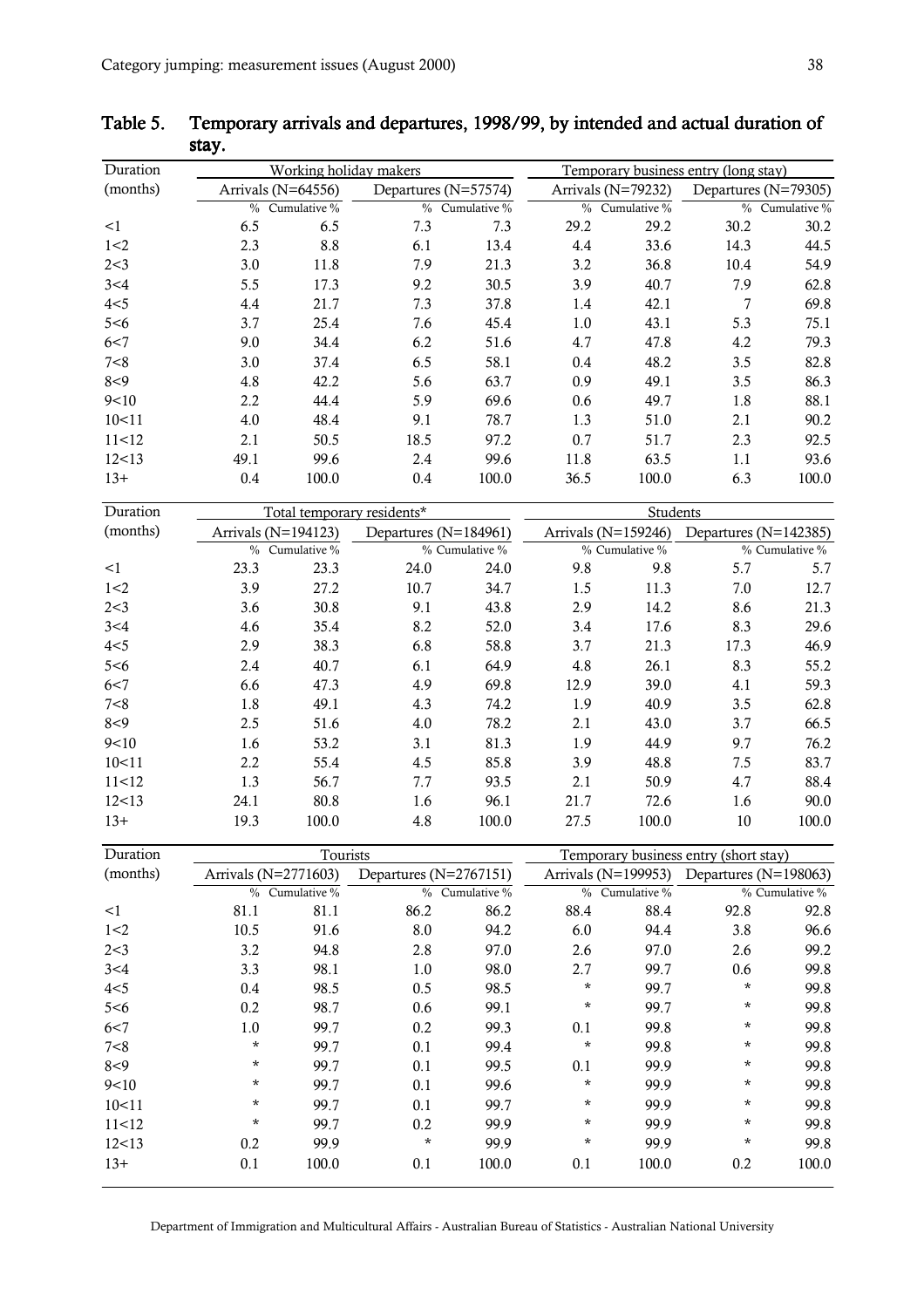| Duration |                      | Total visitors** |                        |              | New Zealand citizens |                       |                       |                |  |
|----------|----------------------|------------------|------------------------|--------------|----------------------|-----------------------|-----------------------|----------------|--|
| (months) | Arrivals (N=3109723) |                  | Departures (N=3099892) |              |                      | Arrivals $(N=671428)$ | Departures (N=650915) |                |  |
|          | $\frac{0}{0}$        | Cumulative %     | $\frac{0}{0}$          | Cumulative % | $\frac{0}{0}$        | Cumulative %          |                       | % Cumulative % |  |
| $\leq$ 1 | 81.9                 | 81.9             | 86.9                   | 86.9         | 89.0                 | 89.0                  | 91.6                  | 91.6           |  |
| 1<2      | 10.0                 | 91.9             | 7.5                    | 94.4         | 4.2                  | 93.2                  | 3.6                   | 95.2           |  |
| 2 < 3    | 3.1                  | 95.0             | 2.7                    | 97.1         | 1.5                  | 94.7                  | 1.3                   | 96.5           |  |
| 3<4      | 3.3                  | 98.3             | 1.0                    | 98.1         | 0.9                  | 95.6                  | 0.7                   | 97.2           |  |
| 4 < 5    | 0.3                  | 98.6             | 0.4                    | 98.5         | 0.4                  | 96.0                  | 0.5                   | 97.7           |  |
| 5<6      | 0.2                  | 98.8             | 0.6                    | 99.1         | 0.2                  | 96.2                  | 0.4                   | 98.1           |  |
| 6 < 7    | 0.9                  | 99.7             | 0.2                    | 99.3         | 1.0                  | 97.2                  | 0.2                   | 98.3           |  |
| 7<8      | $\star$              | 99.7             | 0.1                    | 99.4         | 0.1                  | 97.3                  | 0.2                   | 98.5           |  |
| $8 - 9$  | $\star$              | 99.7             | 0.1                    | 99.5         | 0.1                  | 97.4                  | 0.2                   | 98.7           |  |
| 9<10     | *                    | 99.7             | 0.1                    | 99.6         | 0.1                  | 97.5                  | 0.2                   | 98.9           |  |
| 10<11    | $\star$              | 99.7             | 0.1                    | 99.7         | 0.1                  | 97.6                  | 0.1                   | 99.0           |  |
| 11<12    | $\star$              | 99.8             | 0.2                    | 99.9         | $\Omega$             | 97.6                  | 0.1                   | 99.1           |  |
| 12<13    | 0.1                  | 99.9             | $\star$                | 99.9         | 1.2                  | 98.8                  | 0.1                   | 99.2           |  |
| $13+$    | 0.1                  | 100.0            | 0.1                    | 100.0        | 1.1                  | 100.0                 | 0.8                   | 100.0          |  |

# Table 5 (continued)

\* Include working holiday makers, temporary business entry (long stay) and other smaller categories

\*\* Include tourists, business entry (short stay) and other smaller groups.

| Duration | Australian resident        |                |                      |                |  |  |  |  |  |
|----------|----------------------------|----------------|----------------------|----------------|--|--|--|--|--|
| (months) | Departures ( $N=3271553$ ) |                | Arrivals (N=3259537) |                |  |  |  |  |  |
|          |                            | % Cumulative % |                      | % Cumulative % |  |  |  |  |  |
| <1       | 65.9                       | 65.9           | 69.2                 | 69.2           |  |  |  |  |  |
| 1<2      | 16.0                       | 81.9           | 16.0                 | 85.2           |  |  |  |  |  |
| 2<3      | 5.8                        | 87.7           | 4.6                  | 89.8           |  |  |  |  |  |
| 3<4      | 3.7                        | 91.4           | 2.5                  | 92.3           |  |  |  |  |  |
| 4< 5     | 1.0                        | 92.4           | 1.2                  | 93.5           |  |  |  |  |  |
| 5<6      | 0.4                        | 92.8           | 1.2                  | 94.7           |  |  |  |  |  |
| 6<7      | 2.1                        | 94.9           | 0.7                  | 95.4           |  |  |  |  |  |
| 7<8      | 0.2                        | 95.1           | 0.5                  | 95.9           |  |  |  |  |  |
| 8<9      | 0.2                        | 95.4           | 0.5                  | 96.4           |  |  |  |  |  |
| 9<10     | 0.2                        | 95.5           | 0.3                  | 96.7           |  |  |  |  |  |
| 10<11    | 0.2                        | 95.8           | 0.4                  | 97.1           |  |  |  |  |  |
| 11<12    | 0.1                        | 95.9           | 0.6                  | 97.7           |  |  |  |  |  |
| 12<13    | 2.4                        | 98.2           | 0.3                  | 98.0           |  |  |  |  |  |
| $13+$    | 1.7                        | 100.0          | 2                    | 100.0          |  |  |  |  |  |

Source: Department of Immigration and Multicultural Affairs (unpublished data)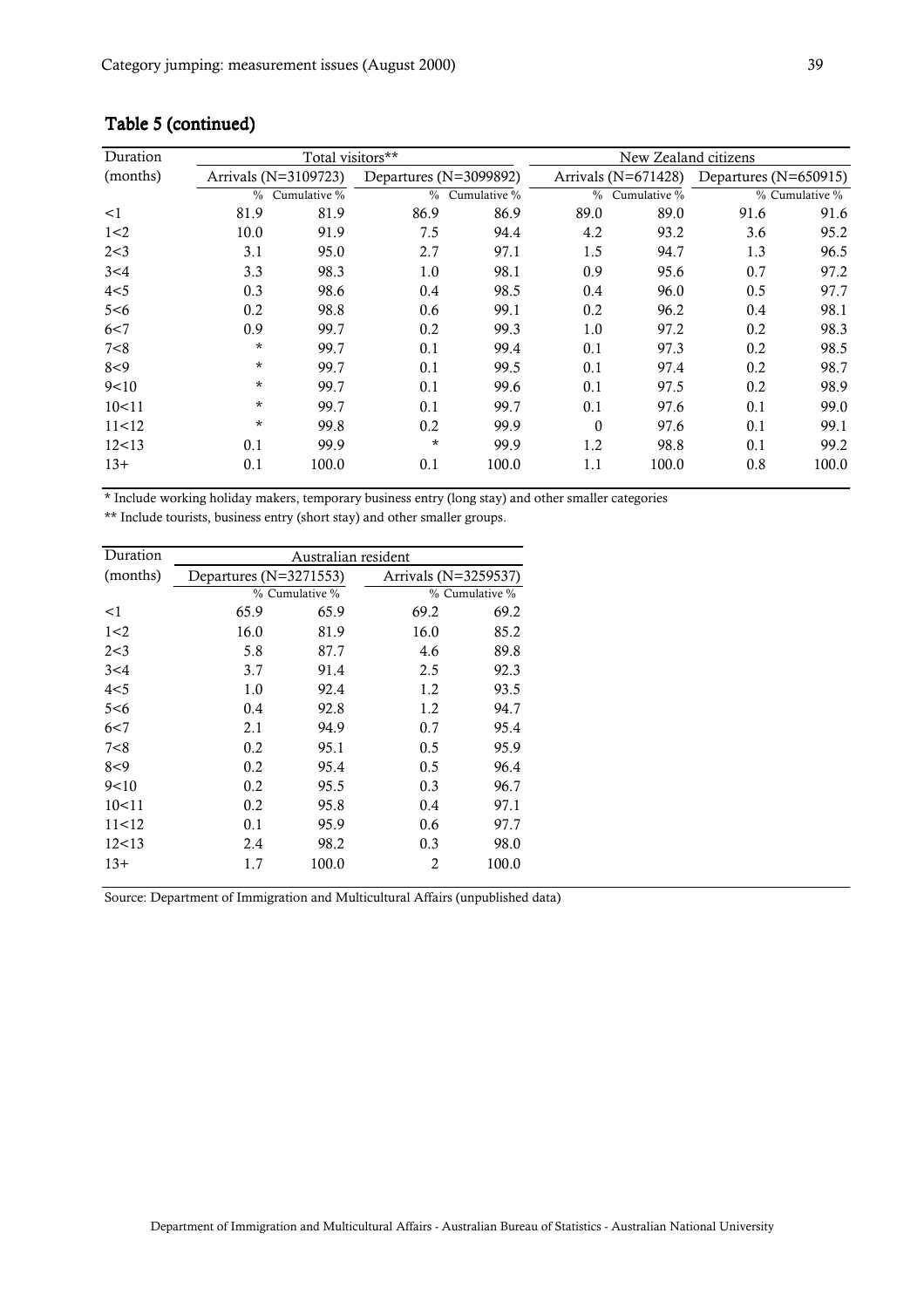| Quarter  | Category jumping |          | Net overseas migration |         |             | Category jumping as<br>% of NOM |  |  |
|----------|------------------|----------|------------------------|---------|-------------|---------------------------------|--|--|
|          | Preliminary      | Revised  | Preliminary            | Revised | Preliminary | Revised                         |  |  |
| Mar-1991 | 5700             | 4600     | 34200                  | 33100   | 16.67%      | 13.90%                          |  |  |
| Jun-1991 | 1200             | $-3300$  | 18000                  | 13500   | 6.67%       | $-24.44%$                       |  |  |
| Sep-1991 | $-800$           | $-800$   | 25800                  | 25800   | $-3.10%$    | $-3.10%$                        |  |  |
| Dec-1991 | $-12300$         | $-12300$ | 9300                   | 9300    | $-132.26%$  | $-132.26%$                      |  |  |
| Mar-1992 | $-2900$          | $-1006$  | 25200                  | 27100   | $-11.51%$   | $-3.71%$                        |  |  |
| Jun-1992 | $-10100$         | $-7213$  | 3500                   | 6400    | $-288.57%$  | $-112.70%$                      |  |  |
| Sep-1992 | $-8078$          | $-4042$  | 11100                  | 15200   | $-72.77%$   | $-26.59%$                       |  |  |
| Dec-1992 | $-11234$         | $-13175$ | 4700                   | 2900    | $-239.02\%$ | $-454.31%$                      |  |  |
| Mar-1993 | $-252$           | $-2006$  | 20300                  | 18600   | $-1.24%$    | $-10.78%$                       |  |  |
| Jun-1993 | $-8000$          | $-13406$ | $-900$                 | $-6300$ | 888.89%     | 212.79%                         |  |  |
| Sep-1993 | 939              | 1868     | 17300                  | 18229   | 5.43%       | 10.25%                          |  |  |
| Dec-1993 | $-9585$          | $-8740$  | 4100                   | 5000    | $-233.78%$  | $-174.80%$                      |  |  |
| Mar-1994 | $-3190$          | $-6179$  | 22500                  | 19500   | $-14.18%$   | $-31.69%$                       |  |  |
| Jun-1994 | $-6155$          | $-7381$  | 5600                   | 4400    | $-109.91%$  | $-167.75%$                      |  |  |
| Sep-1994 | $-1$             | 4254     | 25000                  | 27800   | $0.00\%$    | 15.30%                          |  |  |
| Dec-1994 | $-10477$         | $-15425$ | 8800                   | 3900    | $-119.06%$  | $-395.51%$                      |  |  |
| Mar-1995 | $-531$           | $-7827$  | 32000                  | 24700   | $-1.66%$    | $-31.69%$                       |  |  |
| Jun-1995 | 1601             | 6081     | 19300                  | 23800   | 8.30%       | 25.55%                          |  |  |
| Sep-1995 | 2175             | 225      | 31100                  | 29100   | 6.99%       | 0.77%                           |  |  |
| Dec-1995 | 3026             | 168      | 28400                  | 29200   | 10.65%      | 0.58%                           |  |  |
| Mar-1996 | $-4297$          | $-19516$ | 35300                  | 25100   | $-12.17%$   | $-77.75%$                       |  |  |
| Jun-1996 | 3607             | 4916     | 19300                  | 20600   | 18.69%      | 23.86%                          |  |  |
| Sep-1996 | 4013             | 4629     | 31700                  | 28200   | 12.66%      | 16.41%                          |  |  |
| Dec-1996 | 4764             | $-694$   | 24800                  | 19376   | 19.21%      | $-3.58%$                        |  |  |
| Mar-1997 | $-4835$          | $-6724$  | 31200                  | 29354   | $-15.50%$   | $-22.91%$                       |  |  |
| Jun-1997 | 896              | $-4528$  | 11500                  | 6062    | 7.79%       | $-74.69%$                       |  |  |
| Sep-1997 | 7413             | 5082     | 30355                  | 28024   | 24.42%      | 18.13%                          |  |  |
| Dec-1997 | $-3426$          | $-5119$  | 10618                  | 8925    | $-32.27%$   | $-57.36%$                       |  |  |
| Mar-1998 | 14011            | $-1988$  | 47719                  | 31700   | 29.36%      | $-6.27%$                        |  |  |
| Jun-1998 | 9063             | 9217     | 17531                  | 17685   | 51.70%      | 52.12%                          |  |  |
| Sep-1998 | 8230             |          | 34766                  |         | 23.67%      |                                 |  |  |
| Dec-1998 | 7360             |          | 27429                  |         | 26.83%      |                                 |  |  |
| Mar-1999 | 2000             |          | 37100                  |         | 5.39%       |                                 |  |  |

<span id="page-40-0"></span>Table 6. Impact of quarterly estimates of category jumping on estimates of net overseas migration.

Sources: ABS (various years), Australian Demographic Statistics, Catalogue No. 3101.0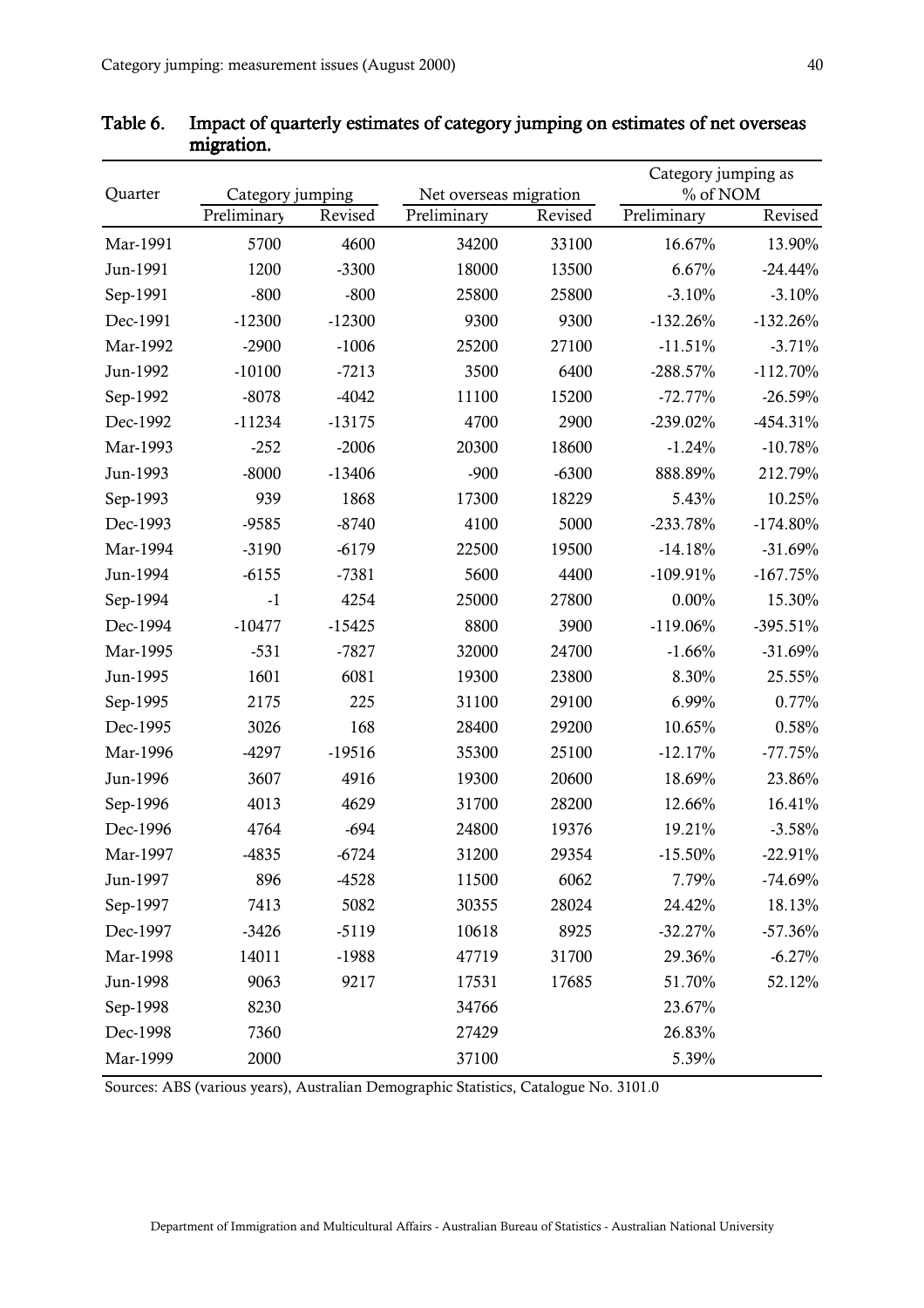| Category        |                | Net overseas migration ('000) |              |                | Population increase ('000) |                                     |                | Estimated resident population ('000) |              |
|-----------------|----------------|-------------------------------|--------------|----------------|----------------------------|-------------------------------------|----------------|--------------------------------------|--------------|
| June<br>jumping | (as published) | without CJ                    | % difference | (as published) |                            | without CJ $\frac{1}{2}$ difference | (as published) | without CJ                           | % difference |
| 6.6<br>1978     | 62.7           | 56.1                          | 10.5%        | 167.0          | 160.4                      | 4.0%                                | 14,359.3       | 14,352.7                             | 0.05%        |
| $-3.2$<br>1979  | 55.1           | 58.3                          | $-5.8\%$     | 156.5          | 159.7                      | $-2.0%$                             | 14,515.7       | 14,512.3                             | 0.02%        |
| 1980<br>$-1$    | 75.9           | 76.9                          | $-1.3%$      | 179.6          | 180.6                      | $-0.6%$                             | 14,695.4       | 14,693.0                             | 0.02%        |
| 0.5<br>1981     | 119.2          | 118.7                         | 0.4%         | 227.9          | 227.4                      | $0.2\%$                             | 14,923.3       | 14,920.4                             | 0.02%        |
| 5.2<br>1982     | 128.1          | 122.9                         | 4.1%         | 261.0          | 255.8                      | 2.0%                                | 15,184.2       | 15,176.1                             | 0.05%        |
| 1983<br>$-2.2$  | 73.3           | 75.5                          | $-3.0\%$     | 209.2          | 211.4                      | $-1.1\%$                            | 15,393.5       | 15,387.6                             | 0.04%        |
| 2.6<br>1984     | 49.1           | 46.5                          | 5.3%         | 185.9          | 183.3                      | 1.4%                                | 15,579.4       | 15,570.9                             | 0.05%        |
| 5.7<br>1985     | 73.7           | 68                            | $7.7\%$      | 208.9          | 203.2                      | 2.7%                                | 15,788.3       | 15,774.1                             | 0.09%        |
| 6.4<br>1986     | 100.4          | 94                            | 6.4%         | 230.0          | 223.6                      | 2.8%                                | 16,018.4       | 15,997.8                             | 0.13%        |
| 1987<br>16.6    | 125.7          | 109.1                         | 13.2%        | 245.5          | 228.9                      | 6.8%                                | 16,263.9       | 16,226.7                             | 0.23%        |
| 1988<br>6.1     | 149.3          | 143.2                         | 4.1%         | 268.3          | 262.2                      | 2.3%                                | 16,532.2       | 16,488.9                             | 0.26%        |
| 1989<br>20.2    | 157.4          | 137.2                         | 12.8%        | 282.3          | 262.1                      | 7.2%                                | 16,814.4       | 16,750.9                             | 0.38%        |
| 20.8<br>1990    | 124.6          | 103.8                         | 16.7%        | 250.7          | 229.9                      | 8.3%                                | 17,065.1       | 16,980.8                             | 0.49%        |
| $-8.3$<br>1991  | 86.4           | 94.7                          | $-9.6%$      | 218.9          | 227.2                      | $-3.8\%$                            | 17,284.0       | 17,208.0                             | 0.44%        |
| 1992<br>$-21.3$ | 68.6           | 89.9                          | $-31.0%$     | 210.6          | 231.9                      | $-10.1\%$                           | 17,494.7       | 17,440.0                             | 0.31%        |
| 1993<br>$-32.6$ | 30             | 62.6                          | $-108.7\%$   | 172.4          | 205.0                      | $-18.9%$                            | 17,667.1       | 17,645.0                             | 0.13%        |
| $-20.8$<br>1994 | 46.5           | 67.3                          | $-44.7%$     | 187.6          | 208.4                      | $-11.1%$                            | 17,854.7       | 17,853.4                             | 0.01%        |
| 1995<br>$-12.9$ | 80.1           | 93                            | $-16.1%$     | 217.0          | 229.9                      | $-5.9\%$                            | 18,071.8       | 18,083.4                             | $-0.06%$     |
| 1996<br>$-5.5$  | 104.1          | 109.6                         | $-5.3\%$     | 239.0          | 244.5                      | $-2.3%$                             | 18,310.7       | 18,327.8                             | $-0.09%$     |
| $-7.3$<br>1997  | 87.1           | 94.4                          | $-8.4\%$     | 213.4          | 220.7                      | $-3.4%$                             | 18,524.2       | 18,548.6                             | $-0.13%$     |
| 7.2<br>1998     | 86.4           | 79.2                          | 8.3%         | 226.8          | 219.6                      | 3.2%                                | 18,730.4       | 18,747.6                             | $-0.09%$     |

<span id="page-41-0"></span>Table 7. Net overseas migration, population increase and estimated resident population, with and without category jumping.

Source: ABS (1999) Migration (Table 50) for statistics on category jumping, net overseas migration, population increase and estimated resident population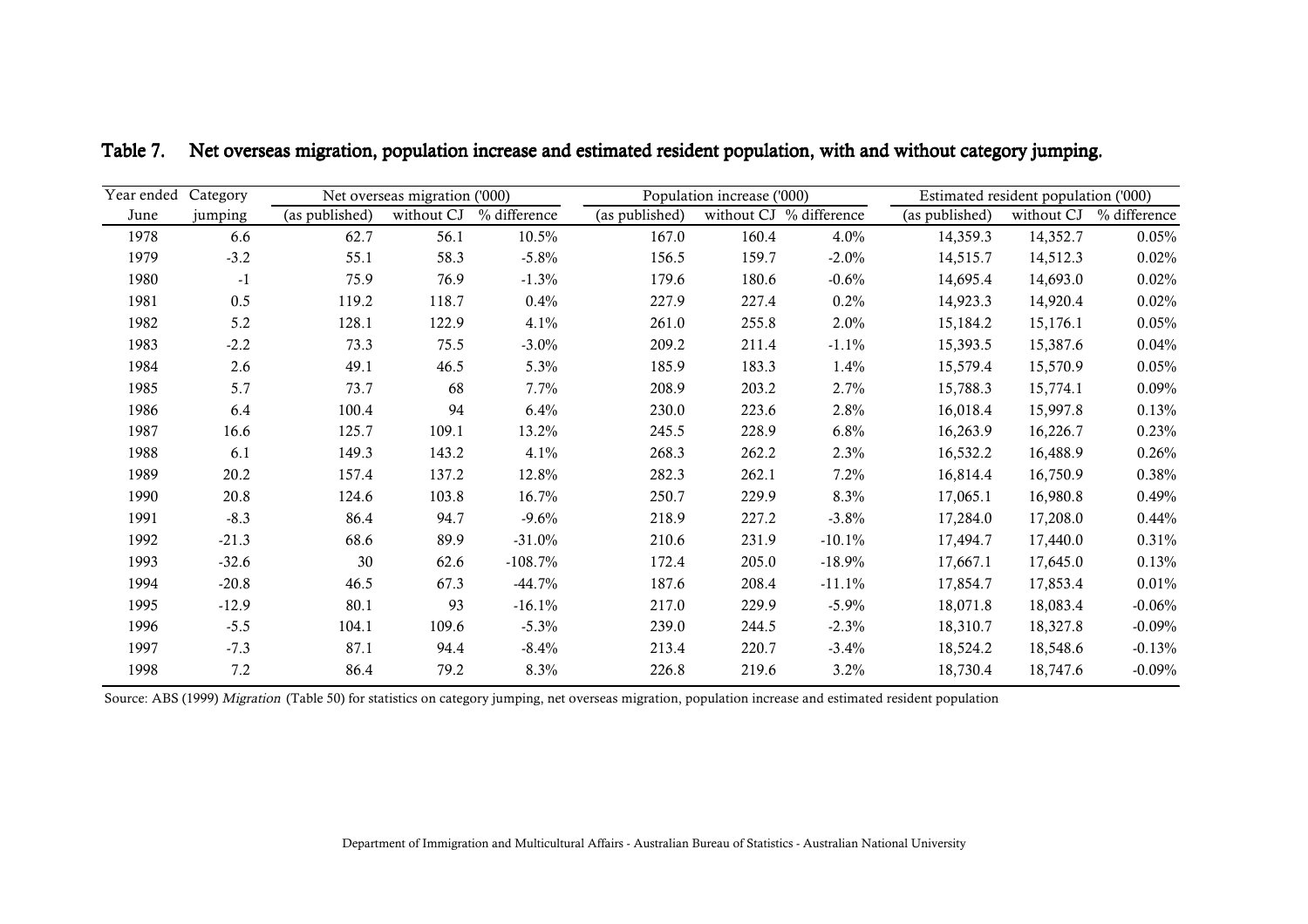|            |          |                 | Distribution |           | ERP            |          | % distribution of ERP | Difference in |
|------------|----------|-----------------|--------------|-----------|----------------|----------|-----------------------|---------------|
| State or   | $PLT^*$  | % distribution  | of revised   |           |                |          |                       | ERP due to    |
| Territory  | arrivals | of PLT arrivals | $CI**$       | (with CJ) | (excluding CJ) | with CJ  | without CJ            | CJ            |
| <b>NSW</b> | 108143   | 40.76%          | 2931         | 6333515   | 6330584        | 33.81%   | 33.81%                | 0.05%         |
| Vic        | 60670    | 22.86%          | 1644         | 4654937   | 4653293        | 24.85%   | 24.85%                | 0.04%         |
| Qld        | 43008    | 16.21%          | 1166         | 3453477   | 3452311        | 18.44%   | 18.44%                | 0.03%         |
| <b>SA</b>  | 11446    | $4.31\%$        | 310          | 1486418   | 1486108        | $7.94\%$ | 7.94%                 | 0.02%         |
| <b>WA</b>  | 31964    | 12.05%          | 866          | 1829145   | 1828279        | 9.77%    | 9.76%                 | 0.05%         |
| Tas        | 2007     | 0.76%           | 54           | 471700    | 471646         | 2.52%    | 2.52%                 | 0.01%         |
| NT         | 2144     | 0.81%           | 58           | 189937    | 189879         | 1.01%    | 1.01%                 | 0.03%         |
| ACT        | 5965     | 2.25%           | 162          | 308057    | 307895         | 1.64%    | 1.64%                 | 0.05%         |
| Australia  | 265441   | 100.00%         | 7192         | 18730359  | 18723167       | 99.98%   | 99.98%                | 0.04%         |

<span id="page-42-0"></span>Table 8a. Distribution of category jumping by State/Territory, 1997-98.

\*Permanent and long-term

\*\* according to distribution of permanent and long-term arrivals

# Table 8b. Impact of category jumping on State/Territory ERP, June 1993.

|                       |                     |                                   | Distribution         | ERP                           |          | % distribution of ERP |            | % difference        |
|-----------------------|---------------------|-----------------------------------|----------------------|-------------------------------|----------|-----------------------|------------|---------------------|
| State or<br>Territory | $PLT^*$<br>arrivals | % distribution<br>of PLT arrivals | of revised<br>$CI**$ | (including CJ) (excluding CJ) |          | with CJ               | without CJ | in ERP due<br>to CJ |
| <b>NSW</b>            | 84421               | 41.43%                            | $-13518$             | 5997400                       | 6010918  | 33.97%                | 33.98%     | $-0.22%$            |
| Vic                   | 48591               | 23.85%                            | $-7781$              | 4464200                       | 4471981  | 25.28%                | 25.28%     | $-0.17%$            |
| Qld                   | 29459               | 14.46%                            | $-4717$              | 3116000                       | 3120717  | 17.65%                | 17.64%     | $-0.15%$            |
| <b>SA</b>             | 9945                | 4.88%                             | $-1592$              | 1462900                       | 1464492  | 8.29%                 | 8.28%      | $-0.11%$            |
| <b>WA</b>             | 22476               | 11.03%                            | $-3599$              | 1676300                       | 1679899  | 9.49%                 | 9.50%      | $-0.21%$            |
| Tas                   | 1979                | 0.97%                             | $-317$               | 471400                        | 471717   | 2.67%                 | 2.67%      | $-0.07%$            |
| <b>NT</b>             | 1393                | 0.68%                             | $-223$               | 169300                        | 169523   | 0.96%                 | 0.96%      | $-0.13%$            |
| ACT                   | 5502                | 2.70%                             | $-881$               | 298900                        | 299781   | 1.69%                 | 1.69%      | $-0.29%$            |
| Australia             | 203766              | 100.00%                           | $-32,629$            | 17656400                      | 17689029 | 100.00%               | 100.00%    | $-0.18%$            |

\*Permanent and long-term

\*\* according to distribution of permanent and long-term arrivals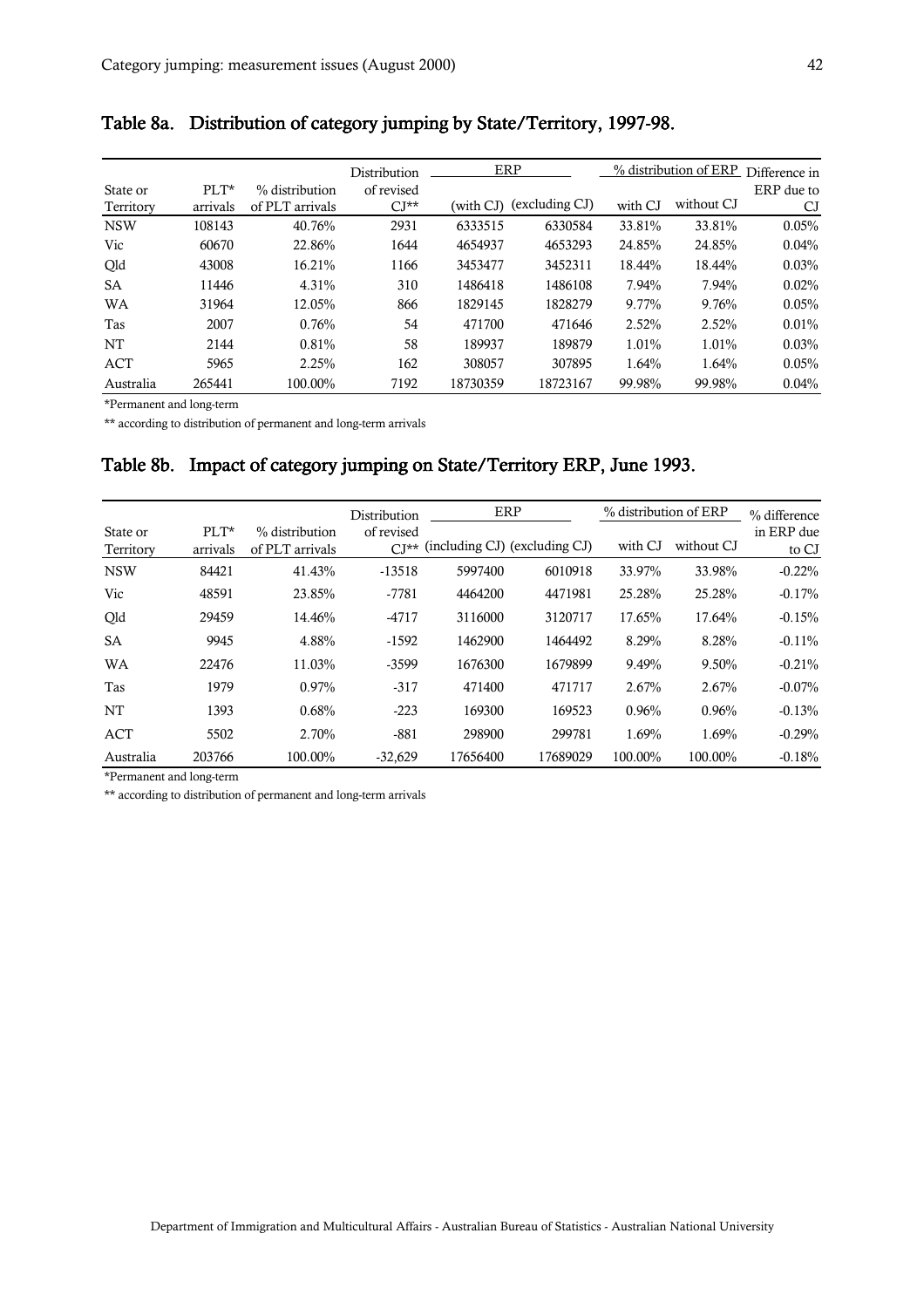| I<br>ш | ×                 |
|--------|-------------------|
|        | ٦<br>۰,<br>٠<br>٧ |

|            | Net overseas migration |         | <b>Difference</b> |             |          | Estimated resident population |                                   | % difference  |
|------------|------------------------|---------|-------------------|-------------|----------|-------------------------------|-----------------------------------|---------------|
|            | Preliminary            | Revised | due to            | Preliminary |          |                               | Revised Difference Difference due | in ERP due    |
|            |                        |         | revised CJ        |             |          |                               | to nat. increase                  | to cat. jump. |
| <b>NSW</b> | 42709                  | 34899   | 7810              | 6341600     | 6333515  | 8085                          | 275                               | 0.12%         |
| Vic        | 25643                  | 20801   | 4842              | 4660900     | 4654937  | 5963                          | 1121                              | 0.10%         |
| Qld        | 16918                  | 13800   | 3118              | 3456300     | 3453477  | 2823                          | $-295$                            | $0.09\%$      |
| <b>SA</b>  | 4294                   | 3390    | 904               | 1487300     | 1486418  | 882                           | $-22$                             | 0.06%         |
| <b>WA</b>  | 15247                  | 12834   | 2413              | 1831400     | 1829145  | 2255                          | $-158$                            | 0.13%         |
| Tas        | 240                    | 84      | 156               | 471900      | 471700   | 200                           | 44                                | 0.03%         |
| <b>NT</b>  | 791                    | 644     | 147               | 190000      | 189937   | 63                            | -84                               | 0.08%         |
| ACT        | 389                    | -90     | 479               | 308400      | 308057   | 343                           | $-136$                            | 0.16%         |
| Australia  | 106223                 | 86354   | 19869             | 18751000    | 18730359 | 20641                         | 772                               | $0.11\%$      |

# <span id="page-43-0"></span>Table 9. Impact of revisions in category jumping on State ERP, year end June 1998.

|            | Net overseas migration |               |               | Estimated resident population |  |
|------------|------------------------|---------------|---------------|-------------------------------|--|
|            | Preliminary            | Revised       | Preliminary   | Revised                       |  |
|            | $\frac{0}{0}$          | $\frac{0}{0}$ | $\frac{0}{0}$ | $\frac{0}{0}$                 |  |
| <b>NSW</b> | 40.21%                 | 40.41%        | 33.82%        | 39.17%                        |  |
| Vic        | 24.14%                 | 24.09%        | 24.86%        | 28.89%                        |  |
| Qld        | 15.93%                 | 15.98%        | 18.43%        | 13.68%                        |  |
| <b>SA</b>  | $4.04\%$               | 3.93%         | 7.93%         | 4.27%                         |  |
| <b>WA</b>  | 14.35%                 | 14.86%        | 9.77%         | 10.92%                        |  |
| Tas        | 0.23%                  | 0.10%         | 2.52%         | 0.97%                         |  |
| NT         | 0.74%                  | 0.75%         | 1.01%         | 0.31%                         |  |
| ACT        | $0.37\%$               | $-0.10%$      | 1.64%         | 1.66%                         |  |
| Australia  | 100.01%                | 100.01%       | 99.98%        | 99.87%                        |  |

Source: Net overseas migration and estimated resident population statistics from ABS (various years),

Australian Demographic Statistics. Catalogue No. 3101.0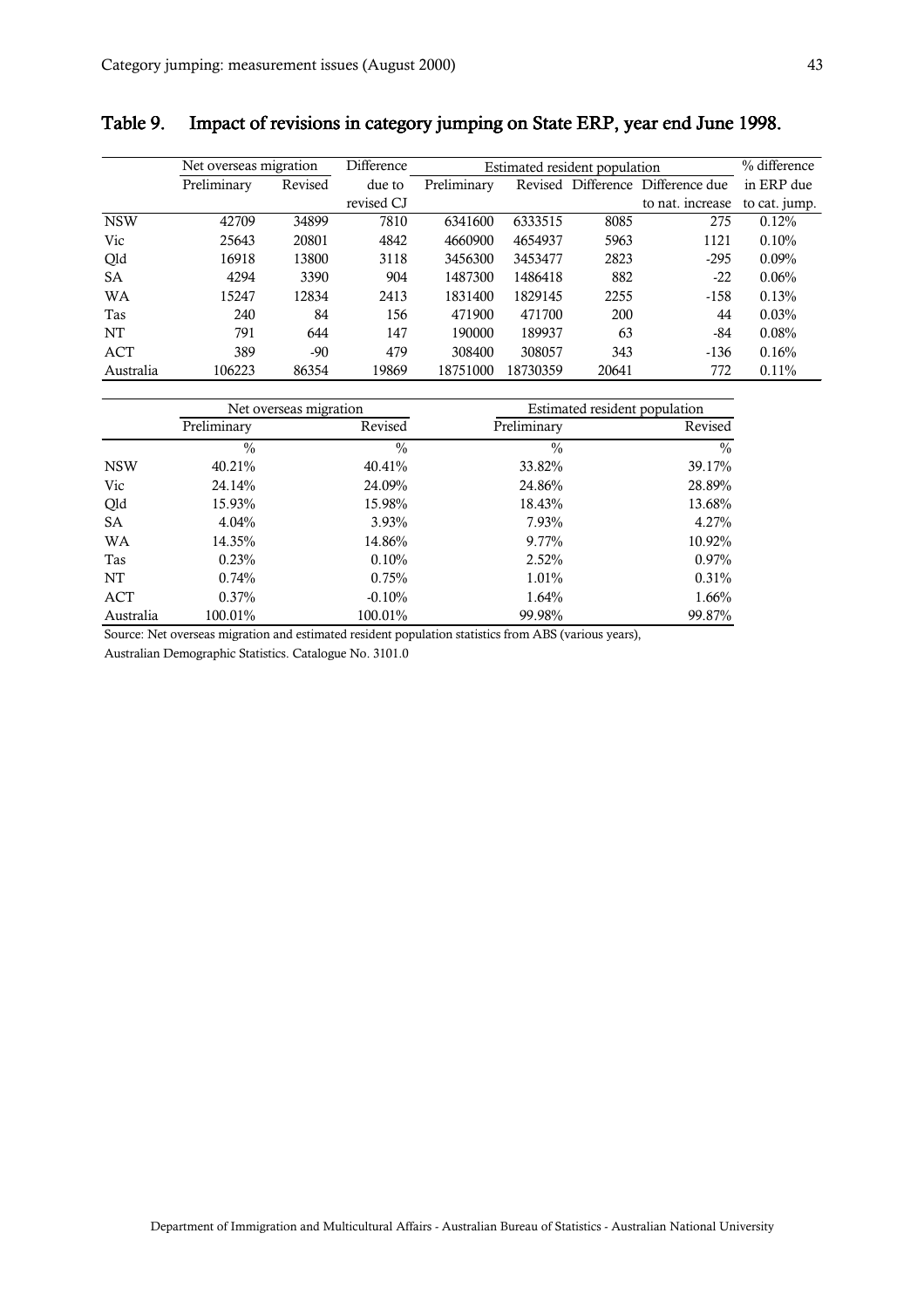| State or   | <b>PLT</b> | % distribution | Category | ERP        |            | % distribution of ERP |        | Weights   |
|------------|------------|----------------|----------|------------|------------|-----------------------|--------|-----------|
| Territory  | arrivals   | PLT arrivals   | jumping* | (with CJ)  | (no CJ)    | with CJ               | no CJ  | for ERP** |
| <b>NSW</b> | 108,143    | 40.76%         | 2,931    | 6,333,515  | 6,330,584  | 33.81%                | 33.81% | 0.88      |
| Vic        | 60.670     | 22.86%         | 1,644    | 4,654,937  | 4,653,293  | 24.85%                | 24.85% | 0.88      |
| Qld        | 43,008     | 16.21%         | 1,166    | 3,453,477  | 3,452,311  | 18.44%                | 18.44% | 1.02      |
| SA         | 11,446     | 4.31%          | 310      | 1,486,418  | 1,486,108  | 7.94%                 | 7.94%  | 1.22      |
| <b>WA</b>  | 31.964     | 12.05%         | 866      | 1,829,145  | 1,828,279  | 9.77%                 | 9.76%  | 0.98      |
| Tas        | 2,007      | 0.76%          | 54       | 471,700    | 471,646    | 2.52%                 | 2.52%  | 1.55      |
| NT         | 2,144      | 0.81%          | 58       | 189,937    | 189,879    | 1.01%                 | 1.01%  | 4.82      |
| <b>ACT</b> | 5,965      | 2.25%          | 162      | 308,057    | 307.895    | 1.64%                 | 1.64%  | 0.95      |
| Australia  | 265.441    | 100.00%        | 7.192    | 18.730.359 | 18,723,167 | 99.98%                | 99.98% |           |

## <span id="page-44-0"></span>Table 10a. Impact of category jumping on Commonwealth grant distribution to States and Territories, 1997-98.

\* distributed as for permanent and long-term arrivals

\*\*actual weights for NSW, Vic and NT; assumed weights for others

| State or   | Weighted ERP |                     |               | Amount of grant (\$'000) |            | Diff. as $%$ of |           | % distribution of grant |
|------------|--------------|---------------------|---------------|--------------------------|------------|-----------------|-----------|-------------------------|
| Territory  | (with CJ)    | (no <sub>CI</sub> ) | (with CJ)     | $(no\ CJ)$               | Difference | grant with CJ   | (with CJ) | $(no\;CJ)$              |
| <b>NSW</b> | 5,558,609    | 5,556,037           | 5,960,999.85  | 5,960,454.90             | 544.95     | 0.009%          | 29.66%    | 29.66%                  |
| Vic        | 4,098,300    | 4,096,852           | 4,394,977.52  | 4,395,057.31             | $-79.80$   | $-0.002%$       | 21.87%    | 21.87%                  |
| Qld        | 3,528,970    | 3,527,779           | 3,784,433.84  | 3,784,562.06             | $-128.22$  | $-0.003%$       | 18.83%    | 18.83%                  |
| <b>SA</b>  | 1,816,317    | 1,815,937           | 1.947.800.62  | 1,948,117.64             | $-317.02$  | $-0.016%$       | 9.69%     | 9.69%                   |
| <b>WA</b>  | 1,797,172    | 1.796.320           | 1.927.269.66  | 1,927,072.56             | 197.10     | 0.010%          | 9.59%     | 9.59%                   |
| Tas        | 731,541      | 731.456             | 784.497.24    | 784.698.22               | $-200.97$  | $-0.026%$       | 3.90%     | 3.90%                   |
| NT         | 915.248      | 914.968             | 981.502.73    | 981.567.00               | $-64.27$   | $-0.007%$       | 4.88%     | 4.88%                   |
| ACT        | 293.101      | 292.947             | 314.318.54    | 314.270.30               | 48.24      | 0.015%          | 1.56%     | 1.56%                   |
| Australia  | 18,739,256   | 18,732,296          | 20.095.800.00 | 20.095.800.00            | 0.00       | $0.000\%$       | 100.00%   | 100.00%                 |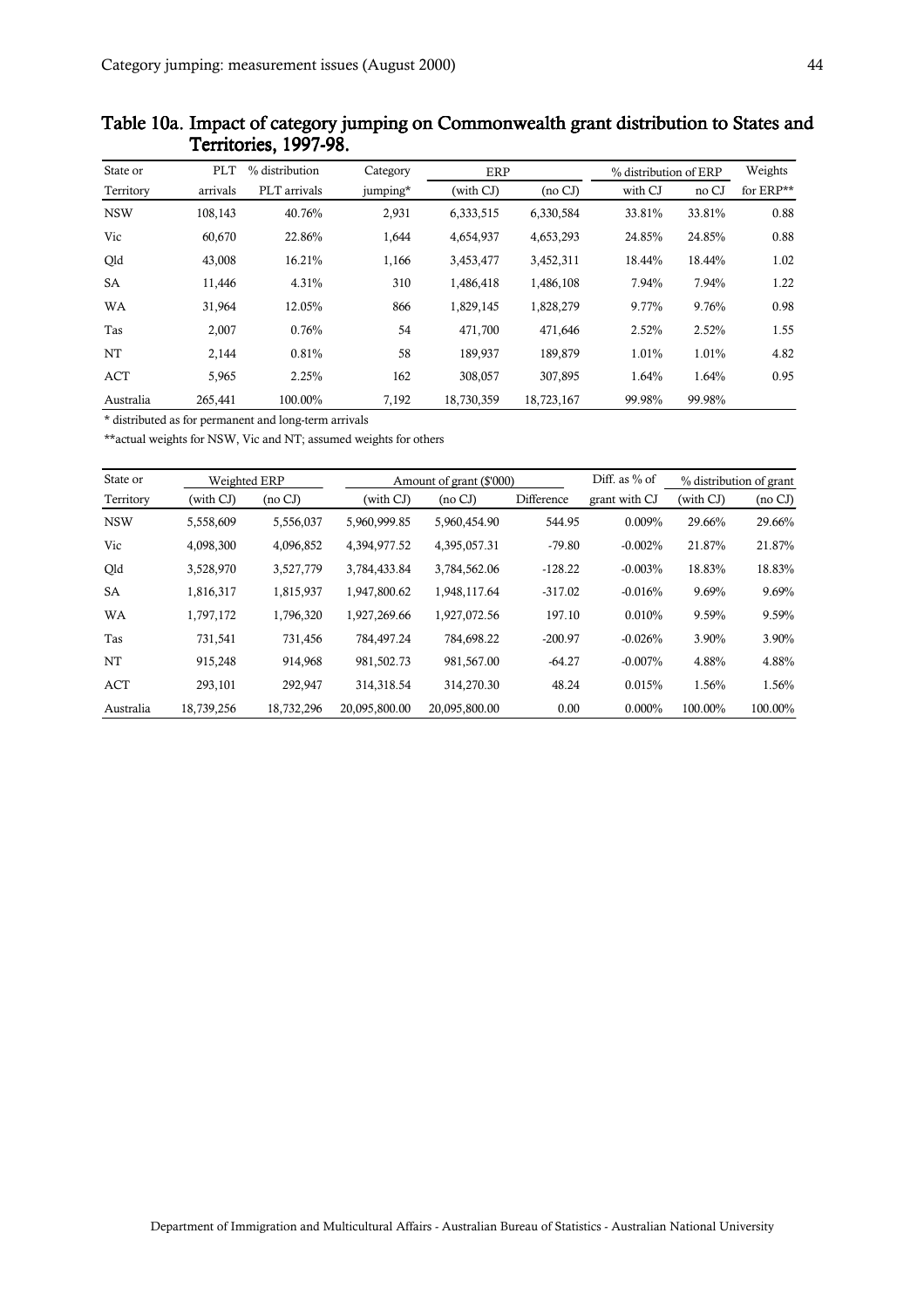| State or   | <b>PLT</b> | % distribution | Category | ERP        |            | % distribution of ERP |        | Weights   |
|------------|------------|----------------|----------|------------|------------|-----------------------|--------|-----------|
| Territory  | arrivals   | PLT arrivals   | jumping* | (with CJ)  | (no CJ)    | with CJ               | no CJ  | for ERP** |
| <b>NSW</b> | 114,103    | 41.96%         | 8,749    | 6,411,680  | 6,402,931  | 33.80%                | 33.80% | 0.90      |
| Vic        | 63,010     | 23.17%         | 4,831    | 4,712,173  | 4,707,342  | 24.84%                | 24.85% | 0.86      |
| Qld        | 41,815     | 15.38%         | 3,206    | 3,512,356  | 3,509,150  | 18.52%                | 18.52% | 1.01      |
| SA         | 11,073     | 4.07%          | 849      | 1,493,074  | 1,492,225  | 7.87%                 | 7.88%  | 1.21      |
| <b>WA</b>  | 31,731     | 11.67%         | 2,433    | 1,861,016  | 1,858,583  | 9.81%                 | 9.81%  | 0.95      |
| Tas        | 1.959      | 0.72%          | 150      | 470,261    | 470,111    | 2.48%                 | 2.48%  | 1.61      |
| NT         | 2,399      | 0.88%          | 184      | 192,882    | 192,698    | 1.02%                 | 1.02%  | 4.84      |
| <b>ACT</b> | 5,817      | 2.14%          | 446      | 310,173    | 309,727    | 1.64%                 | 1.63%  | 1.10      |
| Australia  | 271.945    | 99.99%         | 20.852   | 18.966.788 | 18,945,936 | 99.98%                | 99.98% |           |

#### <span id="page-45-0"></span>Table 10b. Impact of category jumping on Commonwealth grant distribution to States and Territories, 1998-99.

\* distributed as for permanent and long-term arrivals

\*\*actual weights for NSW, Vic and NT; assumed weights for others

| State or   | Weighted ERP |            |               | Amount of grant (\$'000) |            |               |           | % distribution of grant |
|------------|--------------|------------|---------------|--------------------------|------------|---------------|-----------|-------------------------|
| Territory  | (with CJ)    | $(no\;CI)$ | (with CJ)     | $(no \, CJ)$             | Difference | grant with CJ | (with CJ) | $(no\;CI)$              |
| <b>NSW</b> | 5,767,178    | 5,759,308  | 6,713,024.26  | 6,711,018.62             | 2005.64    | 0.030%        | 30.41%    | 30.40%                  |
| Vic        | 4,061,139    | 4,056,975  | 4,727,186.53  | 4,727,379.60             | $-193.07$  | $-0.004%$     | 21.42%    | 21.42%                  |
| Qld        | 3,536,486    | 3,533,258  | 4,116,487.45  | 4,117,119.00             | $-631.55$  | $-0.015%$     | 18.65%    | 18.65%                  |
| <b>SA</b>  | 1,801,842    | 1,800,817  | 2,097,352.85  | 2,098,397.29             | $-1044.44$ | $-0.050%$     | 9.50%     | 9.51%                   |
| <b>WA</b>  | 1,764,113    | 1.761.807  | 2.053.436.33  | 2.052.940.37             | 495.96     | 0.024%        | 9.30%     | 9.30%                   |
| Tas        | 756,673      | 756,432    | 880,771.74    | 881,430.10               | $-658.36$  | $-0.075%$     | 3.99%     | 3.99%                   |
| NT         | 934.376      | 933.485    | 1.087.618.79  | 1,087,741.19             | $-122.40$  | $-0.011%$     | 4.93%     | 4.93%                   |
| ACT        | 342,028      | 341,536    | 398,122.05    | 397.973.83               | 148.22     | 0.037%        | 1.80%     | 1.80%                   |
| Australia  | 18,963,835   | 18,943,618 | 22.074.000.00 | 22.074.000.00            | 0.00       | $0.000\%$     | 100.00%   | 100.00%                 |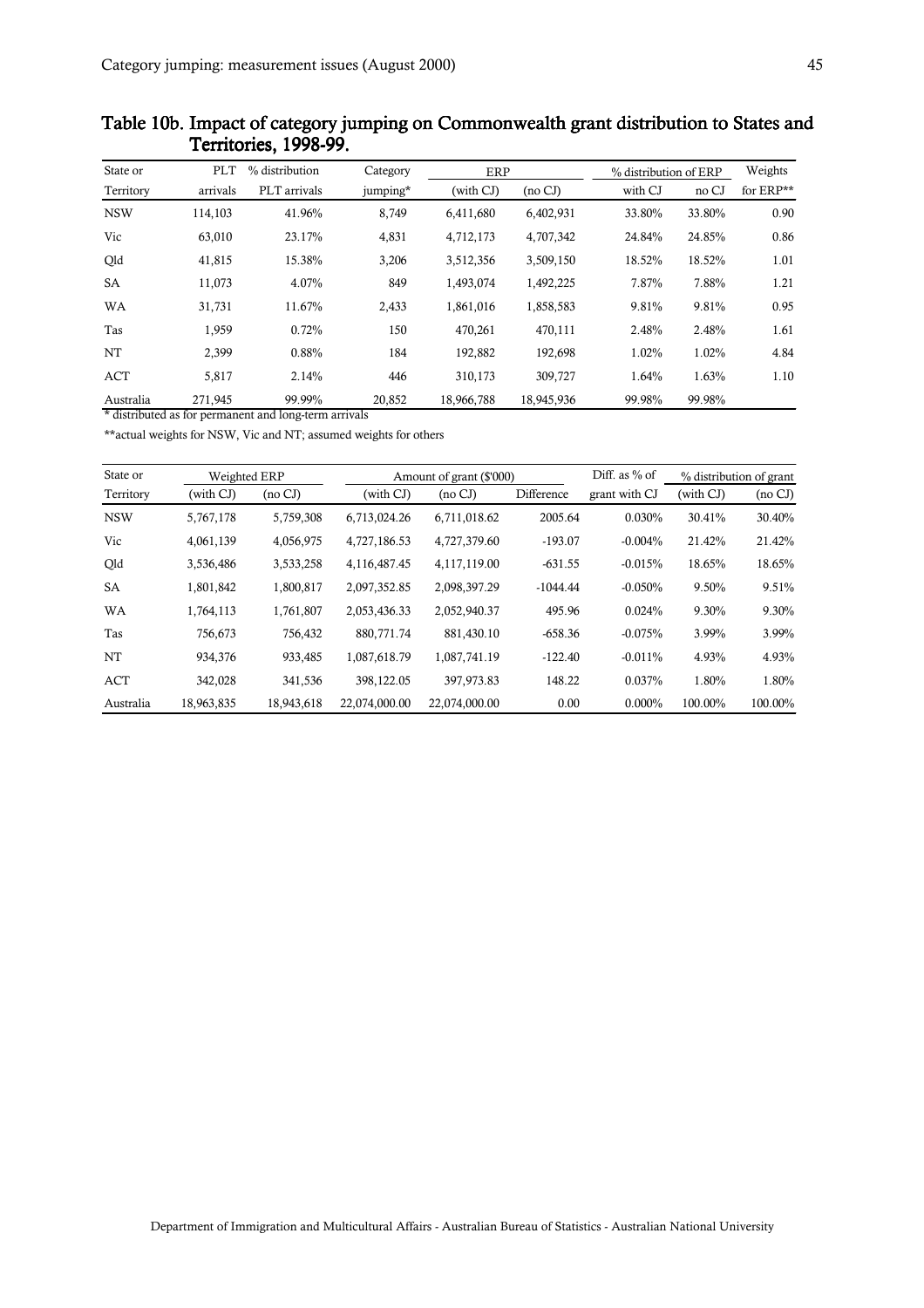| State or   | PLT      | % distribution | Category | ERP        |            | % distribution of ERP |         | Weights   |
|------------|----------|----------------|----------|------------|------------|-----------------------|---------|-----------|
| Territory  | arrivals | PLT arrivals   | jumping* | (with CJ)  | (no CJ)    | with CJ               | no CJ   | for ERP** |
| <b>NSW</b> | 84,421   | 41.43%         | $-13518$ | 6,004,880  | 6,018,398  | 33.99%                | 34.00%  | 0.85      |
| Vic        | 48,591   | 23.85%         | $-7781$  | 4,472,387  | 4,480,168  | 25.31%                | 25.31%  | 0.84      |
| Qld        | 29,459   | 14.46%         | $-4717$  | 3,109,788  | 3,114,505  | 17.60%                | 17.60%  | 1.09      |
| SA         | 9,945    | 4.88%          | $-1592$  | 1,460,674  | 1,462,266  | 8.27%                 | 8.26%   | 1.22      |
| <b>WA</b>  | 22,476   | 11.03%         | $-3599$  | 1,677,669  | 1,681,268  | 9.50%                 | 9.50%   | 1.12      |
| Tas        | 1,979    | 0.97%          | $-317$   | 471,659    | 471,976    | 2.67%                 | 2.67%   | 1.48      |
| NT         | 1,393    | 0.68%          | $-223$   | 170,734    | 170,957    | 0.97%                 | 0.97%   | 4.78      |
| <b>ACT</b> | 5,502    | 2.70%          | $-881$   | 299,302    | 300,183    | 1.69%                 | 1.70%   | 0.87      |
| Australia  | 203,766  | 100.00%        | $-32629$ | 17,667,093 | 17,699,722 | 100.00%               | 100.00% |           |

#### <span id="page-46-0"></span>Table 10c. Impact of category jumping on Commonwealth grant distribution to States and 10c. Impact of category jumping on Commonwealth grant distribution to States and Territories, 1992-93.

\* distributed as for permanent and long-term arrivals

\*\*actual weights for NSW, Vic and NT; assumed weights for others

| State or   | Weighted ERP |            |               | Amount of grant (\$'000) | Diff. as $%$ of | % distribution of grant |           |            |
|------------|--------------|------------|---------------|--------------------------|-----------------|-------------------------|-----------|------------|
| Territory  | (with CJ)    | (no CJ)    | (with CJ)     | $(no \text{ } CJ)$       | Difference      | grant with CJ           | (with CJ) | $(no\ CJ)$ |
| <b>NSW</b> | 5,128,168    | 5,139,712  | 4.893.018.81  | 4.895.329.44             | $-2310.63$      | $-0.047%$               | 28.98%    | 29.00%     |
| Vic        | 3,734,443    | 3,740,940  | 3,563,202.74  | 3,563,066.17             | 136.56          | 0.004%                  | 21.11%    | 21.11%     |
| Qld        | 3,398,998    | 3,404,154  | 3,243,139.48  | 3,242,293.73             | 845.74          | 0.026%                  | 19.21%    | 19.21%     |
| <b>SA</b>  | 1,783,483    | 1,785,427  | 1,701,702.53  | 1,700,533.99             | 1168.54         | 0.069%                  | 10.08%    | 10.07%     |
| <b>WA</b>  | 1,873,956    | 1,877,976  | 1,788,027.25  | 1,788,682.53             | $-655.28$       | $-0.037%$               | 10.59%    | 10.60%     |
| Tas        | 698,055      | 698,524    | 666.046.46    | 665,310.94               | 735.52          | 0.110%                  | 3.95%     | $3.94\%$   |
| NT         | 816,791      | 817,859    | 779.338.03    | 778.971.09               | 366.94          | 0.047%                  | 4.62%     | 4.61%      |
| <b>ACT</b> | 258,896      | 259,658    | 247.024.72    | 247.312.11               | $-287.39$       | $-0.116%$               | 1.46%     | 1.46%      |
| Australia  | 17,692,791   | 17,724,252 | 16,881,500.00 | 16,881,500.00            | 0.00            | $0.000\%$               | 100.00%   | 100.00%    |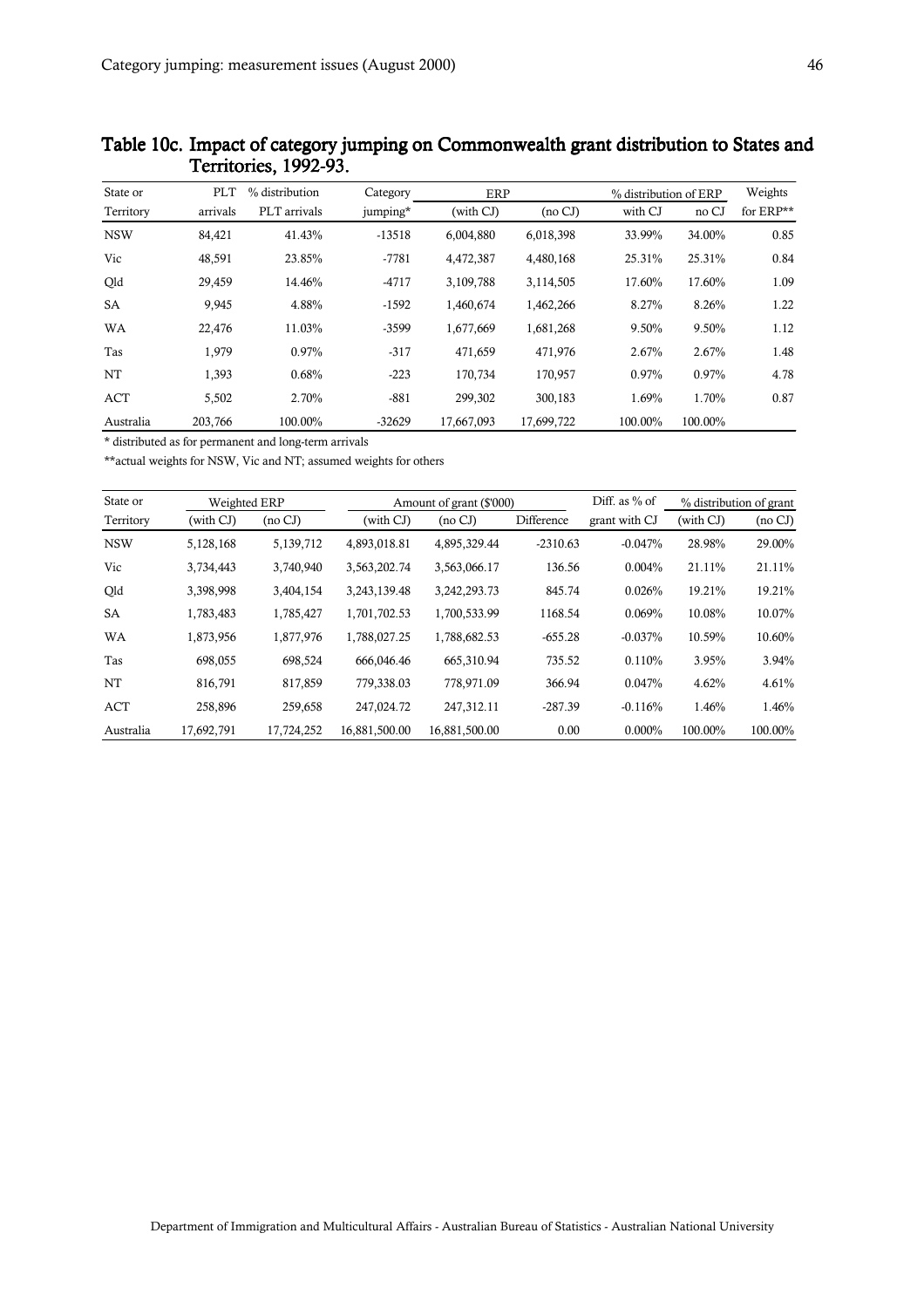| Quarter   | Visitors    |          |                                         | Residents                                                           |                  |          |                                         | Total                                                                |             |           |                                         |                                                                      |
|-----------|-------------|----------|-----------------------------------------|---------------------------------------------------------------------|------------------|----------|-----------------------------------------|----------------------------------------------------------------------|-------------|-----------|-----------------------------------------|----------------------------------------------------------------------|
|           | Preliminary | Revised  | Difference,<br>Revised -<br>Preliminary | Effectiveness of<br>preliminary CJ<br>relative to<br>revised CJ (1) | Preliminary      | Revised  | Difference,<br>Revised -<br>Preliminary | Effectiveness of<br>preliminary CJ<br>relative to<br>revised $CI(1)$ | Preliminary | Revised   | Difference,<br>Revised -<br>Preliminary | Effectiveness of<br>preliminary CJ<br>relative to<br>revised $CI(1)$ |
| 1993      |             |          |                                         |                                                                     |                  |          |                                         |                                                                      |             |           |                                         |                                                                      |
| September | 7,086       | 7,502    | 416                                     | 94%                                                                 | 6,147            | 5,634    | $-513$                                  | 91%                                                                  | 939         | 1,868     | 929                                     | 50%                                                                  |
| December  | 3,589       | 1,642    | $-1,947$                                | $-19%$                                                              | 13,174           | 10,382   | $-2,792$                                | 73%                                                                  | $-9,585$    | $-8,740$  | 845                                     | 90%                                                                  |
| 1994      |             |          |                                         |                                                                     |                  |          |                                         |                                                                      |             |           |                                         |                                                                      |
| March     | 8,622       | 7,035    | $-1,587$                                | 77%                                                                 | 11,812           | 13,214   | 1,402                                   | 89%                                                                  | $-3,190$    | $-6,179$  | $-2,989$                                | 52%                                                                  |
| June      | 7,010       | 4,167    | $-2,843$                                | 32%                                                                 | 13,165           | 11,548   | $-1,617$                                | 86%                                                                  | $-6,155$    | $-7,381$  | $-1,226$                                | 83%                                                                  |
| September | 6,403       | 8,474    | 2,071                                   | 76%                                                                 | 6,404            | 4,220    | $-2,184$                                | 48%                                                                  | $-1$        | 4,254     | 4,255                                   | $0\%$                                                                |
| December  | 1,990       | $-2,744$ | $-4,734$                                | $-73%$                                                              | 12,467           | 12,681   | 214                                     | 98%                                                                  | $-10,477$   | $-15,425$ | $-4,948$                                | 68%                                                                  |
| 1995      |             |          |                                         |                                                                     |                  |          |                                         |                                                                      |             |           |                                         |                                                                      |
| March     | 5,619       | $-3,775$ | $-9,394$                                | $-149%$                                                             | 6,150            | 4,052    | $-2,098$                                | 48%                                                                  | $-531$      | $-7,827$  | $-7,296$                                | $7\%$                                                                |
| June      | 9,605       | 9,523    | $-82$                                   | 99%                                                                 | 8,004            | 3,442    | $-4,562$                                | $-33%$                                                               | 1,601       | 6,081     | 4,480                                   | 26%                                                                  |
| September | 9,032       | 5,811    | $-3,221$                                | 45%                                                                 | 6,857            | 5,586    | $-1,271$                                | 77%                                                                  | 2,175       | 225       | $-1,950$                                | $-767%$                                                              |
| December  | 9,772       | 5,900    | $-3,872$                                | 34%                                                                 | 6,746            | 5,732    | $-1,014$                                | 82%                                                                  | 3,026       | 168       | $-2,858$                                | $-1601%$                                                             |
| 1996      |             |          |                                         |                                                                     |                  |          |                                         |                                                                      |             |           |                                         |                                                                      |
| March     | 10,754      | 1,964    | $-8,790$                                | $-348%$                                                             | 15,051           | 21,480   | 6,429                                   | 70%                                                                  | $-4,297$    | $-19,516$ | $-15,219$                               | 22%                                                                  |
| June      | 3,607       | 621      | $-2,986$                                | $-381%$                                                             | $\boldsymbol{0}$ | $-4,295$ | $-4,295$                                | $0\%$                                                                | 3,607       | 4,916     | 1,309                                   | 73%                                                                  |
| September | 6,976       | 7,124    | 148                                     | 98%                                                                 | 2,963            | 2,495    | $-468$                                  | 81%                                                                  | 4,013       | 4,629     | 616                                     | 87%                                                                  |
| December  | 4,764       | $-1,685$ | $-6,449$                                | $-283%$                                                             | $\boldsymbol{0}$ | $-991$   | $-991$                                  | $0\%$                                                                | 4,764       | $-694$    | $-5,458$                                | $-686%$                                                              |
| 1997      |             |          |                                         |                                                                     |                  |          |                                         |                                                                      |             |           |                                         |                                                                      |
| March     | 11,417      | 11,163   | $-254$                                  | 98%                                                                 | 16,252           | 17,887   | 1,635                                   | 91%                                                                  | $-4,835$    | $-6,724$  | $-1,889$                                | 72%                                                                  |
| June      | 4,616       | 66       | $-4,550$                                | $-6794%$                                                            | 3,720            | 4,594    | 874                                     | 81%                                                                  | 896         | $-4,528$  | $-5,424$                                | $-20%$                                                               |
| September | 10,587      | 11,973   | 1,386                                   | 88%                                                                 | 3,174            | 6,891    | 3,717                                   | 46%                                                                  | 7,413       | 5,082     | $-2,331$                                | 54%                                                                  |
| December  | 1,194       | 2,259    | 1,065                                   | 53%                                                                 | 4,620            | 7,378    | 2,758                                   | 63%                                                                  | $-3,426$    | $-5,119$  | $-1,693$                                | 67%                                                                  |
| 1998      |             |          |                                         |                                                                     |                  |          |                                         |                                                                      |             |           |                                         |                                                                      |
| March     | 16,614      | 535      | $-16,079$                               | $-2905%$                                                            | 2,603            | 2,523    | $-80$                                   | 97%                                                                  | 14,011      | $-1,988$  | $-15,999$                               | $-705%$                                                              |
| June      | 7,428       | 11,303   | 3,875                                   | 66%                                                                 | $-1,635$         | 2,086    | 3,721                                   | $-78%$                                                               | 9,063       | 9,217     | 154                                     | 98%                                                                  |

<span id="page-47-0"></span>

| Table 11. Comparison of preliminary and revised estimates of category jumping, and effectiveness of the preliminary estimate relative to a |
|--------------------------------------------------------------------------------------------------------------------------------------------|
| preliminary estimate of zero.                                                                                                              |

(1) Percentage difference of preliminary CJ estimate from revised CJ estimate, relative to a preliminary CJ estimate of zero.

Department of Immigration and Multicultural Affairs - Australian Bureau of Statistics - Australian National University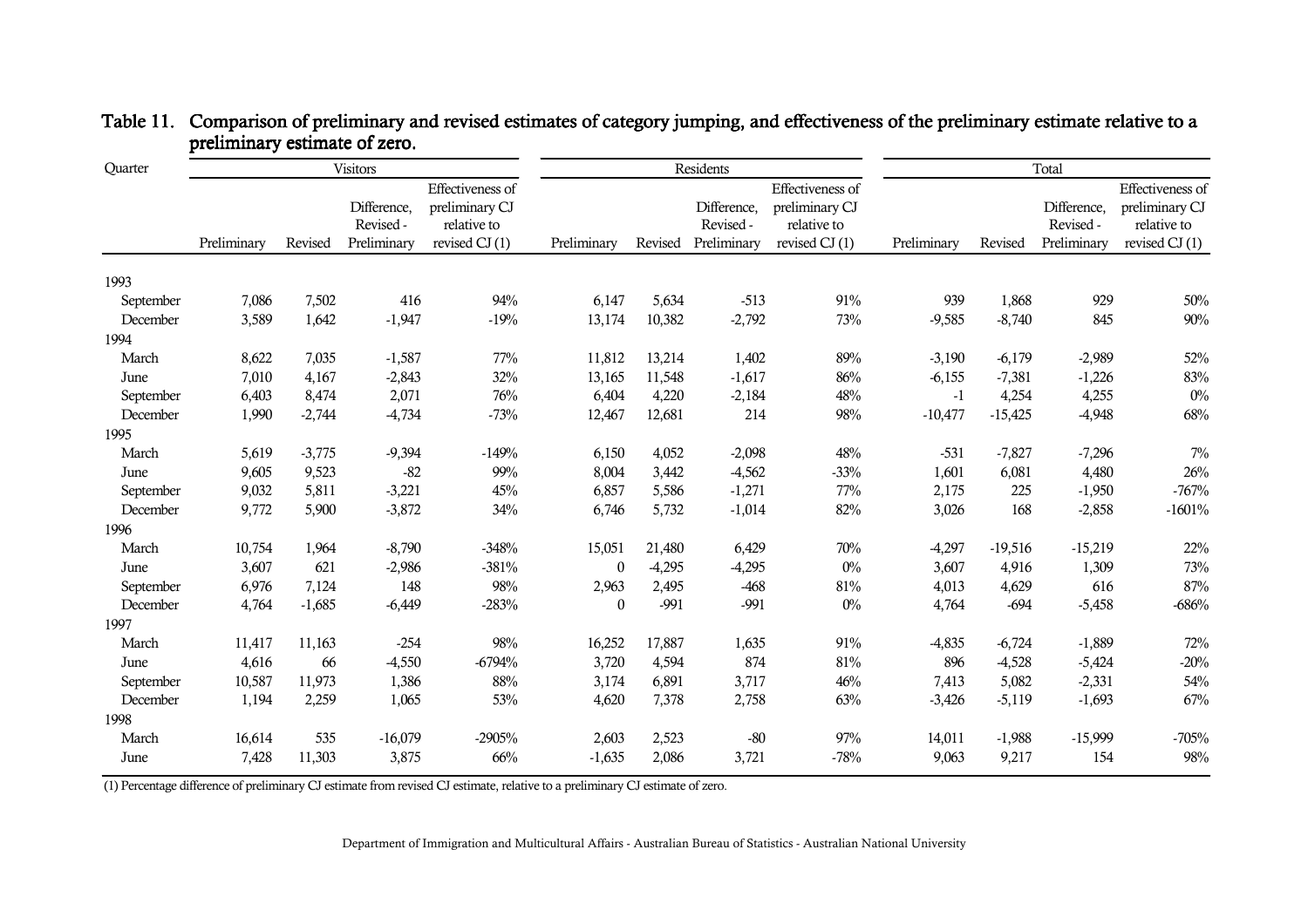| a. Preliminary |               |        |                            |                     |                     |                           |
|----------------|---------------|--------|----------------------------|---------------------|---------------------|---------------------------|
| Period         | <b>Births</b> | Deaths | <b>Natural</b><br>increase | Net PLT<br>movement | Category<br>jumping | Net overseas<br>migration |
|                |               |        | (000)                      |                     |                     |                           |
| 1996           |               |        |                            |                     |                     |                           |
| June           | 61.9          | 31.7   | 30.2                       | 15.7                | 4.9                 | 20.6                      |
| Sept p         | 65.5          | 37.7   | 27.9                       | 27.7                | 0.6                 | 28.2                      |
| Dec p          | 61.3          | 30.2   | 31.1                       | 20.1                | 4.8                 | 24.8                      |
| 1997           |               |        |                            |                     |                     |                           |
| March p        | 62.0          | 28.2   | 33.9                       | 36.1                | $-4.8$              | 31.2                      |
| June p         | 64.4          | 31.5   | 33.0                       | 10.6                | 0.9                 | 11.5                      |
| Sept p         | 63.9          | 37.9   | 26.0                       | 22.9                | 7.4                 | 30.4                      |

# <span id="page-48-0"></span>Table 12. Current presentation of components of population change.

| b. Revised |               |        |          |          |          |              |
|------------|---------------|--------|----------|----------|----------|--------------|
| Period     | <b>Births</b> | Deaths | Natural  | Net PLT  | Category | Net overseas |
|            |               |        | increase | movement | jumping  | migration    |
|            |               |        | ('000)   |          |          |              |
| 1996       |               |        |          |          |          |              |
| June       | 61.9          | 31.7   | 30.2     | 15.7     | 4.9      | 20.6         |
| Sept r     | 65.1          | 37.1   | 28.1     | 27.7     | 4.6      | 32.3         |
| Dec r      | 63.6          | 30.5   | 33.2     | 20.1     | $-0.7$   | 19.4         |
| 1997       |               |        |          |          |          |              |
| March r    | 61.4          | 28.4   | 33.1     | 36.1     | $-6.7$   | 29.4         |
| June r     | 63.4          | 31.4   | 32.1     | 10.6     | $-4.5$   | 6.1          |
| Sept p     | 63.9          | 37.9   | 26.0     | 22.9     | 7.4      | 30.4         |
|            |               |        |          |          |          |              |

Source: ABS Demography (prepared for this project)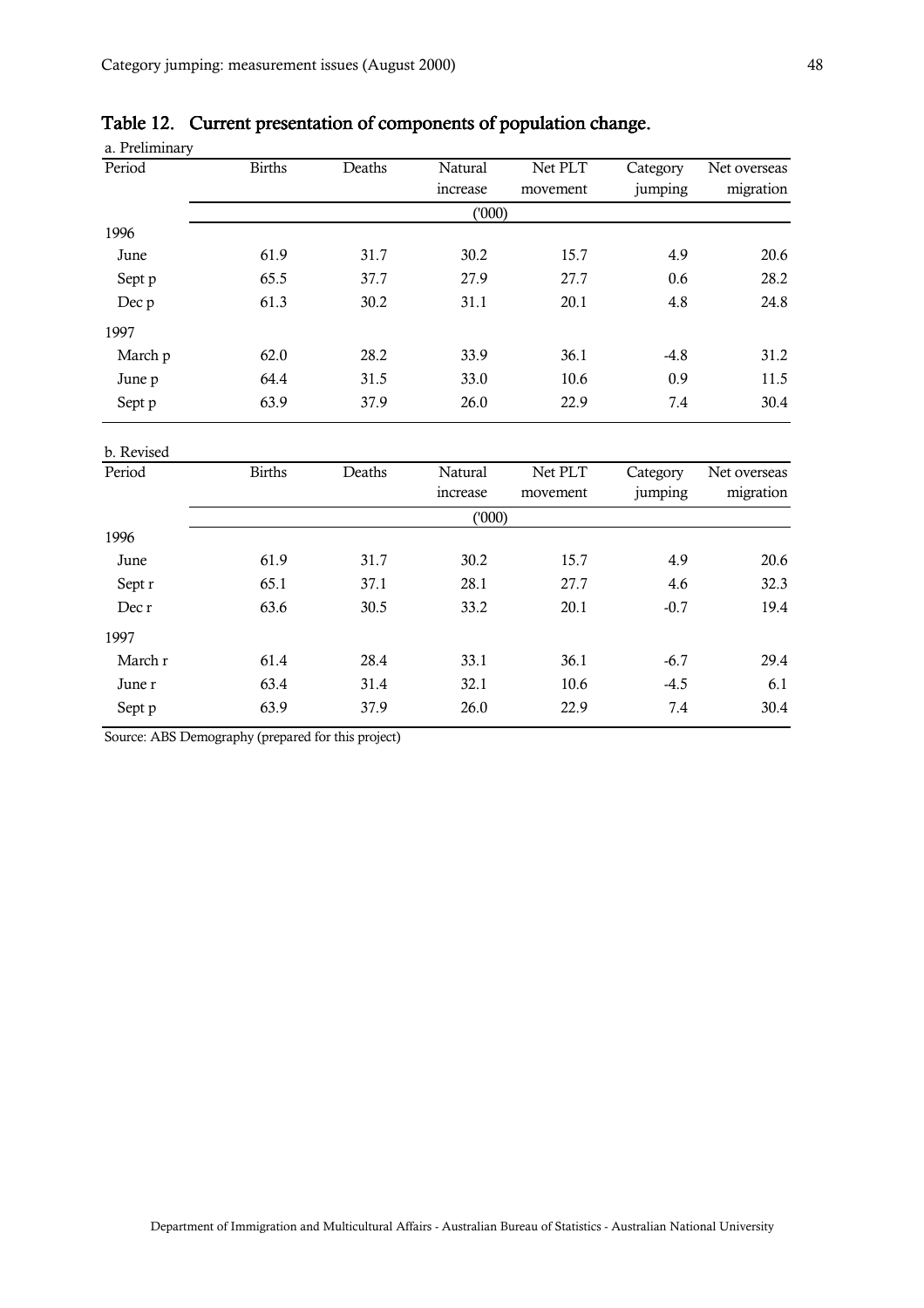| a. Preliminary |               |        |          |            |            |              |
|----------------|---------------|--------|----------|------------|------------|--------------|
| Period         | <b>Births</b> | Deaths | Natural  | <b>PLT</b> | <b>PLT</b> | Net overseas |
|                |               |        | increase | arrivals   | departures | migration    |
|                | (000)         | (000)  | (000)    | (000)      | (000)      | (1000)       |
| 1996           |               |        |          |            |            |              |
| June           | 61.9          | 31.7   | 30.2     | 50.5       | 29.9       | 20.6         |
| Sept p         | 65.5          | 37.7   | 27.9     | 64.3       | 36.7       | 27.7         |
| Dec p          | 61.3          | 30.2   | 31.1     | 64.4       | 44.3       | 20.1         |
| 1997           |               |        |          |            |            |              |
| March p        | 62.0          | 28.2   | 33.9     | 82.7       | 46.6       | 36.1         |
| June p         | 64.4          | 31.5   | 33.0     | 49.5       | 38.9       | 10.6         |
| Sept p         | 63.9          | 37.9   | 26.0     | 65.1       | 42.2       | 22.9         |
| b. Revised     |               |        |          |            |            |              |
| Period         | <b>Births</b> | Deaths | Natural  | <b>PLT</b> | PLT        | Net overseas |
|                |               |        | increase | arrivals   | departures | migration    |
|                | (000)         | (000)  | (1000)   | (000)      | (1000)     | (1000)       |
| 1996           |               |        |          |            |            |              |
| June           | 61.9          | 31.7   | 30.2     | 50.5       | 29.9       | 20.6         |
| Sept r         | 65.1          | 37.1   | 28.1     | 71.5       | 39.2       | 32.3         |
| Dec r          | 63.6          | 30.5   | 33.2     | 62.7       | 43.4       | 19.4         |
| 1997           |               |        |          |            |            |              |
| March r        | 61.4          | 28.4   | 33.1     | 93.9       | 64.5       | 29.4         |
| June r         | 63.4          | 31.4   | 32.1     | 49.6       | 43.5       | 6.1          |

Sept p 63.9 37.9 26.0 65.1 42.2 22.9

# <span id="page-49-0"></span>Table 13. Alternative presentation of components of population change, based on revisions to permanent and long-term movement data.

Source: ABS Demography (prepared for this project)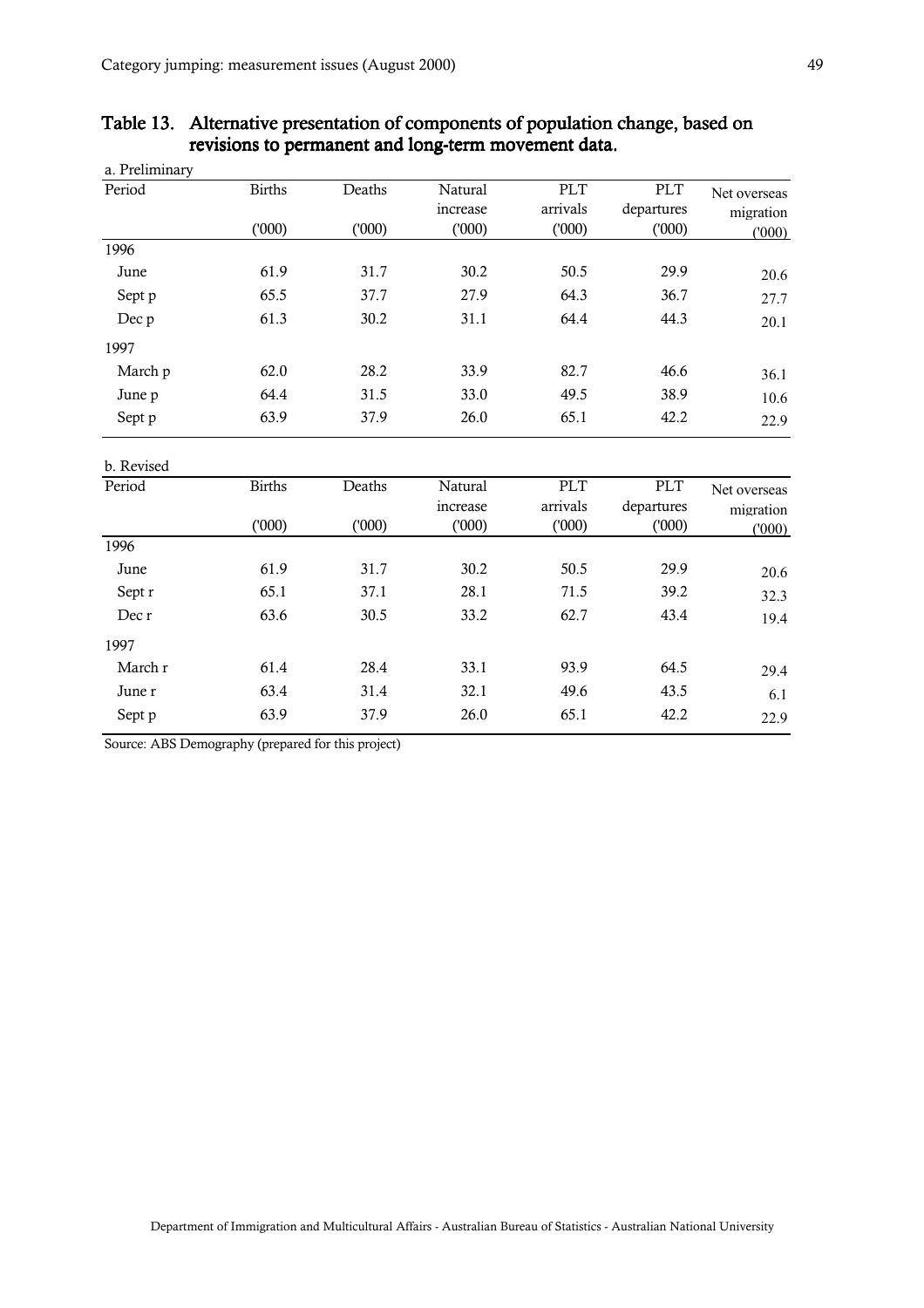

<span id="page-50-0"></span>Figure 1. Annual estimates of category jumping, year ending 1977-98.



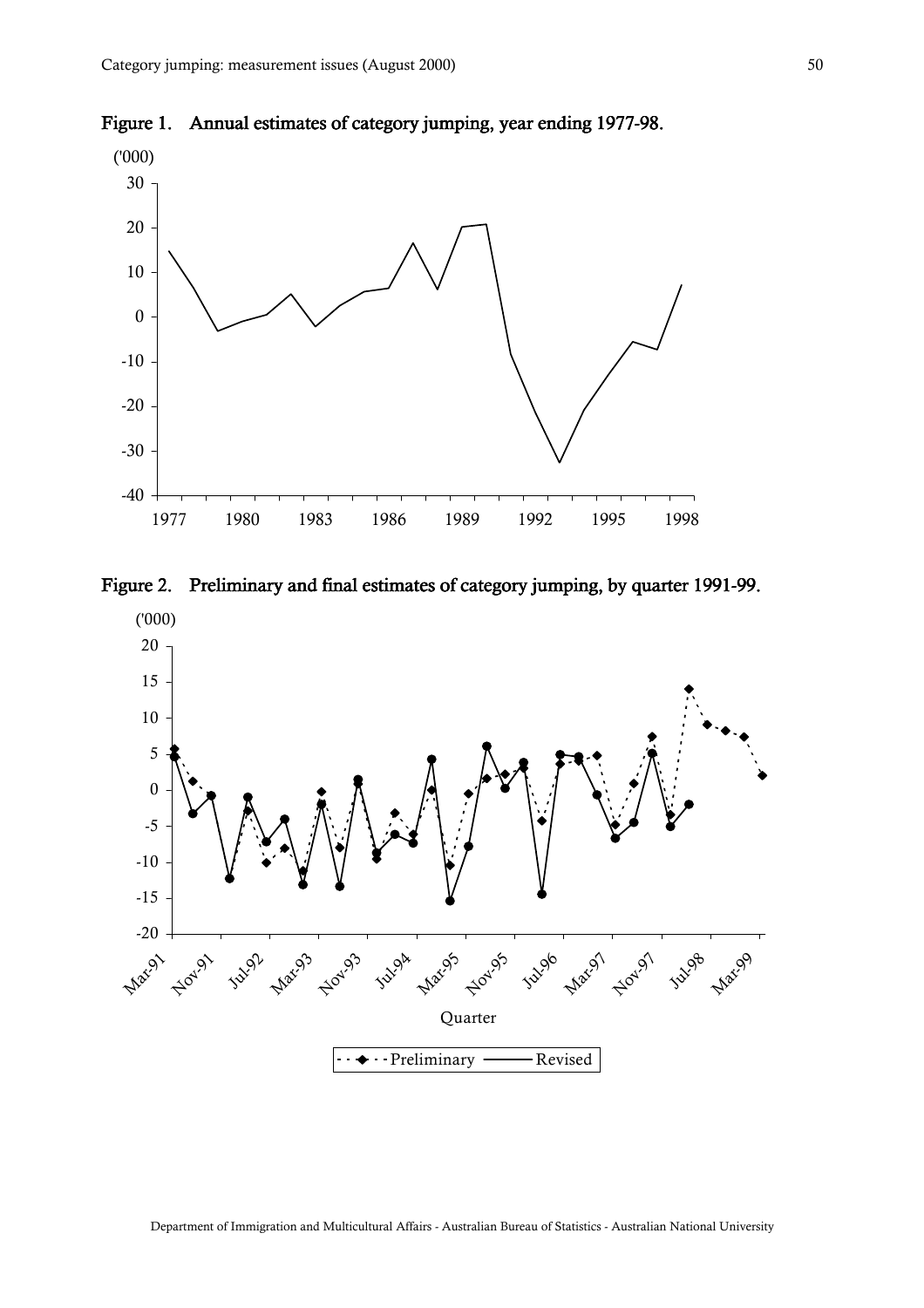<span id="page-51-0"></span>



Figure 4. Annual estimates of category jumping and its two components.

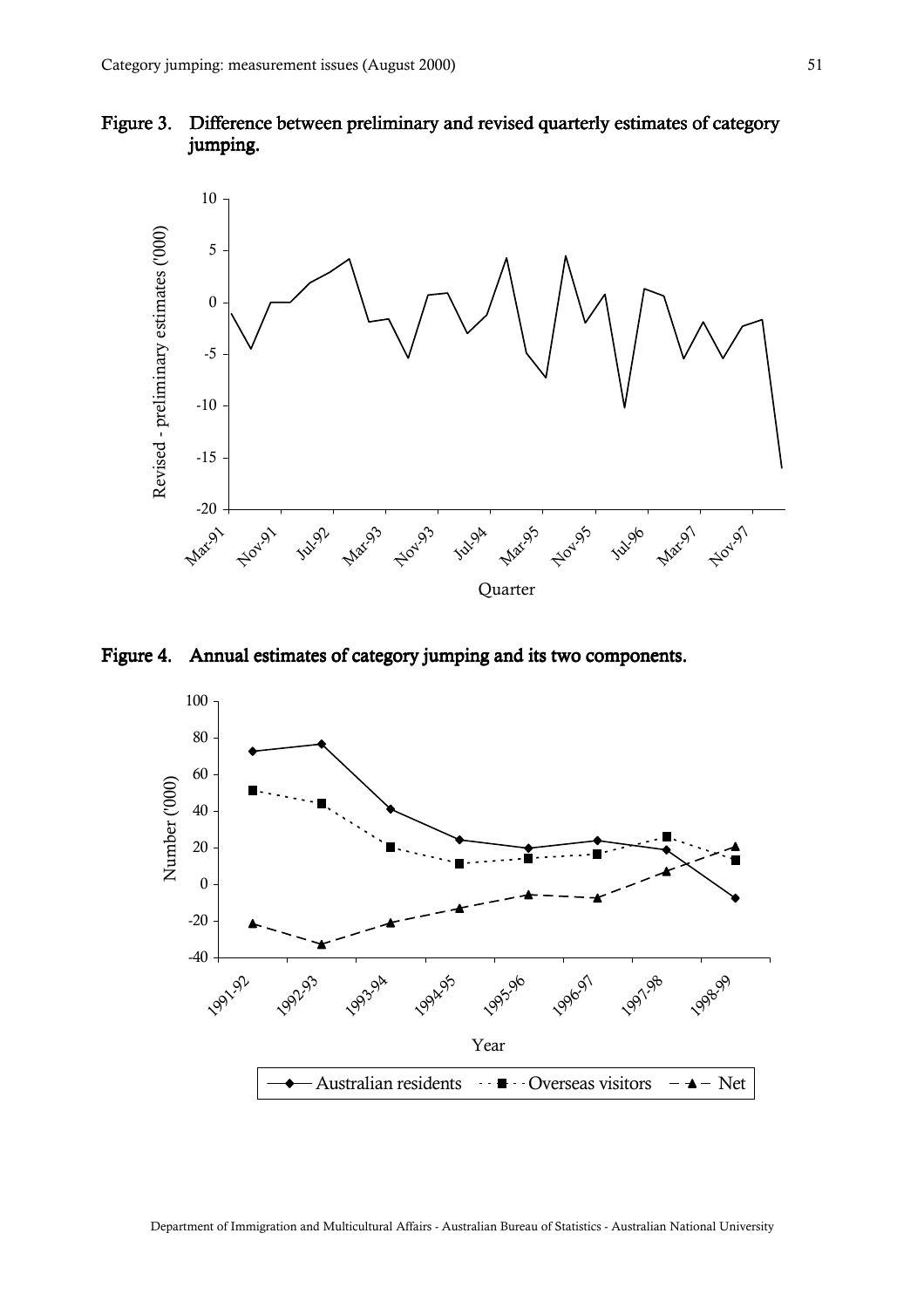

<span id="page-52-0"></span>